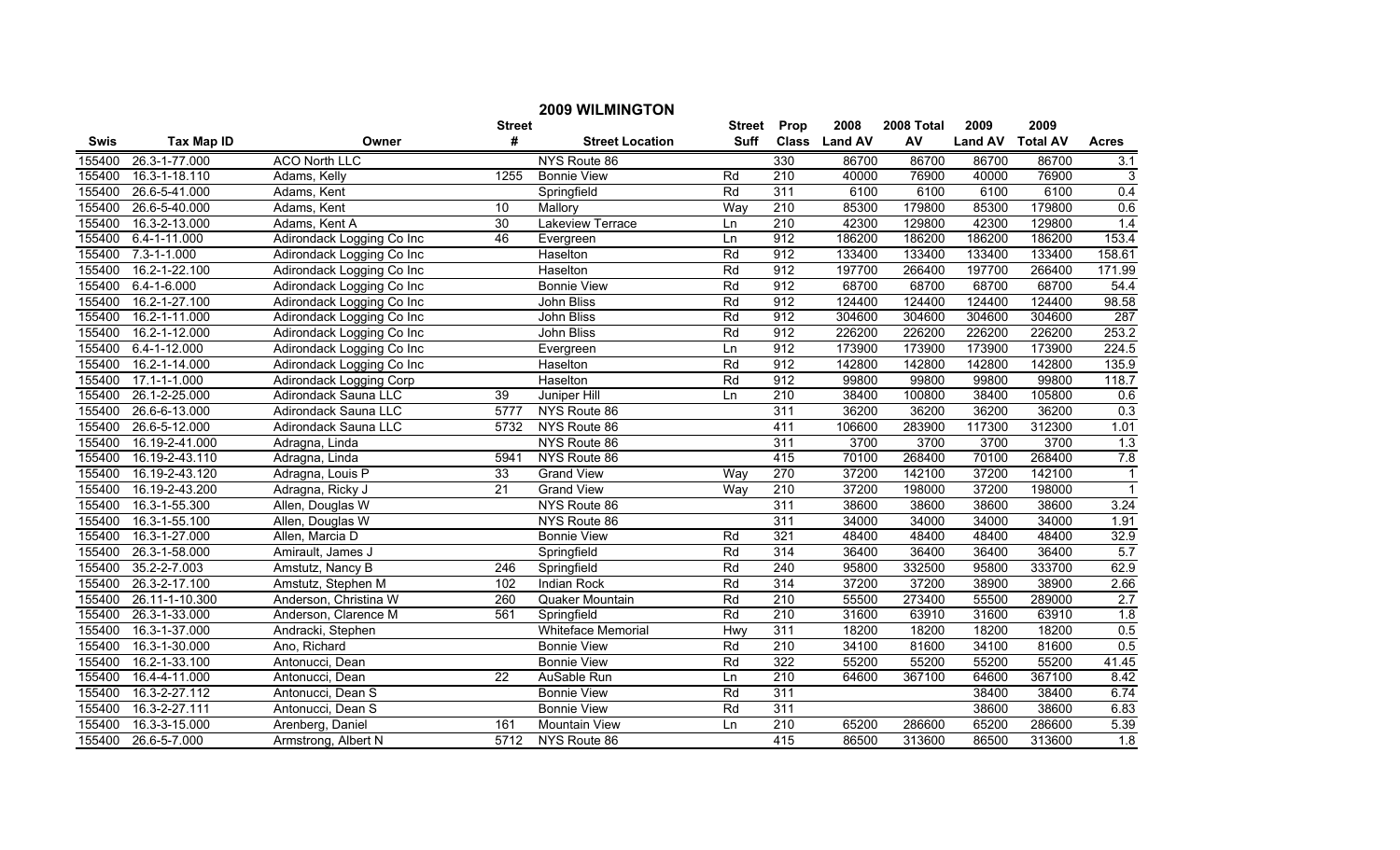|             |                    |                                                 |                 | <b>2009 WILMINGTON</b> |             |                  |               |            |                |                 |                |
|-------------|--------------------|-------------------------------------------------|-----------------|------------------------|-------------|------------------|---------------|------------|----------------|-----------------|----------------|
|             |                    |                                                 | <b>Street</b>   |                        | Street      | Prop             | 2008          | 2008 Total | 2009           | 2009            |                |
| <b>Swis</b> | <b>Tax Map ID</b>  | Owner                                           | #               | <b>Street Location</b> | <b>Suff</b> |                  | Class Land AV | AV         | <b>Land AV</b> | <b>Total AV</b> | <b>Acres</b>   |
| 155400      | 26.3-1-69.112      | Aschettino, Richard F                           | 130             | Fox Farm               | Rd          | 210              | 45200         | 291200     | 45200          | 291200          | 7.03           |
| 155400      | 26.1-1-22.130      | Ashley, Jeffrey S                               | 917             | Springfield            | Rd          | $\overline{210}$ | 38200         | 124300     | 38200          | 128000          | 1.19           |
| 155400      | 16.3-1-14.100      | Ashworth, Jeanne C                              | $\overline{92}$ | Esthervue              | Way         | $\overline{240}$ | 76700         | 202200     | 76700          | 202200          | 42.9           |
| 155400      | 16.3-1-45.000      | Ashworth, Jeanne C                              | 92              | Whiteface Memorial     | Hwy         | 240              | 55800         | 182200     | 55800          | 182200          | 13.4           |
| 155400      | 16.2-1-33.200      | Assetta, Charles                                |                 | <b>Bonnie View</b>     | Rd          | 322              | 55200         | 55200      | 55200          | 55200           | 41.45          |
| 155400      | 16.2-1-32.200      | Assetta, Chas                                   | 1454            | <b>Bonnie View</b>     | Rd          | 240              | 50700         | 198600     | 50700          | 198600          | 10.4           |
| 155400      | 26.6-5-20.000      | Ausable Valley Telephone                        | $\overline{2}$  | Cunningham             | Ln          | 831              | 4800          | 4800       | 4800           | 4800            | 0.1            |
| 155400      | 26.6-5-21.000      | Ausable Valley Telephone                        |                 | Springfield            | Rd          | 831              | 4800          | 4800       | 4800           | 4800            | 0.1            |
| 155400      |                    | 654.-9999-602.500/1882 Ausable Valley Telephone |                 | Outside Plant          |             | 836              | $\Omega$      | 104807     | $\mathbf{0}$   | 80085           | $\pmb{0}$      |
| 155400      |                    | 654.-9999-602.500/1881 Ausable Valley Telephone |                 | Outside Plant          |             | 836              | $\Omega$      | 85232      | $\mathbf{0}$   | 65128           | $\overline{0}$ |
| 155400      | 16.2-1-29.000      | Austen, Russell                                 | 252             | <b>John Bliss</b>      | Rd          | 210              | 40900         | 182600     | 40900          | 182600          | 3.61           |
| 155400      | 16.2-1-30.000      | Austen, Russell                                 |                 | John Bliss             | Rd          | 314              | 30100         | 31100      | 30100          | 30100           | 3.29           |
| 155400      | 26.6-7-35.000      | Avery, Theresa H                                | $\overline{7}$  | Park                   | Ln          | 210              | 22500         | 65300      | 22500          | 65300           | 0.2            |
| 155400      | 16.3-2-19.000      | Babcock, Verner                                 |                 | Lakeview Terrace       | Ln          | 311              | 14300         | 14300      | 14300          | 14300           | 0.4            |
| 155400      | 16.4-5-4.000       | Bacave, Christiane N                            | 108             | Bilhuber               | Rd          | $\overline{210}$ | 39300         | 273400     | 39300          | 281600          | 2.49           |
| 155400      | 26.3-2-19.000      | Baird, Richard A                                | 116             | Indian Rock            | Rd          | 210              | 49000         | 286900     | 50400          | 288300          | 1.1            |
| 155400      | 26.3-2-24.000      | Baker, David E                                  | 147             | Indian Rock            | Rd          | 210              | 48000         | 239200     | 48900          | 249700          | $\mathbf{1}$   |
| 155400      | 26.3-1-81.200      | Baker, David E                                  | 5078            | NYS Route 86           |             | 415              | 147900        | 658000     | 147900         | 658000          | $\overline{5}$ |
| 155400      | 26.3-2-37.000      | Baker, David E                                  |                 | Springfield            | Rd          | 314              | 35600         | 35600      | 37300          | 37300           | 1.5            |
| 155400      | $16.2 - 1 - 8.123$ | Bakos, Andrew T                                 |                 | <b>Bonnie View</b>     | Rd          | 311              | 46500         | 46500      | 46500          | 46500           | 8.8            |
| 155400      | 35.2-2-9.000       | Ball, James N                                   |                 | Springfield            | Rd          | 322              | 41300         | 41300      | 41300          | 41300           | 10.3           |
| 155400      | 35.2-1-15.000      | Ballen, Ira                                     |                 | <b>Bartlett</b>        | Rd          | 311              | 23000         | 23000      | 23000          | 23000           | 2.5            |
| 155400      | 35.4-2-4.000       | Ballen, Ira                                     |                 | <b>Bartlett</b>        | Rd          | 910              | 52400         | 52400      | 52400          | 52400           | 57.3           |
| 155400      | 35.2-1-20.000      | Ballen, Ira                                     |                 | <b>Bartlett</b>        | Rd          | 910              | 188900        | 188900     | 188900         | 188900          | 150.59         |
| 155400      | 35.2-1-16.000      | Ballen, Ira                                     |                 | <b>Bartlett</b>        | Rd          | 321              | 1700          | 1700       | 1700           | 1700            | 1.1            |
| 155400      | 26.6-5-1.000       | Bank Of Lake Placid                             | 5676            | NYS Route 86           |             | 462              | 26400         | 59700      | 26400          | 59700           | 0.4            |
| 155400      | 26.6-6-7.000       | Barrie, William                                 | 1194            | Haselton               | Rd          | 210              | 34100         | 130200     | 34100          | 130200          | 0.6            |
| 155400      | 35.2-2-11.000      | Barry, Bruce D                                  | 308             | Springfield            | Rd          | $\overline{210}$ | 46100         | 196500     | 46100          | 196500          | 6.7            |
| 155400      | 26.3-1-36.110      | Barry, Shannon L                                | 526             | Springfield            | Rd          | 280              | 89700         | 177100     | 89700          | 177100          | 42.94          |
| 155400      | 35.2-1-12.000      | <b>Base Camp LLC</b>                            | 227             | Springfield            | Rd          | 210              | 52400         | 259700     | 52400          | 267500          | 7.8            |
| 155400      | 35.2-1-13.100      | <b>Base Camp LLC</b>                            |                 | Springfield            | Rd          | 240              | 231600        | 442200     | 231600         | 442200          | 166.79         |
| 155400      | 16.4-3-8.000       | Bassett Mtn Rec Ctr Inc                         |                 | NYS Route 86           |             | 321              | 17500         | 17500      | 17500          | 17500           | 23.2           |
| 155400      | 26.2-1-47.000      | Bassett Mtn Rec Ctr Inc                         |                 | Hardy                  | Rd          | 910              | 105700        | 105700     | 105700         | 105700          | 106.27         |
| 155400      | 26.2-1-33.000      | Bassett Mtn Rec Ctr Inc                         | 638             | Hardy                  | Rd          | $\overline{240}$ | 153800        | 268800     | 153800         | 273800          | 152.9          |
| 155400      | 26.2-1-10.001      | Bassett Mtn Rec Ctr Inc                         |                 | NYS Route 86           |             | 314              | 1800          | 1800       | 1800           | 1800            | 0.07           |
| 155400      | 26.2-1-41.000      | Bassett Mtn Rec Ctr Inc                         |                 | Perkins                | Ln          | 321              | 45900         | 45900      | 45900          | 45900           | 42.88          |
| 155400      | 26.2-1-39.000      | Bassett Mtn Rec Ctr Inc                         |                 | NYS Route 86           |             | 910              | 60100         | 60100      | 60100          | 60100           | 56.9           |
| 155400      | 26.2-1-38.000      | Bassett Mtn Rec Ctr Inc                         |                 | NYS Route 86           |             | 910              | 15300         | 15300      | 15300          | 15300           | 14             |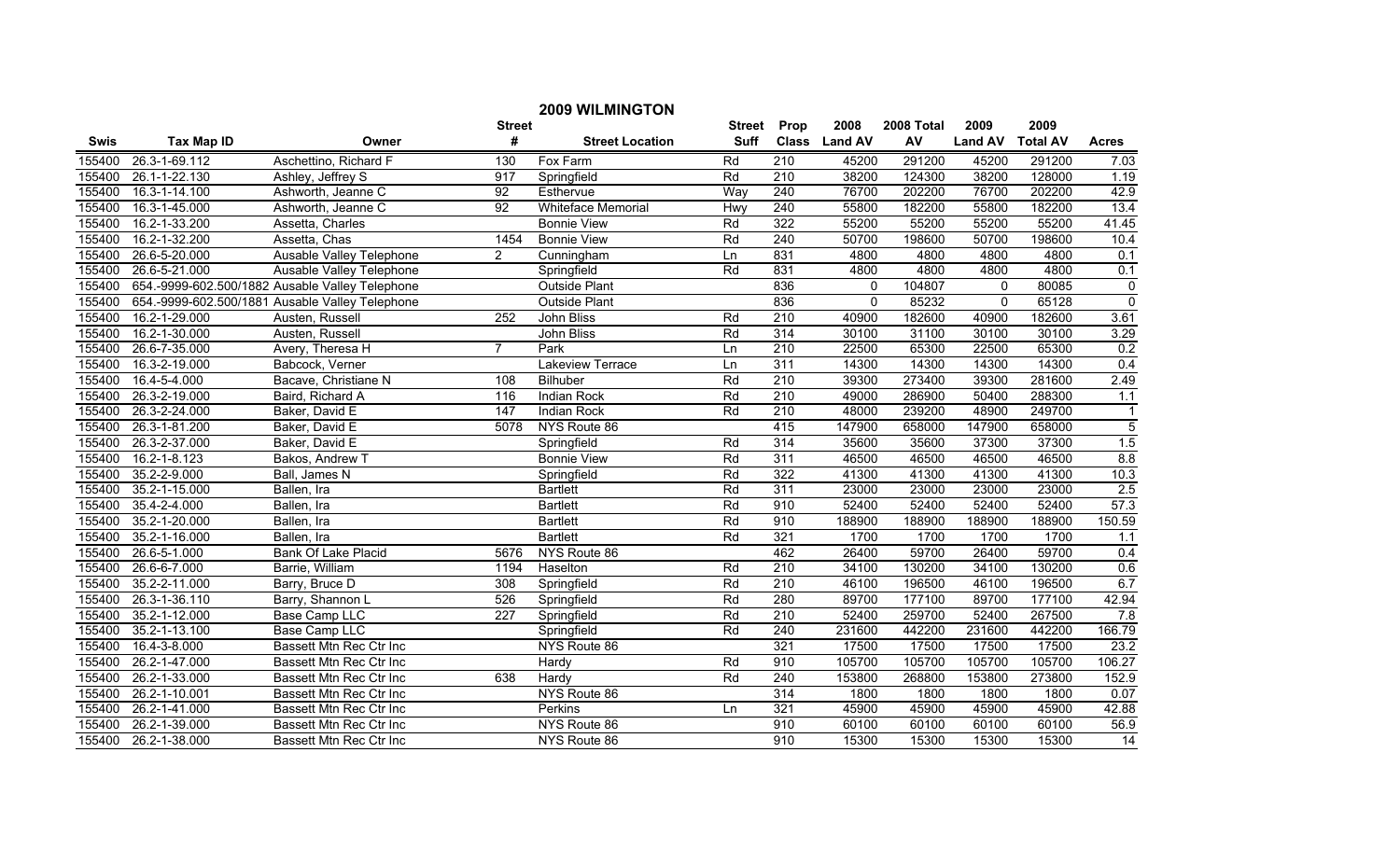|             |                   |                              |               | <b>2009 WILMINGTON</b> |             |                  |               |            |                |                 |                |
|-------------|-------------------|------------------------------|---------------|------------------------|-------------|------------------|---------------|------------|----------------|-----------------|----------------|
|             |                   |                              | <b>Street</b> |                        | Street      | Prop             | 2008          | 2008 Total | 2009           | 2009            |                |
| <b>Swis</b> | <b>Tax Map ID</b> | Owner                        | #             | <b>Street Location</b> | <b>Suff</b> |                  | Class Land AV | AV         | <b>Land AV</b> | <b>Total AV</b> | <b>Acres</b>   |
| 155400      | 26.2-1-40.000     | Bassett Mtn Rec Ctr Inc      |               | Perkins                | Ln          | 312              | 102500        | 102500     | 101500         | 102500          | 109.9          |
| 155400      | 26.2-1-35.000     | Bassett Mtn Rec Ctr Inc      |               | NYS Route 86           |             | 321              | 33300         | 33300      | 33300          | 33300           | 55.5           |
| 155400      | 26.6-3-2.000      | Bauer, Katherine H           | 5543          | NYS Route 86           |             | 210              | 30300         | 90700      | 30300          | 90700           | 0.6            |
| 155400      | 16.4-4-13.000     | Bavaro, Raymond F            | 48            | Lenny Preston          | Rd          | 210              | 59300         | 278200     | 59300          | 278200          | $\overline{9}$ |
| 155400      | 35.2-1-14.200     | Beck, Anthony S              |               | <b>Bartlett</b>        | Rd          | 314              | 24600         | 24600      | 24600          | 24600           | 5.47           |
| 155400      | 26.6-8-11.038     | Beck, Ingrid                 |               | Springfield            | Rd          | 311              | 4800          | 4800       | 4800           | 4800            | 0.2            |
| 155400      | 26.3-1-25.090     | Beck, Ingrid                 | 5093          | NYS Route 86           |             | 418              | 69100         | 357200     | 69100          | 357200          | 1.4            |
| 155400      | 26.11-1-10.120    | Beck, William C              |               | Quaker Mountain        | Rd          | 314              | 39700         | 39700      | 39700          | 39700           | 2.5            |
| 155400      | 26.3-1-53.150     | Belcoure, Jazmin M           |               | Springfield            | Rd          | 260              | 65200         | 106600     | 65200          | 106600          | 30.4           |
| 155400      | 26.2-1-29.000     | Bepler, Laurie J             | 547           | Hardy                  | Rd          | 260              | 12000         | 36400      | 12000          | 36400           | 0.25           |
| 155400      | 26.3-2-45.000     | Berry, Jeffrey G             |               | Springfield            | Rd          | 314              | 38800         | 38800      | 40500          | 40500           | 3.8            |
| 155400      | 16.4-1-5.000      | <b>Bessey Goldy</b>          | 1325          | <b>Bonnie View</b>     | Rd          | $\overline{210}$ | 37200         | 42200      | 37200          | 59200           |                |
| 155400      | 16.4-1-4.000      | <b>Bessey Goldy</b>          |               | <b>Bonnie View</b>     | Rd          | 321              | 510           | 510        | 510            | 510             | 0.24           |
| 155400      | 26.6-3-1.000      | Betters, Francis E           | 5545          | NYS Route 86           |             | 423              | 69600         | 350500     | 69600          | 378600          | 5.1            |
| 155400      | 16.3-1-66.000     | Bigelow, Raymond C           | 19            | Reservoir              | Ln          | 210              | 30300         | 80200      | 30300          | 80200           | 0.4            |
| 155400      | 16.3-1-35.000     | Bixler, Patrick L            | 40            | Whiteface Memorial     | Hwy         | 210              | 30300         | 139100     | 30300          | 139100          | 0.4            |
| 155400      | 16.19-1-14.000    | <b>Blackbrook Road Assoc</b> |               | Haselton               | Rd          | 311              | 38200         | 38200      | 38200          | 38200           | 1.5            |
| 155400      | 16.19-1-15.000    | <b>Blackbrook Road Assoc</b> | 1299          | Haselton               | Rd          | 210              | 42000         | 80600      | 42000          | 84600           | 1.2            |
| 155400      | 26.11-1-18.000    | Blackburn, Barbara           |               | Jacques                | Way         | 314              | 36200         | 36200      | 36200          | 36200           | 0.8            |
| 155400      | 26.11-1-5.000     | Blackburn, Barbara           |               | Manning                | Rd          | 314              | 38400         | 38400      | 38400          | 38400           | 1.2            |
| 155400      | 26.11-1-7.000     | Blackburn, Barbara A         | 267           | Quaker Mountain        | Rd          | 260              | 53600         | 118200     | 53600          | 121700          | 1.5            |
| 155400      | 26.11-1-4.000     | Blackburn, Barbara A         |               | Jacques                | Way         | 314              | 9000          | 9000       | 9000           | 9000            | 0.4            |
| 155400      | 26.1-2-19.000     | Bloomberg, Clara             | 46            | Juniper Hill           | Ln          | 210              | 37900         | 80000      | 37900          | 80000           | 0.5            |
| 155400      | 26.2-1-4.200      | Bombard, Marvin B            | 5926          | NYS Route 86           |             | $\overline{311}$ |               |            | 40600          | 40600           | 4.39           |
| 155400      | 26.2-1-4.100      | Bombard, Marvin B            | 5910          | NYS Route 86           |             | $\overline{240}$ |               |            | 90600          | 382900          | 59.11          |
| 155400      | 16.3-3-1.000      | Bongiovanni, Peter           | 165           | Mountain View          | Ln          | 240              | 89700         | 413900     | 89700          | 435500          | 19.56          |
| 155400      | 16.3-1-28.200     | <b>Bonnieview Ridge LLC</b>  |               | <b>Bonnie View</b>     | Rd          | 311              | 67000         | 67000      | 73000          | 73000           | 9.64           |
| 155400      | 16.3-1-28.100     | <b>Bonnieview Ridge LLC</b>  |               | <b>Bonnie View</b>     | Rd          | 311              | 53000         | 53000      | 64900          | 64900           | 5.75           |
| 155400      | 16.3-1-28.400     | <b>Bonnieview Ridge LLC</b>  |               | <b>Bonnie View</b>     | Rd          | 311              | 45800         | 45800      | 60700          | 60700           | 3.76           |
| 155400      | 16.3-1-28.500     | <b>Bonnieview Ridge LLC</b>  |               | <b>Bonnie View</b>     | Rd          | 311              | 55500         | 55500      | 66300          | 66300           | 6.44           |
| 155400      | 16.3-1-28.700     | <b>Bonnieview Ridge LLC</b>  |               | <b>Bonnie View</b>     | Rd          | 322              | 57900         | 57900      | 67700          | 67700           | 13.94          |
| 155400      | 26.1-1-28.111     | Boothby, Daniel W            | 24            | Abbey                  | Way         | 240              | 144100        | 328800     | 144100         | 328800          | 19.62          |
| 155400      | 26.6-9-13.000     | Borgers, Kenneth C           | 73            | Manning                | Rd          | 210              | 47900         | 124300     | 47900          | 124300          | 0.9            |
| 155400      | 26.6-5-53.000     | Borst, Joan S                | 17            | Cedar                  | Way         | 280              | 106900        | 205300     | 106900         | 205300          | 1.1            |
| 155400      | 26.2-1-21.000     | Bottini, Garry               | 577           | Hardy                  | Rd          | 240              | 72700         | 254400     | 72700          | 254400          | 29.2           |
| 155400      | 26.2-1-30.000     | Bottini, Garry               |               | Hardy                  | Rd          | 314              | 37800         | 37800      | 37800          | 37800           | 4.4            |
| 155400      | 16.19-1-1.000     | Bowen, Donald L              | 1211          | Haselton               | Rd          | $\overline{210}$ | 43400         | 224000     | 43400          | 230700          | 2.1            |
| 155400      | 26.6-8-3.000      | Bowen, Judy A                | 10            | Quaker Mountain        | Rd          | 210              | 34100         | 119400     | 34100          | 119400          | 0.5            |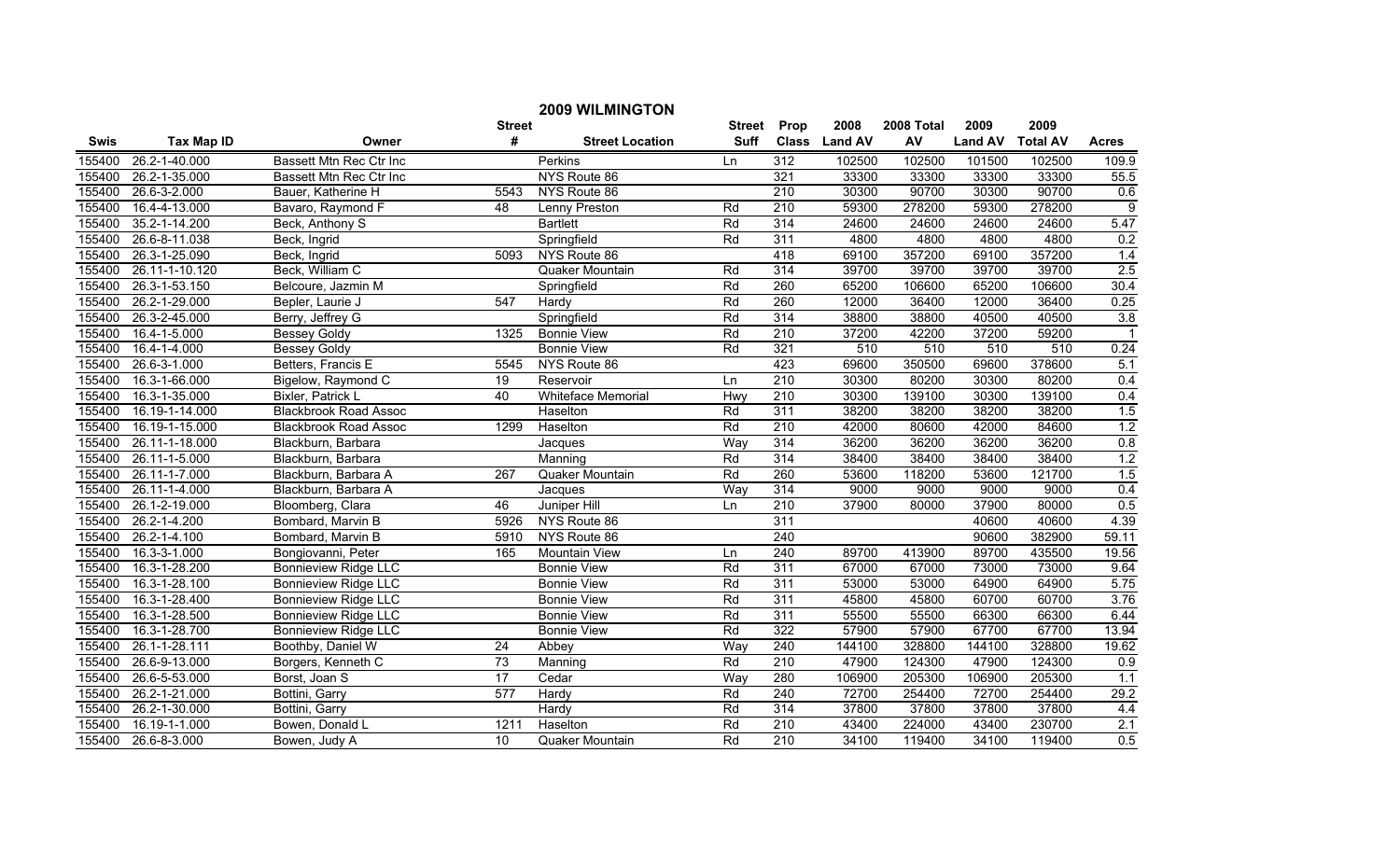|        |                            |                         |                 | <b>2009 WILMINGTON</b> |               |                  |               |            |                |                 |                |
|--------|----------------------------|-------------------------|-----------------|------------------------|---------------|------------------|---------------|------------|----------------|-----------------|----------------|
|        |                            |                         | <b>Street</b>   |                        | <b>Street</b> | Prop             | 2008          | 2008 Total | 2009           | 2009            |                |
| Swis   | <b>Tax Map ID</b>          | Owner                   | #               | <b>Street Location</b> | Suff          |                  | Class Land AV | AV         | <b>Land AV</b> | <b>Total AV</b> | <b>Acres</b>   |
| 155400 | $26.\overline{6-5-17.100}$ | Bowen, Kathy            | 1157            | Springfield            | Rd            | 484              | 36800         | 83500      | 36800          | 83500           | 0.82           |
| 155400 | 26.2-1-16.000              | Bowen, Kathy L          | 15              | Owls Fly               | Way           | 270              | 37200         | 54800      | 37200          | 54800           |                |
| 155400 | 26.1-1-23.000              | Bowen, Kelley A         | 909             | Springfield            | Rd            | 270              | 34100         | 50100      | 34100          | 50100           | 0.46           |
| 155400 | 26.4-1-15.120              | Bower, Daniel           |                 | Hardy                  | Rd            | 322              | 41500         | 41500      | 41500          | 41500           | 14.81          |
| 155400 | 26.6-5-68.112              | Bowman Jamison F        | 47              | Riverbend              | Way           | 311              | 29000         | 29000      | 29000          | 29000           | 1.52           |
| 155400 | 26.6-5-67.100              | Bowman, Michael S       | 5552            | NYS Route 86           |               | 311              | 85600         | 85600      | 85600          | 85600           | 2.76           |
| 155400 | 26.1-1-12.200              | Boyea, Lucy McCracken   | 5464            | NYS Route 86           |               | 484              | 34800         | 94500      | 34800          | 94500           | $\overline{2}$ |
| 155400 | 26.2-1-51.000              | <b>Boylan Nancy W</b>   | 18              | Perkins                | Ln            | 280              | 68500         | 348500     | 68500          | 348500          | 43.66          |
| 155400 | 26.11-1-6.000              | Bradshaw, Thomas L      | 79              | Manning                | Rd            | $\overline{210}$ | 48600         | 262700     | 48900          | 270600          | 0.92           |
| 155400 | 16.3-3-3.000               | Bragoli, Daniel W       |                 | Mountain View          | Ln            | 311              | 50900         | 50900      | 51600          | 51600           | 6.89           |
| 155400 | 16.3-3-4.000               | Bragoli, Eugene         |                 | Mountain View          | Ln            | 322              | 80900         | 80900      | 80900          | 80900           | 40.09          |
| 155400 | 16.3-3-2.000               | Bragoli, Eugene         | 162             | Mountain View          | Ln            | 210              | 70500         | 399200     | 70500          | 399200          | 8.44           |
| 155400 | 16.4-1-13.200              | Breloff, Gregory P      |                 | <b>Bonnie View</b>     | Rd            | 322              | 49500         | 49500      | 49500          | 49500           | 16.3           |
| 155400 | 16.4-1-13.100              | Breloff, Gregory P      |                 | <b>Bonnie View</b>     | Rd            | 322              | 62500         | 62500      | 62500          | 62500           | 23.52          |
| 155400 | 26.3-1-59.000              | Briggs, Norman          |                 | Springfield            | Rd            | 912              | 90800         | 90800      | 90800          | 90800           | 86.52          |
| 155400 | 26.3-2-10.000              | Briggs, Scott C         | 56              | <b>Indian Rock</b>     | Rd            | 210              | 48700         | 240100     | 49600          | 250600          | 1.5            |
| 155400 | 26.3-2-33.000              | Broco, Gilbert          |                 | Springfield            | Rd            | 314              | 36300         | 36300      | 36900          | 36900           | 1.2            |
| 155400 | 16.19-2-44.000             | Brooks, Paul A          |                 | NYS Route 86           |               | 311              | 14900         | 14900      | 14900          | 14900           | 0.6            |
| 155400 | 26.3-3-2.000               | Brown, Philip J         | 24              | Pine Ridge             | Ln            | 270              | 46600         | 100300     | 49100          | 102800          | 1.12           |
| 155400 | 26.2-2-1.000               | Bruce, Jason D          | 5948            | NYS Route 86           |               | 210              | 41800         | 220800     | 41800          | 220800          | 4.25           |
| 155400 | 26.11-1-16.000             | Bruce, Jason D          | 5               | Jacques                | Way           | 210              | 47500         | 188300     | 48900          | 197700          | 0.7            |
| 155400 | $35.\overline{2-2-15.000}$ | Bruce, Marcel           | $\overline{7}$  | Winch Mountain         | Way           | 210              | 38700         | 80300      | 38700          | 80300           | 1.6            |
| 155400 | 35.2-2-14.000              | Bruce, Marcel           | 344             | Springfield            | Rd            | 210              | 46800         | 129400     | 46800          | 129400          | 7.11           |
| 155400 | 16.19-2-15.000             | Bruce, Stephen L        | 1260            | Haselton               | Rd            | $\overline{210}$ | 37900         | 167900     | 37900          | 167900          | 0.9            |
| 155400 | 26.2-1-2.200               | Bruhl, Charles          |                 | NYS Route 86           |               | 314              | 44300         | 44300      | 44300          | 44300           | 5.1            |
| 155400 | 26.2-1-3.021               | Brum, Rui H             | 5890            | NYS Route 86           |               | 270              | 47900         | 121000     | 47900          | 124600          | 6.5            |
| 155400 | 26.3-1-65.000              | Bryant, Dirk A          | 763             | Springfield            | Rd            | 210              | 43100         | 261300     | 43100          | 261300          | 4.6            |
| 155400 | 16.19-3-8.002              | Bryant, John M          | $\overline{37}$ | Thrapp                 | Way           | 240              | 75300         | 224700     | 75300          | 235900          | 21.93          |
| 155400 | 26.3-1-17.100              | Bucciferro, Harry D     | 766             | Springfield            | Rd            | 210              | 46600         | 208800     | 46600          | 208800          | $\mathbf{1}$   |
| 155400 | 26.1-2-14.000              | Buck, John T            | $\overline{12}$ | Juniper Hill           | Ln            | 260              | 41900         | 94300      | 41900          | 94300           | 1.1            |
| 155400 | 26.3-3-3.000               | Buckley, Michael D      | 32              | Pine Ridge             | Ln            | 210              | 48400         | 193400     | 49300          | 201600          | 1.31           |
| 155400 | 26.2-1-14.001              | Buechting, Arthur       |                 | Hardy                  | Rd            | 323              | 81700         | 81700      | 81700          | 81700           | 74.1           |
| 155400 | 26.11-1-12.000             | Buechting, Arthur       |                 | Quaker Mountain        | Rd            | 314              | 18200         | 18200      | 18200          | 18200           | 0.4            |
| 155400 | 16.4-6-7.000               | Buell, Bibi S           |                 | Lenny Preston          | Rd            | 311              | 74700         | 74700      | 74700          | 74700           | 5.01           |
| 155400 | 26.11-1-8.000              | <b>Bugbee Dorothy M</b> |                 | Quaker Mountain        | Rd            | 314              | 67200         | 67200      | 67200          | 67200           | 9.57           |
| 155400 | 26.6-9-8.100               | <b>Bugbee Dorothy M</b> |                 | Quaker Mountain        | Rd            | 311              | 33200         | 33200      | 36600          | 36600           | 1.1            |
| 155400 | 26.7-3-7.000               | <b>Bugbee Dorothy M</b> |                 | Quaker Mountain        | Rd            | 314              | 45500         | 45500      | 45500          | 45500           | 4.5            |
| 155400 | 26.7-4-4.000               | <b>Bugbee Dorothy M</b> |                 | Quaker Mountain        | Rd            | 311              | 17400         | 17400      | 18400          | 18400           | 0.85           |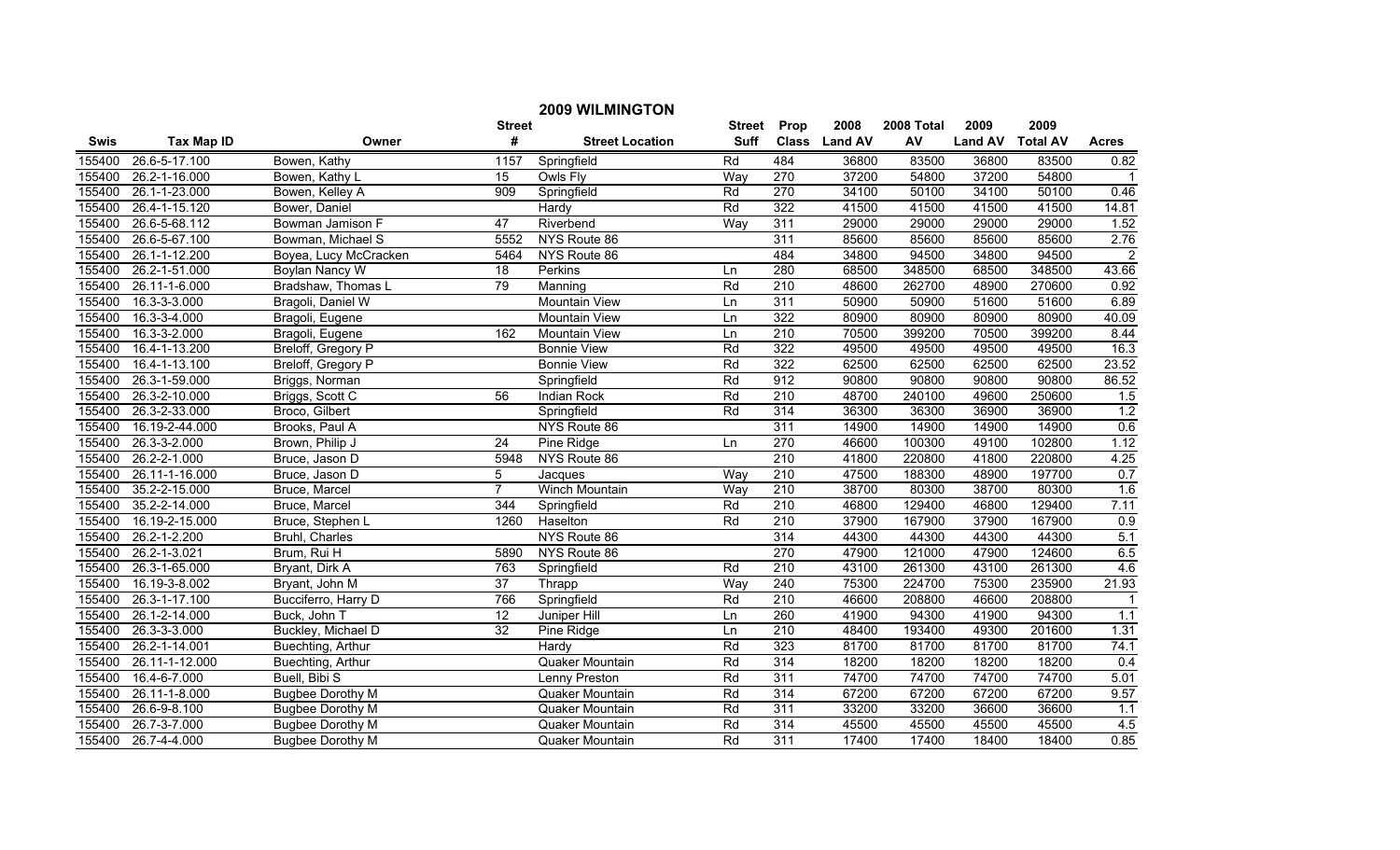|        |                   |                               |               | <b>2009 WILMINGTON</b>    |               |                  |               |            |                |                 |                |
|--------|-------------------|-------------------------------|---------------|---------------------------|---------------|------------------|---------------|------------|----------------|-----------------|----------------|
|        |                   |                               | <b>Street</b> |                           | <b>Street</b> | Prop             | 2008          | 2008 Total | 2009           | 2009            |                |
| Swis   | <b>Tax Map ID</b> | Owner                         | #             | <b>Street Location</b>    | <b>Suff</b>   |                  | Class Land AV | AV         | <b>Land AV</b> | <b>Total AV</b> | <b>Acres</b>   |
| 155400 | 26.7-4-5.000      | Bugbee Dorothy M              | 290           | Quaker Mountain           | Rd            | 240              | 84500         | 546600     | 84500          | 546600          | 10             |
| 155400 | 26.6-9-8.200      | Bugbee, Dorothy M             |               | Quaker Mountain           | Rd            | 311              | 33200         | 33200      | 36600          | 36600           | 1.37           |
| 155400 | 26.11-1-9.000     | Bugbee, Dorothy M             |               | Quaker Mountain           | Rd            | 314              | 18200         | 18200      | 18200          | 18200           | 0.8            |
| 155400 | 26.7-4-2.000      | Bugbee, Dorothy M             |               | Quaker Mountain           | Rd            | 311              | 17400         | 17400      | 18400          | 18400           | 0.5            |
| 155400 | 26.1-2-7.100      | Bugbee, Robert S              | 842           | Springfield               | Rd            | 322              | 152000        | 152000     | 152000         | 152000          | 95             |
| 155400 | 26.6-9-7.013      | Bugbee, Robert S Jr           | 295           | Quaker Mountain           | Rd            | 210              | 53700         | 327100     | 54600          | 345700          | 1.55           |
| 155400 | 26.3-1-49.050     | Bunzey, Vincent               | 6             | Stewart Mountain          | Way           | 260              | 38700         | 82200      | 38700          | 82200           | 1.6            |
| 155400 | 16.3-1-46.000     | Burns, John P                 | 84            | <b>Whiteface Memorial</b> | Hwy           | 210              | 40200         | 141700     | 40200          | 141700          | 2.6            |
| 155400 | 26.3-1-14.500     | Bushy, Carrie A               | 820           | Springfield               | Rd            | $\overline{210}$ | 38600         | 68600      | 38600          | 68600           | 1.49           |
| 155400 | 26.1-2-8.000      | Bushy, Gary                   | 846           | Springfield               | Rd            | 270              | 34100         | 75900      | 34100          | 75900           | 0.7            |
| 155400 | 26.3-1-15.122     | Bushy, Gary T                 |               | Springfield               | Rd            | 314              | 100           | 100        | 100            | 100             | 0.12           |
| 155400 | 26.3-1-15.002     | Bushy, Gary T                 | 834           | Springfield               | Rd            | $\overline{240}$ | 54100         | 168800     | 54100          | 168800          | 13.34          |
| 155400 | 26.3-1-13.000     | Bushy, Kathleen R             | 814           | Springfield               | Rd            | $\overline{210}$ | 37900         | 160300     | 37900          | 160300          | 0.75           |
| 155400 | 26.7-6-3.000      | Butler, David H               |               | Quaker Mountain           | Rd            | 311              | 26800         | 26800      | 26800          | 26800           | $\overline{1}$ |
| 155400 | 16.19-2-25.000    | Buttner, Steven B             | 1320          | Haselton                  | Rd            | 270              | 34100         | 68900      | 34100          | 68900           | 0.86           |
| 155400 | 26.1-1-5.112      | Button, Trace W               | 5527          | NYS Route 86              |               | 210              | 37900         | 67300      | 37900          | 67300           | $\mathbf 1$    |
| 155400 | 26.1-1-5.002      | Button, Trace W               | 5535          | NYS Route 86              |               | 240              | 73600         | 160600     | 73600          | 160600          | 29.9           |
| 155400 | 16.4-1-11.000     | Buysse, Jane E                |               | <b>Bonnie View</b>        | Rd            | 314              | 32000         | 32000      | 33800          | 33800           | 3.4            |
| 155400 | 26.6-5-6.000      | Calhoun Judith D              |               | NYS Route 86              |               | 314              | 40800         | 40800      | 40800          | 40800           | $\overline{4}$ |
| 155400 | 26.11-1-10.113    | Calhoun, Thomas F             |               | Quaker Mountain           | Rd            | 311              | 36200         | 36200      | 36200          | 36200           | 0.94           |
| 155400 | 16.4-5-7.000      | Calvary Baptist Church        | 6065          | NYS Route 86              |               | 620              | 93600         | 1159200    | 93600          | 1159200         | 1.8            |
| 155400 | 16.4-5-10.000     | Calvary Baptist Church        |               | NYS Route 86              |               | 612              | 218400        | 1208600    | 218400         | 1208600         | 40.8           |
| 155400 | 16.19-4-8.000     | Camire, Bryan K               | 16            | <b>Bruce Hare</b>         | Way           | 270              | 37200         | 75400      | 37200          | 75400           | 1.49           |
| 155400 | 26.6-5-2.000      | Candyman Adk Choc LLC         | 5680          | NYS Route 86              |               | 450              | 88700         | 260500     | 88700          | 260500          | 1.5            |
| 155400 | 16.3-2-2.000      | Cantwell, Jennifer L          | 1096          | <b>Bonnie View</b>        | Rd            | 240              | 54100         | 136200     | 56100          | 138300          | 18.4           |
| 155400 | 17.1-1-3.200      | Carlo, Charles M              | 2123          | Haselton                  | Rd            | 210              | 49400         | 174200     | 49400          | 174200          | 9.63           |
| 155400 | 26.6-5-80.003     | Carmelitano James             | 5644          | NYS Route 86              |               | 582              | 120400        | 404100     | 120400         | 414300          | 9.6            |
| 155400 | 26.6-5-39.001     | Carmelitano, James            | 5646          | NYS Rte 86                |               | 210              | 108200        | 256900     | 108200         | 256900          | 1.5            |
| 155400 | 26.6-8-19.200     | Carr, James J                 |               | Springfield               | Rd            | 314              | 34500         | 34500      | 34500          | 34500           | 3.3            |
| 155400 | 26.6-8-22.000     | Carr, James J                 | 1006          | Springfield               | Rd            | 260              | 37900         | 90100      | 37900          | 94600           | 0.8            |
| 155400 | 26.11-1-13.000    | Carr, James J                 |               | Quaker Mountain           | Rd            | 314              | 18200         | 18200      | 18200          | 18200           | 0.5            |
| 155400 | 26.6-8-20.200     | Carr, James J                 |               | Springfield               | Rd            | 314              | 23900         | 23900      | 23900          | 23900           | 1.16           |
| 155400 | 26.2-1-42.000     | Case, Robert                  |               | Perkins                   | Ln            | 314              | 21300         | 21300      | 21300          | 21300           | 1.1            |
| 155400 | 26.3-2-20.000     | Casey Brothers Properties LLC | 126           | Indian Rock               | Rd            | $\overline{210}$ | 47000         | 348600     | 47000          | 348600          | 1.3            |
| 155400 | 26.3-3-4.000      | Casey, Shawn                  |               | Pine Ridge                | Ln            | 210              | 47700         | 348100     | 50000          | 512200          | 1.81           |
| 155400 | 26.4-1-7.019      | Casler, Kevin C               | 153           | Hardy                     | Rd            | 240              | 45700         | 352700     | 45700          | 372800          | 25.1           |
| 155400 | 17.1-1-4.000      | Catalano, James               | 1959          | Haselton                  | Rd            | 240              | 95300         | 182100     | 95300          | 182100          | 64.6           |
| 155400 | 17.1-1-5.000      | Catalano, James               |               | Haselton                  | Rd            | 321              | 37600         | 37600      | 37600          | 37600           | 12.7           |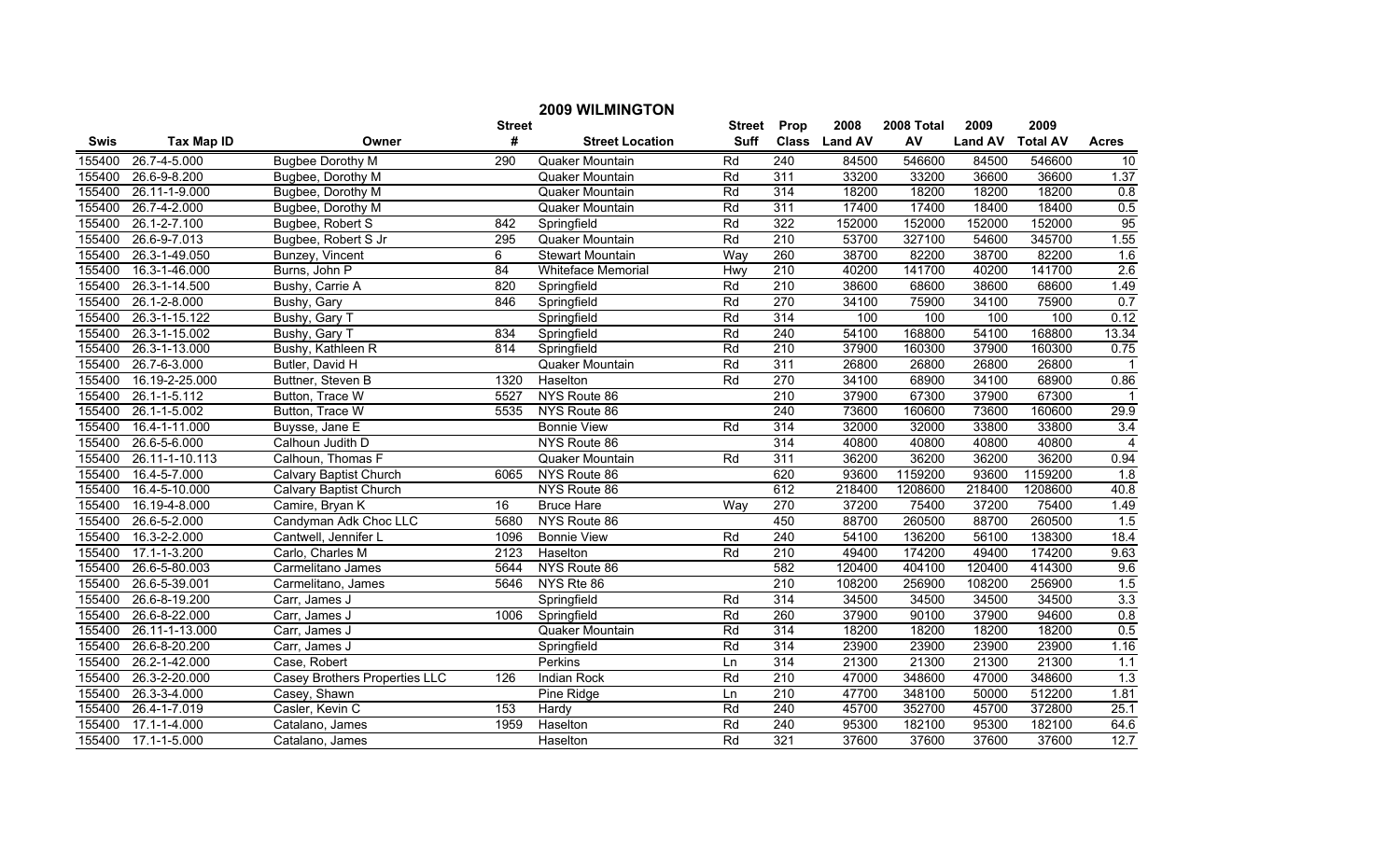|             |                   |                              |                 | <b>2009 WILMINGTON</b>    |               |                  |               |            |                |                 |                |
|-------------|-------------------|------------------------------|-----------------|---------------------------|---------------|------------------|---------------|------------|----------------|-----------------|----------------|
|             |                   |                              | <b>Street</b>   |                           | <b>Street</b> | Prop             | 2008          | 2008 Total | 2009           | 2009            |                |
| <b>Swis</b> | <b>Tax Map ID</b> | Owner                        | #               | <b>Street Location</b>    | Suff          |                  | Class Land AV | AV         | <b>Land AV</b> | <b>Total AV</b> | <b>Acres</b>   |
| 155400      | 26.6-8-28.000     | Cavallaro, Andrew J          | 1054            | Springfield               | Rd            | $\overline{210}$ | 39400         | 175200     | 39400          | 178000          | 2.1            |
| 155400      | 16.4-5-5.000      | Cavalry Baptist Church       |                 | NYS Route 86              |               | 311              | 17000         | 17000      | 17000          | 17000           | 0.6            |
| 155400      | 16.4-5-3.300      | Ceng, Kathleen               |                 | Bilhuber                  | Rd            | 311              | 35500         | 35500      | 35500          | 35500           | 2.08           |
| 155400      | 16.4-5-3.400      | Ceng, Tarkan T               |                 | Bilhuber                  | Rd            | 311              | 34100         | 34100      | 34100          | 34100           | 1.67           |
| 155400      | 16.19-2-40.000    | Chalhoub, Elie M             | 5957            | NYS Route 86              |               | 417              | 61800         | 100400     | 61800          | 100400          | 6.8            |
| 155400      | 35.2-1-4.110      | Changelo, Rocco              |                 | Springfield               | Rd            | 314              | 2600          | 2600       | 2600           | 2600            | 1.6            |
| 155400      | 35.2-1-4.200      | Changelo, Rocco R            | 331             | Springfield               | Rd            | 210              | 41900         | 172200     | 41900          | 177400          | 3.8            |
| 155400      | 26.7-3-2.002      | Chant, William E             |                 | Quaker Mountain           | Rd            | 311              | 36200         | 36200      | 36200          | 36200           | 0.69           |
| 155400      | 26.7-3-11.100     | Chant, William E             | $\overline{84}$ | Quaker Mountain           | Rd            | $\overline{210}$ | 54700         | 223100     | 54700          | 223100          | 2.2            |
| 155400      | 26.3-1-62.003     | Chappars, Roberta S          | 43              | Cloud Spin                | Way           | 260              | 155100        | 246200     | 155100         | 246200          | 122.6          |
| 155400      | 26.3-2-18.000     | Cheeseman, Craig C           | 108             | Indian Rock               | Rd            | 210              | 47100         | 251100     | 48900          | 263100          |                |
| 155400      | 26.3-1-68.100     | Chester, Robert              |                 | Fox Farm                  | Rd            | 314              | 32700         | 32700      | 32700          | 32700           | 1.05           |
| 155400      | 16.3-2-23.000     | Chris, Aurel                 | 5707            | NYS Route 86              |               | 210              | 39300         | 220400     | 39300          | 209400          | $\overline{2}$ |
| 155400      | 16.3-2-22.000     | Chris, Aurel                 |                 | NYS Route 86              |               | 311              | 58900         | 58900      | 58900          | 58900           | 4.5            |
| 155400      | 26.6-7-6.008      | Church Of The Nazarene       | 5784            | NYS Route 86              |               | 620              | 52900         | 586100     | 52900          | 586100          | 0.7            |
| 155400      | 16.19-2-6.000     | Church Of The Nazarene       | 1220            | Haselton                  | Rd            | 210              | 36800         | 169000     | 36800          | 177400          | -1             |
| 155400      | 26.3-3-8.000      | Church, Joseph F             | 58              | Pine Ridge                | Ln            | 311              | 39700         | 39700      | 39700          | 39700           | 1.97           |
| 155400      | 16.2-1-39.100     | Cioffi, Ralph A              | 1453            | <b>Bonnie View</b>        | Rd            | 240              | 74200         | 145600     | 74200          | 149000          | 40.1           |
| 155400      | 16.2-1-31.001     | Cioffi, Ralph A              | 1455            | <b>Bonnie View</b>        | Rd            | 210              | 42700         | 171200     | 42700          | 176300          | 4.9            |
| 155400      | $16.-1-5.000$     | Cioffi, Ralph A              |                 | <b>Bonnie View</b>        | Rd            | 321              | 89800         | 89800      | 89800          | 89800           | 85.5           |
| 155400      | 26.2-1-15.000     | Ciok, Michael                | 17              | Owls Fly                  | Way           | 270              | 39900         | 45400      | 39900          | 45400           | 2.4            |
| 155400      | 16.2-1-8.124      | Cissone, Ralph B             |                 | John Bliss                | Rd            | 311              | 47400         | 47400      | 47400          | 47400           | 9.2            |
| 155400      | 16.3-1-8.002      | Clark, John C                |                 | Whiteface Memorial        | Hwy           | 311              | 50800         | 50800      | 50800          | 50800           | 5.14           |
| 155400      | 26.1-1-10.000     | Clay Wal Inc                 | 5481            | NYS Route 86              |               | 421              | 57400         | 242000     | 57400          | 242000          | 2.9            |
| 155400      | 26.3-1-48.000     | Clayton, Gerald              | 611             | Springfield               | Rd            | 260              | 42200         | 64100      | 42200          | 64100           | 4.6            |
| 155400      | 26.6-7-15.000     | Coarding, Paul               | 65              | Quaker Mountain           | Rd            | $\overline{210}$ | 34100         | 153700     | 36100          | 155700          | 0.5            |
| 155400      | 26.6-7-16.000     | Coarding, Paul               |                 | Quaker Mountain           | Rd            | 311              | 22700         | 22700      | 22700          | 22700           | 0.5            |
| 155400      | 26.1-2-5.160      | Congedo Michael              | 83              | Juniper Hill              | Ln            | $\overline{210}$ | 51200         | 399000     | 52000          | 400000          | 3.2            |
| 155400      | 16.3-2-3.000      | Connor, Philip J             |                 | <b>Lakeview Terrace</b>   | Ln            | 322              | 52800         | 52800      | 52800          | 52800           | 15             |
| 155400      | 16.4-5-8.000      | Conrad, Michael S            | 6059            | NYS Route 86              |               | 220              | 39300         | 164100     | 39300          | 164100          | 2.5            |
| 155400      | 26.3-2-29.000     | Conrade, Kenneth J           |                 | Springfield               | Rd            | 314              | 35200         | 35200      | 36900          | 36900           | 1.2            |
| 155400      | 999.54-1-21.000   | <b>Conservation Dept NYS</b> |                 | Rangers House Plus 2 Bath |               | 582              | $\mathbf 0$   | 130000     | $\mathbf{0}$   | $\Omega$        | 0.01           |
| 155400      | 16.4-1-22.000     | Conway, Philip               | 1638            | Haselton                  | Rd            | 260              | 129600        | 246800     | 129600         | 246800          | 75.2           |
| 155400      | 16.4-1-18.100     | Conway, Philip               | 1591            | Haselton                  | Rd            | 240              | 79200         | 188500     | 123000         | 232300          | 28.3           |
| 155400      | 17.3-1-1.000      | Conway, Philip               |                 | NYS Route 86              |               | 910              | 135700        | 135700     | 135700         | 135700          | 127.21         |
| 155400      | 16.4-1-23.000     | Conway, Philip               |                 | Haselton                  | Rd            | 910              | 34100         | 34100      | 34100          | 34100           | 10.9           |
| 155400      | 26.1-2-2.000      | Conway, Rarilee              |                 | Springfield               | Rd            | 311              | 24200         | 24200      | 24200          | 24200           | 0.5            |
| 155400      | 26.6-5-3.000      | Conway, Thomas J             | 5698            | NYS Route 86              |               | 484              | 31700         | 108900     | 31700          | 108900          | 0.3            |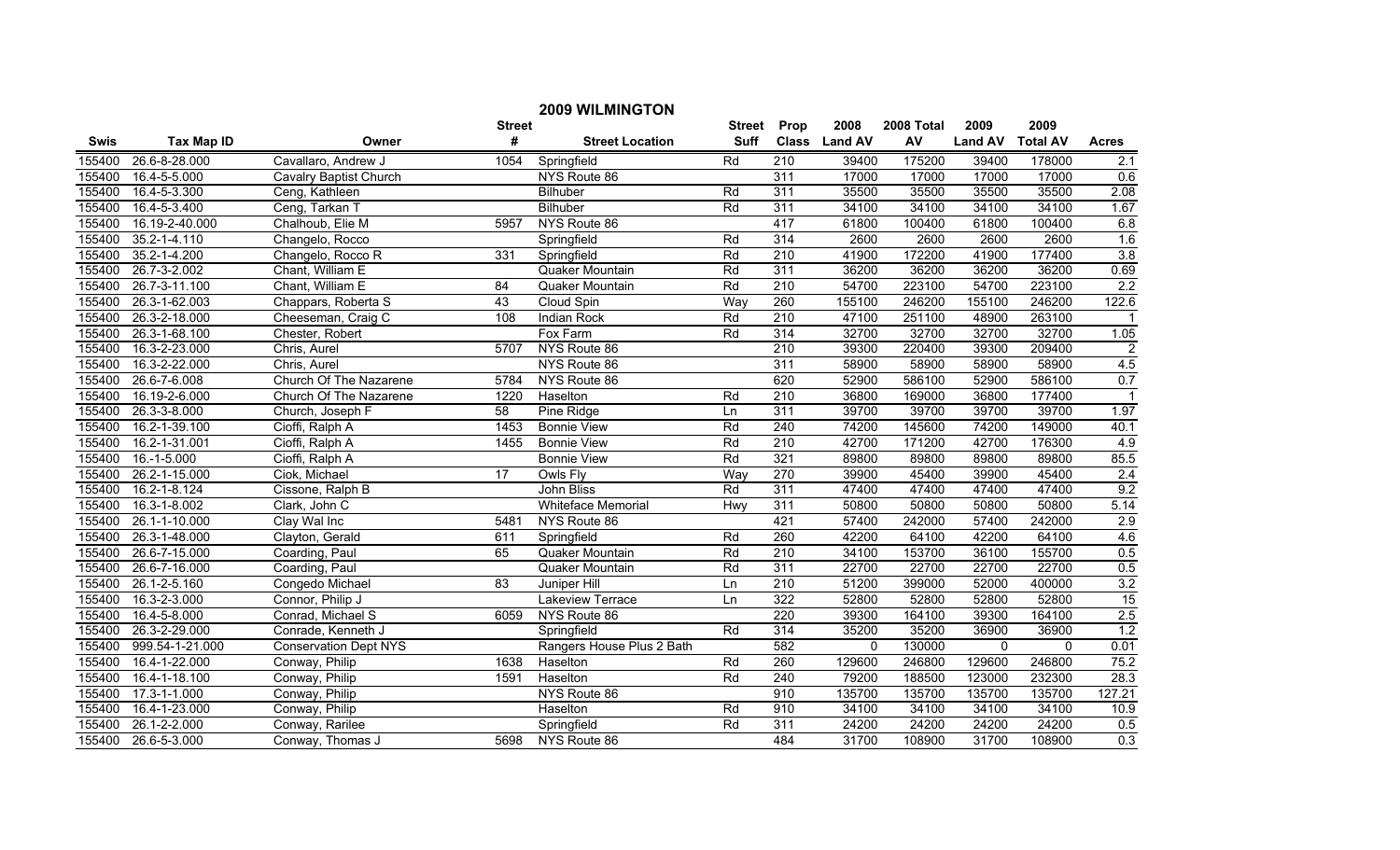|             |                   |                                |                 | <b>2009 WILMINGTON</b> |             |                  |               |            |                |                 |                |
|-------------|-------------------|--------------------------------|-----------------|------------------------|-------------|------------------|---------------|------------|----------------|-----------------|----------------|
|             |                   |                                | <b>Street</b>   |                        | Street      | Prop             | 2008          | 2008 Total | 2009           | 2009            |                |
| <b>Swis</b> | <b>Tax Map ID</b> | Owner                          | #               | <b>Street Location</b> | <b>Suff</b> |                  | Class Land AV | AV         | <b>Land AV</b> | <b>Total AV</b> | <b>Acres</b>   |
| 155400      | 26.6-7-25.000     | Conway, Thomas J               | 1104            | Springfield            | Rd          | $\overline{210}$ | 39900         | 193200     | 39900          | 193200          | 2.4            |
| 155400      | 16.4-1-6.000      | Coolidge, Morris E             | 1321            | <b>Bonnie View</b>     | Rd          | 270              | 37200         | 59400      | 37200          | 59400           |                |
| 155400      | 26.6-6-3.001      | <b>Cooper Memorial Library</b> | 5751            | NYS Route 86           |             | 611              | 22900         | 102400     | 22900          | 102400          | 0.1            |
| 155400      | 26.1-1-24.000     | Cooper, Jayne B                | 897             | Springfield            | Rd          | 210              | 40900         | 103000     | 40900          | 103000          | 2.7            |
| 155400      | 26.7-1-1.000      | Cooper, Thomas A               | 5799            | NYS Route 86           |             | $\overline{210}$ | 29300         | 102900     | 29300          | 105000          | 0.54           |
| 155400      | 16.2-1-8.122      | Coppola, Margaret              | 1608            | <b>Bonnie View</b>     | Rd          | 312              | 57000         | 175300     | 57000          | 175300          | 14.97          |
| 155400      | 16.19-3-2.001     | Corr, Thomas                   | 8               | Thrapp                 | Way         | 260              | 38100         | 128500     | 38100          | 132300          | 2.04           |
| 155400      | 26.1-2-10.000     | Corvelli, Stephen J            | 858             | Springfield            | Rd          | 210              | 38600         | 216200     | 39100          | 222700          | 1.5            |
| 155400      | 26.3-1-68.500     | Crawbuck, Carlyle R            | $\frac{1}{24}$  | Fox Farm               | Rd          | $\overline{210}$ | 36800         | 212400     | 36800          | 212400          | $\mathbf{1}$   |
| 155400      | 16.2-1-34.000     | Crawford, Brittany L           | 1380            | <b>Bonnie View</b>     | Rd          | $\overline{210}$ | 42800         | 71300      | 42800          | 75400           | $\overline{5}$ |
| 155400      | 16.2-1-37.000     | Crawford, Courtney             | 1435            | <b>Bonnie View</b>     | Rd          | $\overline{210}$ | 33400         | 106000     | 33400          | 106000          | 0.5            |
| 155400      | 16.19-1-10.200    | Cressey, Robert J              | 1267            | Haselton               | Rd          | 210              | 45300         | 355500     | 45300          | 376800          | 3.3            |
| 155400      | 16.4-4-7.000      | Crispell, Herbert W Jr         | 13              | AuSable Run            | Ln          | $\overline{210}$ | 60300         | 416500     | 60300          | 416500          | 5.68           |
| 155400      | 26.2-1-54.110     | Crowe Suzanne                  | 417             | Hardy                  | Rd          | 210              | 45700         | 177300     | 45700          | 183900          | $\overline{7}$ |
| 155400      | 26.2-1-56.100     | Crowe, Suzanne                 |                 | Deep Woods             | Ln          | 322              | 53500         | 53500      | 53500          | 53500           | 13.15          |
| 155400      | 16.4-6-14.000     | Cunningham, Thomas J Jr        | 8               | New Bridge Brook       | Way         | 210              | 121100        | 292100     | 121100         | 300900          | 5.17           |
| 155400      | 16.19-3-15.000    | Curtis David M                 | 17              | Thrapp                 | Way         | 210              | 34100         | 174900     | 34100          | 183600          | 0.78           |
| 155400      | 26.2-1-48.000     | Daggett, Kathleen S            | 484             | Hardy                  | Rd          | 240              | 69600         | 258900     | 71700          | 284700          | 48.9           |
| 155400      | 35.2-1-6.000      | Dahl, Mark S                   | 313             | Springfield            | Rd          | 210              | 37900         | 153600     | 37900          | 153600          | 0.9            |
| 155400      | 35.2-1-5.000      | Dahl, Mark S                   |                 | Springfield            | Rd          | 314              | 3000          | 3000       | 3000           | 3000            | 1.9            |
| 155400      | 16.19-2-39.000    | Dail, Jamie L                  | 5969            | NYS Route 86           |             | 210              | 38200         | 189400     | 38200          | 198800          | 1.2            |
| 155400      | 26.6-1-2.300      | Danielle, Michael              | 5657            | NYS Route 86           |             | 210              | 37600         | 238300     | 37600          | 238300          | 1.54           |
| 155400      | 26.6-1-2.100      | Danielle, Michael              | 5659            | NYS Route 86           |             | 483              | 52700         | 167900     | 52700          | 167900          | 1.23           |
| 155400      | 26.6-5-5.000      | Daniello, Michael              | $\overline{18}$ | <b>N</b> ve            | Way         | 210              | 39900         | 155600     | 39900          | 155600          | 2.4            |
| 155400      | 26.6-5-8.000      | Daniello, Michael R            |                 | NYS Route 86           |             | 311              | 3600          | 3600       | 3600           | 3600            | 0.48           |
| 155400      | 16.2-1-27.200     | Danzis, Mitchell               |                 | John Bliss             | Rd          | 311              | 78700         | 78700      | 78700          | 78700           | 3.86           |
| 155400      | 26.3-1-23.002     | Darrah, June                   | 626             | Springfield            | Rd          | 270              | 25900         | 67900      | 25900          | 67900           | 0.39           |
| 155400      | 26.1-1-18.001     | Davignon, Joseph W             | $\overline{27}$ | Abbey                  | Way         | $\overline{210}$ | 39100         | 154500     | 39100          | 154500          | 1.85           |
| 155400      | 26.3-2-34.000     | Davis, Jeffrey T               |                 | Springfield            | Rd          | 314              | 36300         | 36300      | 36900          | 36900           | 1.2            |
| 155400      | 16.2-1-41.200     | Davis, Mark S                  |                 | John Bliss             | Rd          | 311              | 40100         | 40100      | 40100          | 40100           | 9.68           |
| 155400      | 16.2-1-44.001     | Davis, Mark S                  | 227             | <b>John Bliss</b>      | Rd          | 240              | 55200         | 353400     | 55200          | 364000          | 10.2           |
| 155400      | 26.1-2-1.000      | Deering, Edward                | 990             | Springfield            | Rd          | 210              | 38600         | 101600     | 38600          | 101600          | 1.5            |
| 155400      | 26.3-1-68.400     | Deering, John                  |                 | Fox Farm               | Rd          | 314              | 32700         | 32700      | 32700          | 32700           | $\overline{1}$ |
| 155400      | 26.1-2-16.072     | Delliere, Maurice J            | $\overline{28}$ | Juniper Hill           | Ln          | 210              | 48800         | 134600     | 48800          | 134600          | 1.6            |
| 155400      | 26.1-2-5.200      | DeLuke, Linda A                |                 | Juniper Hill           | Ln          | 311              | 35900         | 35900      | 36600          | 36600           | 1.1            |
| 155400      | 26.3-1-12.002     | DeMacy, Grace M                | 833             | Springfield            | Rd          | 240              | 69100         | 393500     | 69100          | 393500          | 26.2           |
| 155400      | 16.19-2-21.000    | Dempsey, Matthew A             | 1278            | Haselton               | Rd          | $\overline{210}$ | 48000         | 223900     | 48000          | 230600          | 8              |
| 155400      | 26.3-2-1.000      | Denison Richard A              |                 | Springfield            | Rd          | 314              | 48400         | 48400      | 48400          | 48400           | 2.8            |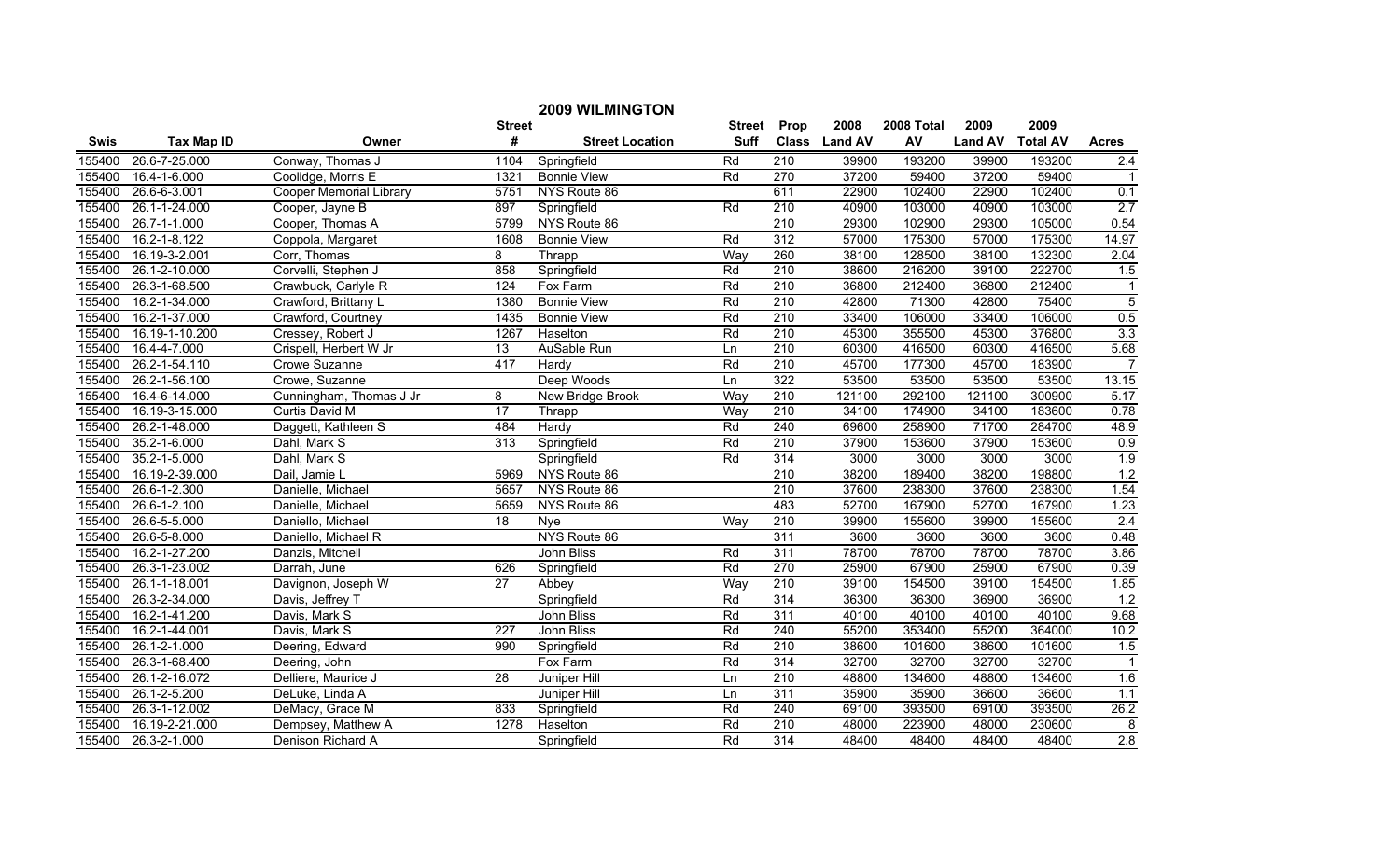|             |                   |                          |                  | <b>2009 WILMINGTON</b>    |             |                  |               |            |                |                 |                  |
|-------------|-------------------|--------------------------|------------------|---------------------------|-------------|------------------|---------------|------------|----------------|-----------------|------------------|
|             |                   |                          | <b>Street</b>    |                           | Street      | Prop             | 2008          | 2008 Total | 2009           | 2009            |                  |
| <b>Swis</b> | <b>Tax Map ID</b> | Owner                    | #                | <b>Street Location</b>    | <b>Suff</b> |                  | Class Land AV | AV         | <b>Land AV</b> | <b>Total AV</b> | <b>Acres</b>     |
| 155400      | 26.6-5-10.000     | Dennin, Gregory M        |                  | NYS Route 86              |             | 314              | 82700         | 82700      | 30000          | 30000           | 2.7              |
| 155400      | 16.19-1-5.000     | Denton, Charles          | 1229             | Haselton                  | Rd          | $\overline{210}$ | 41700         | 119700     | 41700          | 123300          | 1.2              |
| 155400      | 26.2-1-28.000     | Depo, Danielle           | 541              | Hardy                     | Rd          | 210              | 37600         | 124500     | 37600          | 124500          | 1.3              |
| 155400      | 16.19-4-2.000     | Devins-Joy, Wanda D      | 44               | <b>Bruce Hare</b>         | Way         | 210              | 38600         | 170600     | 38600          | 170600          | 2.03             |
| 155400      | 16.19-4-15.000    | Devins-Rock, Patty L     | 53               | <b>Bruce Hare</b>         | Way         | 210              | 37600         | 137500     | 37600          | 141600          | 1.28             |
| 155400      | 16.4-3-1.200      | Devins, Timothy          |                  | NYS Route 86              |             | 314              | 3800          | 3800       | 3800           | 3800            | $\mathbf{1}$     |
| 155400      | 26.2-1-18.000     | Devins, Timothy J        | 6008             | NYS Route 86              |             | 210              | 38000         | 138000     | 38000          | 142100          | 1.1              |
| 155400      | 16.19-4-1.000     | Devins, Timothy J        |                  | NYS Route 86              |             | 311              | 28800         | 28800      | 28800          | 28800           | $\overline{1.3}$ |
| 155400      | 26.3-1-68.200     | Devlin, Michael H        | 82               | Fox Farm                  | Rd          | 311              | 32700         | 32700      | 32700          | 32700           | 1.02             |
| 155400      | 16.19-1-21.100    | Devlin, Phyllis M        | 1361             | Haselton                  | Rd          | 270              | 38100         | 134200     | 38100          | 134200          | 1.14             |
| 155400      | 16.19-2-50.000    | Didonato, Joseph R       | 5873             | NYS Route 86              |             | 210              | 44500         | 64600      | 44500          | 64600           | 5.6              |
| 155400      | 26.3-1-60.000     | Dillenberger, James M    |                  | Springfield               | Rd          | 311              | 15700         | 15700      | 15700          | 15700           | $\overline{2}$   |
| 155400      | 16.3-2-4.000      | Dislevy, Donald D        |                  | Lakeview Terrace          | Ln          | 322              | 44300         | 44300      | 44300          | 44300           | 11.7             |
| 155400      | 26.4-1-10.112     | Dlugolecki Linda         |                  | Springfield               | Rd          | 314              | 61800         | 61800      | 65300          | 65300           | 8.59             |
| 155400      | 26.6-8-15.002     | Dobbins, Terry A         | 64               | Manning                   | Rd          | $\overline{210}$ | 50100         | 154200     | 50900          | 155000          | 2.44             |
| 155400      | 26.1-1-28.121     | Donnelly, Christine B    |                  | Springfield               | Rd          | 314              | 27600         | 27600      | 27600          | 27600           | 1.3              |
| 155400      | 16.3-1-14.200     | Doolittle, Susan C       |                  | <b>Whiteface Memorial</b> | Hwy         | 311              | 38900         | 38900      | 38900          | 38900           | 7.1              |
| 155400      | 16.19-2-9.000     | Dowd, Beatrice           | 1236             | Haselton                  | Rd          | 210              | 30300         | 95800      | 30300          | 95800           | 0.3              |
| 155400      | 16.19-2-8.000     | Dowd, Beatrice P         | 1232             | Haselton                  | Rd          | 314              | 32900         | 32900      | 32900          | 32900           | 0.5              |
| 155400      | 16.3-1-21.121     | Drasye, Donald J         | 1181             | <b>Bonnie View</b>        | Rd          | 270              | 41000         | 106100     | 41000          | 106100          | 3.11             |
| 155400      | 16.3-1-79.002     | Dreissigacher, John D    | 289              | <b>Whiteface Memorial</b> | Hwy         | 240              | 56100         | 191900     | 56100          | 197900          | 20.7             |
| 155400      | 16.3-1-54.001     | Dreissigacher, John D    | 281              | Whiteface Memorial        | Hwy         | 483              | 30300         | 150700     | 30300          | 150700          | 0.3              |
| 155400      | 16.3-1-4.001      | Dreissigacher, John F    | $\overline{275}$ | <b>Whiteface Memorial</b> | Hwy         | 210              | 39300         | 132000     | 39300          | 132000          | 2.1              |
| 155400      | 16.3-2-16.000     | Dreissigacker, Douglas J | 35               | Lakeview Terrace          | Ln          | 210              | 38200         | 117700     | 38200          | 119900          | 1.2              |
| 155400      | 26.6-5-68.111     | Dubin, William S         | 55               | Riverbend                 | Way         | 280              | 167400        | 369800     | 129400         | 344100          | 18.5             |
| 155400      | 26.6-5-15.000     | DuBois Scott A           | 5752             | NYS Route 86              |             | $\overline{210}$ | 29400         | 91900      | 29400          | 91900           | 0.4              |
| 155400      | 16.4-4-16.000     | DuBois, Marc V           | 1142             | <b>Bonnie View</b>        | Rd          | 240              | 68300         | 165000     | 68300          | 165000          | 28.8             |
| 155400      | 26.6-5-26.000     | Duensing, Hollis G       | $\overline{20}$  | Cunningham                | Ln          | 210              | 109800        | 313600     | 109800         | 313600          | $\overline{1}$   |
| 155400      | 26.1-2-4.400      | Duffy, James             |                  | Springfield               | Rd          | 322              | 69100         | 69100      | 69100          | 69100           | 19.06            |
| 155400      | 26.2-2-4.000      | Dunmire, Dennis F        |                  | NYS Route 86              |             | 322              | 49200         | 49200      | 49200          | 49200           | 11.84            |
| 155400      | 26.2-2-5.000      | Dunmire, Dennis F        | 5988             | NYS Route 86              |             | 210              | 39400         | 203800     | 39400          | 203800          | 2.59             |
| 155400      | 26.6-8-18.100     | Dunmire, Karen P         |                  | Jacques                   | Way         | 311              | 40300         | 40300      | 40300          | 40300           | 2.18             |
| 155400      | 16.19-1-30.000    | Duprey, Gary             | 1426             | Haselton                  | Rd          | 240              | 57400         | 215500     | 57500          | 226500          | 15.2             |
| 155400      | 26.3-2-39.000     | DUva, Mario              | 29               | <b>Indian Rock</b>        | Rd          | 210              | 48800         | 412000     | 49700          | 394700          | 1.6              |
| 155400      | 16.3-2-12.000     | Dyke, Gilbert E          | $\overline{22}$  | Lakeview Terrace          | Ln          | 210              | 45100         | 218300     | 45100          | 218300          | 3.12             |
| 155400      | 26.7-3-6.000      | Dyslin, Nicholas A       | 130              | Quaker Mountain           | Rd          | 312              | 56500         | 89700      | 57200          | 92500           | 6.9              |
| 155400      | 26.7-3-3.001      | Dyslin, Nicholas A       | $\overline{117}$ | Quaker Mountain           | Rd          | 210              | 48000         | 347400     | 50300          | 357200          | 1.03             |
| 155400      | 26.1-1-6.200      | Eaton, Daniel J          |                  | NYS Route 86              |             | 210              |               |            | 39100          | 113500          | 1.51             |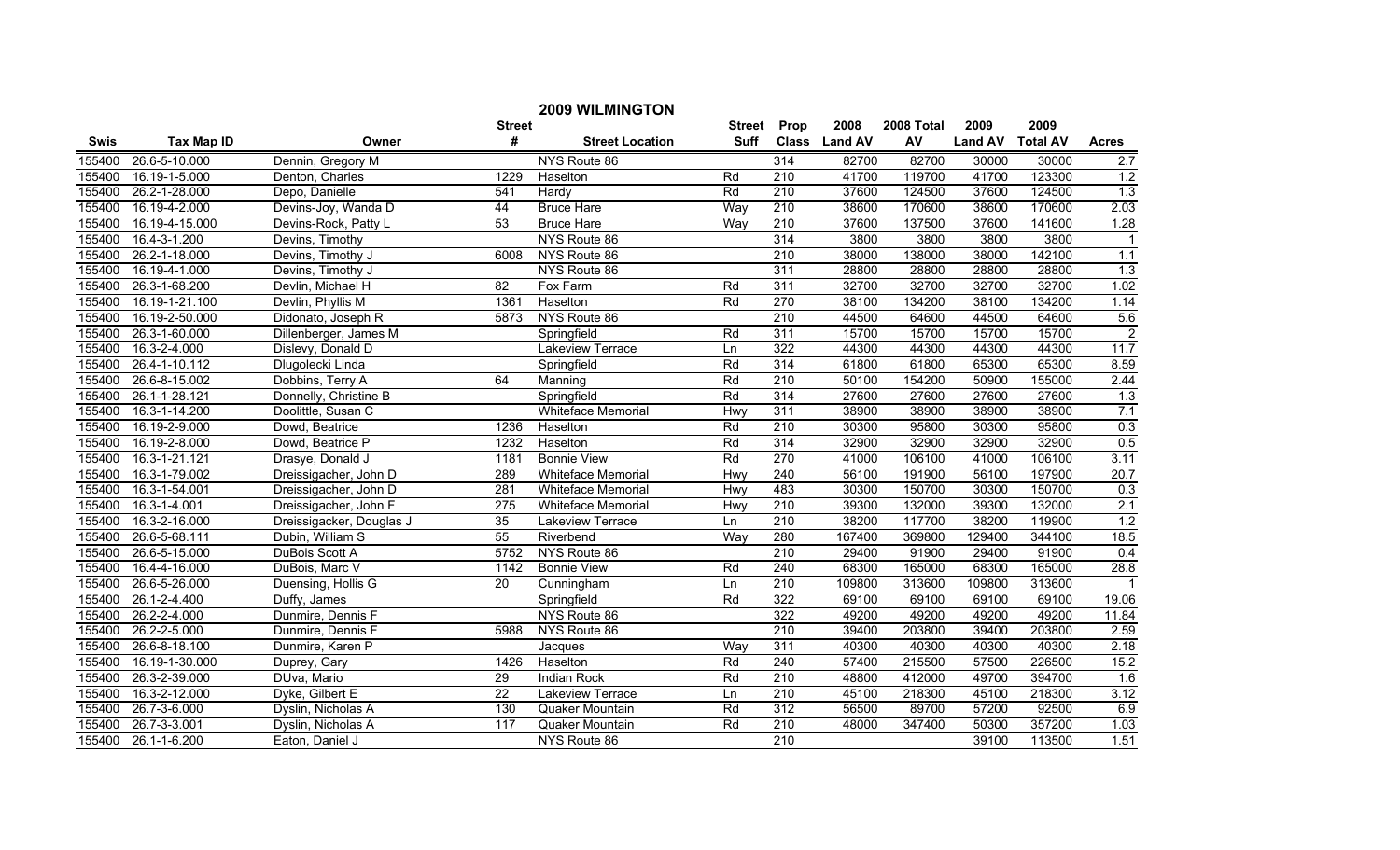|        | <b>2009 WILMINGTON</b> |                              |                 |                        |               |                  |               |            |                |                 |                |  |
|--------|------------------------|------------------------------|-----------------|------------------------|---------------|------------------|---------------|------------|----------------|-----------------|----------------|--|
|        |                        |                              | <b>Street</b>   |                        | <b>Street</b> | Prop             | 2008          | 2008 Total | 2009           | 2009            |                |  |
| Swis   | <b>Tax Map ID</b>      | Owner                        | #               | <b>Street Location</b> | <b>Suff</b>   |                  | Class Land AV | AV         | <b>Land AV</b> | <b>Total AV</b> | <b>Acres</b>   |  |
| 155400 | 26.1-1-6.100           | Eaton, William               | 5519            | NYS Route 86           |               | 240              |               |            | 60900          | 174500          | 17.09          |  |
| 155400 | 26.1-2-27.000          | Eschwei, Mary                | $\overline{31}$ | Juniper Hill           | Ln            | $\overline{210}$ | 43200         | 89300      | 43200          | 89300           | 0.7            |  |
| 155400 | 26.6-7-26.000          | Essex Co ARC Facilities Inc  | 1114            | Springfield            | Rd            | 210              | 38900         | 298900     | 38900          | 298900          | 1.56           |  |
| 155400 | 35.2-2-6.200           | <b>Farmer Trust</b>          | 248             | Springfield            | Rd            | 210              | 49400         | 199700     | 49400          | 203400          | 8.98           |  |
| 155400 | 16.19-3-7.001          | Faugh, Jonathan              | $\overline{7}$  | Thrapp                 | Way           | 210              | 39300         | 160100     | 39300          | 164300          | 1.1            |  |
| 155400 | 16.4-4-3.000           | Fechete, Andras              | 71              | Lenny Preston          | Rd            | 240              | 91300         | 381200     | 91300          | 392600          | 27.18          |  |
| 155400 | 16.19-2-45.000         | Fenlon, Frank J Jr           |                 | NYS Route 86           |               | 322              | 66400         | 66400      | 66400          | 66400           | 15.44          |  |
| 155400 | 26.6-5-56.000          | Field, Suzanne               |                 | Springfield            | Rd            | 311              | 30800         | 30800      | 30800          | 30800           | 3.3            |  |
| 155400 | 26.6-5-54.200          | Field, Suzanne U             | 24              | <b>Bluebird</b>        | Way           | 260              | 108500        | 159400     | 108500         | 159400          | 1.6            |  |
| 155400 | 26.6-5-54.100          | Field, Suzanne U             | 18              | Bluebird               | Way           | 260              | 107900        | 174300     | 107900         | 174300          | 1.4            |  |
| 155400 | 26.6-5-57.200          | Field, Suzanne U             | 1035            | Springfield            | Rd            | 260              | 116400        | 156700     | 116400         | 156700          | 4.05           |  |
| 155400 | 26.6-5-55.000          | Field, Suzanne U             |                 | Springfield            | Rd            | 311              | 27600         | 27600      | 27600          | 27600           | 1.2            |  |
| 155400 | 26.3-1-6.120           | First Columbia New Paltz LLC |                 | NYS Route 86           |               | $\overline{322}$ | 96100         | 96100      | 96100          | 96100           | 14.88          |  |
| 155400 | 26.6-5-76.000          | First Columbia New Paltz LLC |                 | NYS Route 86           |               | 311              | 74900         | 74900      | 74900          | 74900           | 1.6            |  |
| 155400 | 26.6-5-74.000          | First Columbia New Paltz LLC |                 | NYS Route 86           |               | 311              | 78600         | 78600      | 78600          | 78600           | 8.2            |  |
| 155400 | 26.2-1-36.000          | Fitz-Gerald, Patricia L      |                 | NYS Route 86           |               | 323              | 1830          | 1830       | 1830           | 1830            | 1.7            |  |
| 155400 | 35.2-2-12.000          | Fitzgerald, Patrick          | 316             | Springfield            | Rd            | 210              | 46200         | 143800     | 46200          | 143800          | 6.81           |  |
| 155400 | 26.6-5-19.000          | Fitzgerald, Sharon J         | 5               | Everest                | Ln            | 210              | 34100         | 128400     | 34100          | 128400          | 0.5            |  |
| 155400 | 26.6-5-50.000          | Fitzpatrick, John            | 21              | Cedar                  | Way           | 260              | 107600        | 153400     | 107600         | 153400          | 1.3            |  |
| 155400 | 26.6-8-27.000          | Flesher, Alan R              | 1050            | Springfield            | Rd            | 210              | 38200         | 99900      | 38200          | 138700          | 1.2            |  |
| 155400 | 16.2-1-18.120          | Fletcher, Maurice            |                 | Haselton               | Rd            | 322              |               |            | 36000          | 36000           | 10.5           |  |
| 155400 | 16.2-1-18.110          | Fletcher, Maurice            | 1777            | Haselton               | Rd            | 210              |               |            | 42600          | 171400          | 2.6            |  |
| 155400 | 16.2-1-18.130          | Fletcher, Maurice            |                 | Haselton               | Rd            | 312              |               |            | 3800           | 4300            | 1.6            |  |
| 155400 | 26.6-5-73.121          | Follos, Gary R               | 45              | Riverbend              | Way           | $\overline{210}$ | 99300         | 253700     | 109800         | 264200          | 3.3            |  |
| 155400 | 26.6-8-36.100          | Fonseca, Francisco J         |                 | Springfield            | Rd            | 311              | 4400          | 4400       | 4400           | 4400            | 0.07           |  |
| 155400 | 26.3-2-16.000          | Foote, Bruce                 | 92              | <b>Indian Rock</b>     | Rd            | 314              | 35000         | 35000      | 38100          | 38100           | 1.1            |  |
| 155400 | 26.6-5-42.000          | Foote, Edward H              | 1081            | Springfield            | Rd            | 411              | 42900         | 292200     | 42900          | 292200          | 1.7            |  |
| 155400 | 26.3-2-38.000          | Forbes, Darin A              | 35              | <b>Indian Rock</b>     | Rd            | $\overline{210}$ | 48400         | 197100     | 49300          | 198000          | 1.3            |  |
| 155400 | 16.19-2-37.000         | Forbes, Leonard              | 5989            | NYS Route 86           |               | 210              | 39100         | 176300     | 39100          | 176300          | 1.83           |  |
| 155400 | 26.6-7-37.036          | Forbes, Leonard A            | 1154            | Springfield            | Rd            | 455              | 34900         | 133400     | 34900          | 133400          | 0.46           |  |
| 155400 | 17.1-1-8.000           | Forever Wild Water Co Inc    | 2140            | Haselton               | Rd            | 312              | 50600         | 54300      | 50600          | 54300           | 10.6           |  |
| 155400 | 26.3-1-66.000          | Forgatch, Robert J           | 168             | Fox Farm               | Rd            | 260              | 39300         | 115400     | 39300          | 115400          | $\overline{2}$ |  |
| 155400 | 16.4-4-14.000          | Foucaud, James D             | 28              | Lenny Preston          | Rd            | 210              | 63800         | 494300     | 63800          | 494300          | 9.83           |  |
| 155400 | 35.2-1-11.003          | Foulk, Malcolm W             | 273             | Springfield            | Rd            | $\overline{240}$ | 39900         | 149400     | 39900          | 158800          | 21.67          |  |
| 155400 | 16.19-3-1.002          | Freer, Michael               | 9               | Wihuga                 | Way           | 210              | 38200         | 134500     | 38200          | 138500          | 1.23           |  |
| 155400 | 26.6-7-8.038           | Freer, Michael               | 1158            | Springfield            | Rd            | 230              | 36800         | 179600     | 36800          | 179600          | 0.8            |  |
| 155400 | 26.3-2-12.000          | Frei, Philipp                | 68              | <b>Indian Rock</b>     | Rd            | 210              | 49100         | 255400     | 50000          | 268200          | 1.8            |  |
| 155400 | 16.19-2-48.000         | Friedman, Jamison MS         |                 | NYS Route 86           |               | 311              | 39900         | 39900      | 39900          | 39900           | 5.8            |  |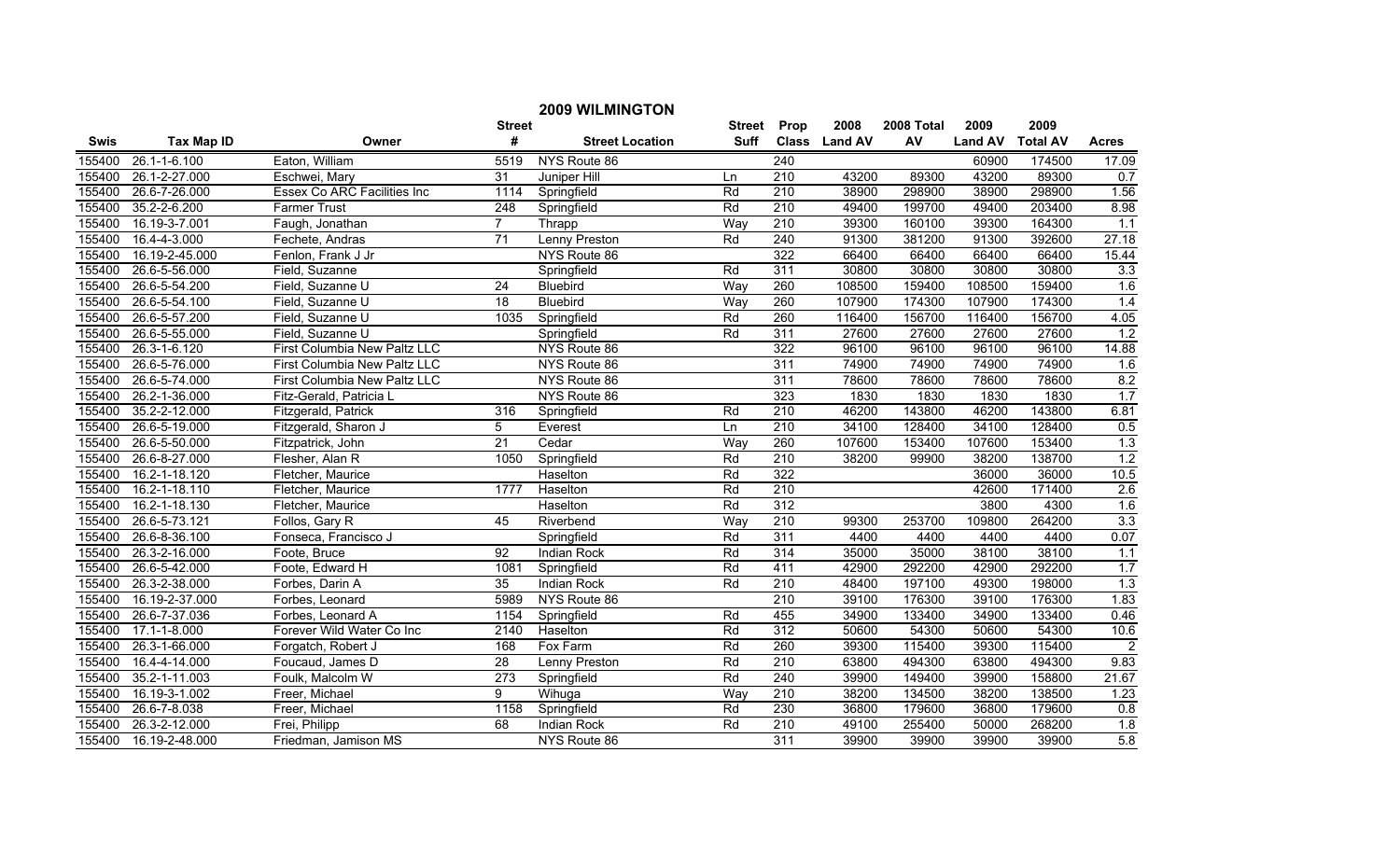|             |                    |                                 |                 | <b>2009 WILMINGTON</b> |             |                  |               |            |                |                 |                  |
|-------------|--------------------|---------------------------------|-----------------|------------------------|-------------|------------------|---------------|------------|----------------|-----------------|------------------|
|             |                    |                                 | <b>Street</b>   |                        | Street      | Prop             | 2008          | 2008 Total | 2009           | 2009            |                  |
| <b>Swis</b> | <b>Tax Map ID</b>  | Owner                           | #               | <b>Street Location</b> | <b>Suff</b> |                  | Class Land AV | AV         | <b>Land AV</b> | <b>Total AV</b> | <b>Acres</b>     |
| 155400      | 16.2-1-23.000      | Friedman, Joan S                |                 | John Bliss             | Rd          | 910              | 76700         | 76700      | 76700          | 76700           | 62.5             |
| 155400      | 35.2-2-1.000       | Frost, Lauren J                 | 420             | Springfield            | Rd          | $\overline{210}$ | 39300         | 230100     | 39300          | 232800          | $\overline{2}$   |
| 155400      | 26.6-9-12.000      | Fry, Allen L Jr                 | 59              | Manning                | Rd          | $\overline{210}$ | 47400         | 251200     | 49700          | 258700          | 1.6              |
| 155400      | 26.3-2-31.000      | Funk, Donald A                  | 97              | <b>Indian Rock</b>     | Rd          | 210              | 48600         | 341900     | 49500          | 357500          | 1.4              |
| 155400      | 26.3-2-32.000      | Funk, Donald A                  |                 | Springfield            | Rd          | 314              | 36300         | 36300      | 49000          | 49000           | 1.1              |
| 155400      | $16.2 - 1 - 8.121$ | Furman, Douglas W               | 1612            | <b>Bonnie View</b>     | Rd          | 240              | 53400         | 210300     | 53400          | 216600          | 12.5             |
| 155400      | 16.19-2-34.001     | <b>Gables At Wilmington LLC</b> | 5831            | NYS Route 86           |             | 411              | 86900         | 299100     | 86900          | 308100          | 5                |
| 155400      | 26.7-1-2.000       | Gaffney, Bartholomew J          | 5801            | NYS Route 86           |             | 210              | 34100         | 131300     | 34100          | 131300          | 0.5              |
| 155400      | 16.19-2-33.001     | Gallagher Susanne               | 5825            | NYS Route 86           |             | $\overline{210}$ | 37900         | 133800     | 37900          | 133800          |                  |
| 155400      | 16.3-1-73.079      | Gallagher, Christopher B        | 229             | Whiteface Memorial     | Hwy         | 210              | 41700         | 272500     | 41700          | 272500          | 3.67             |
| 155400      | 16.19-2-32.001     | Gallagher, Daniel               |                 | NYS Route 86           |             | 311              | 28400         | 28400      | 28400          | 28400           | $\overline{2.2}$ |
| 155400      | 26.6-5-31.085      | Galvin, Lance                   | 5670            | NYS Route 86           |             | 230              | 30300         | 120000     | 30300          | 120000          | 0.3              |
| 155400      | 16.19-3-4.000      | Garfield, Richard J             | 16              | Wihuga                 | Way         | 210              | 36900         | 132800     | 36900          | 132800          | 1.22             |
| 155400      | 26.2-1-43.000      | Garzon, Antonio                 |                 | Perkins                | Ln          | 910              | 156200        | 156200     | 156200         | 156200          | 170.3            |
| 155400      | 16.4-6-4.000       | Gasparini, John M               | 253             | Lenny Preston          | Rd          | 210              | 123900        | 379400     | 123900         | 398400          | 6.4              |
| 155400      | 26.4-1-15.111      | Gasparini, Paul M               | 78              | Hardy                  | Rd          | 240              | 72800         | 236400     | 72800          | 236400          | 29.6             |
| 155400      | 26.11-1-10.114     | Gates, John                     |                 | Quaker Mountain        | Rd          | 311              | 34000         | 34000      | 34000          | 34000           | 3.54             |
| 155400      | 16.4-4-2.000       | Gates, John A                   | 38              | <b>Lenny Preston</b>   | Rd          | 240              | 59800         | 140100     | 59800          | 144300          | 10.27            |
| 155400      | 16.3-1-21.122      | Gates, Thelma G                 | 1213            | <b>Bonnie View</b>     | Rd          | 270              | 41000         | 63800      | 41000          | 63800           | 3.15             |
| 155400      | 26.3-2-35.000      | Gebel, Glenn B                  | 63              | <b>Indian Rock</b>     | Rd          | 210              | 48100         | 251900     | 49000          | 259500          | 1.1              |
| 155400      | 26.6-5-4.000       | George Arden Inc                | 5706            | NYS Route 86           |             | 415              | 60900         | 273600     | 60900          | 273600          | 0.9              |
| 155400      | 26.4-1-13.300      | Gettens, Robert T               |                 | Hardy                  | Rd          | 314              | 36100         | 36100      | 36100          | 36100           | $\overline{4}$   |
| 155400      | 26.4-1-13.400      | Gettens, Robert T               | 45              | Hardy                  | Rd          | 210              | 46700         | 325300     | 46700          | 325300          | 4.4              |
| 155400      | 26.6-5-38.001      | Gibbons, Laurance R             | $\overline{37}$ | Riverbend              | Way         | $\overline{210}$ | 38100         | 95100      | 38100          | 95100           | 1.15             |
| 155400      | 26.3-1-37.382      | Giddings, Bert H                | 503             | Springfield            | Rd          | 210              | 40900         | 106300     | 40900          | 106300          | 3.1              |
| 155400      | 16.4-3-1.110       | Girardin, Robert                | 6028            | NYS Route 86           |             | 415              | 55000         | 216400     | 55000          | 222900          | 8.5              |
| 155400      | 26.2-1-19.000      | Girardin, Robert                |                 | Hardy                  | Rd          | 322              | 67900         | 67900      | 67900          | 67900           | 40.5             |
| 155400      | 26.3-1-38.120      | Godfrey, David T                | 493             | Springfield            | Rd          | 240              | 73700         | 135000     | 73700          | 152600          | 30.71            |
| 155400      | 26.6-8-2.000       | Golden, Philip                  | 1084            | Springfield            | Rd          | 210              | 30300         | 141500     | 30300          | 141500          | 0.4              |
| 155400      | 26.1-1-20.000      | Goldthwaite, Jonathan J         | 995             | Springfield            | Rd          | 280              | 58500         | 224500     | 58500          | 224500          | 12.94            |
| 155400      | 26.11-1-10.115     | Gonyea, Nadine J                |                 | Quaker Mountain        | Rd          | 311              | 22600         | 22600      | 22600          | 22600           | 0.92             |
| 155400      | 26.7-4-3.000       | Gonyea, Wesley                  | 310             | Quaker Mountain        | Rd          | 210              | 54900         | 225900     | 54900          | 225900          | 1.31             |
| 155400      | 16.19-3-11.000     | Gonzalez, James J               | $\overline{22}$ | Thrapp                 | Way         | 210              | 39000         | 73400      | 39000          | 77600           | 1.8              |
| 155400      | 16.19-3-9.000      | Gonzalez, James J               |                 | Thrapp                 | Way         | 311              | 29600         | 29600      | 29600          | 29600           | 1.8              |
| 155400      | 16.19-3-10.000     | Gonzalez, James J               |                 | Thrapp                 | Way         | 311              | 29600         | 29600      | 29600          | 29600           | 1.8              |
| 155400      | 16.19-3-14.000     | Gonzalez, James J               |                 | Thrapp                 | Way         | 311              | 22800         | 22800      | 22800          | 22800           | 0.6              |
| 155400      | 16.19-3-12.000     | Gonzalez, James J               |                 | Thrapp                 | Way         | 311              | 22800         | 22800      | 22800          | 22800           | 0.6              |
| 155400      | 16.19-3-13.000     | Gonzalez, James J               |                 | Thrapp                 | Way         | 311              | 22800         | 22800      | 22800          | 22800           | 0.6              |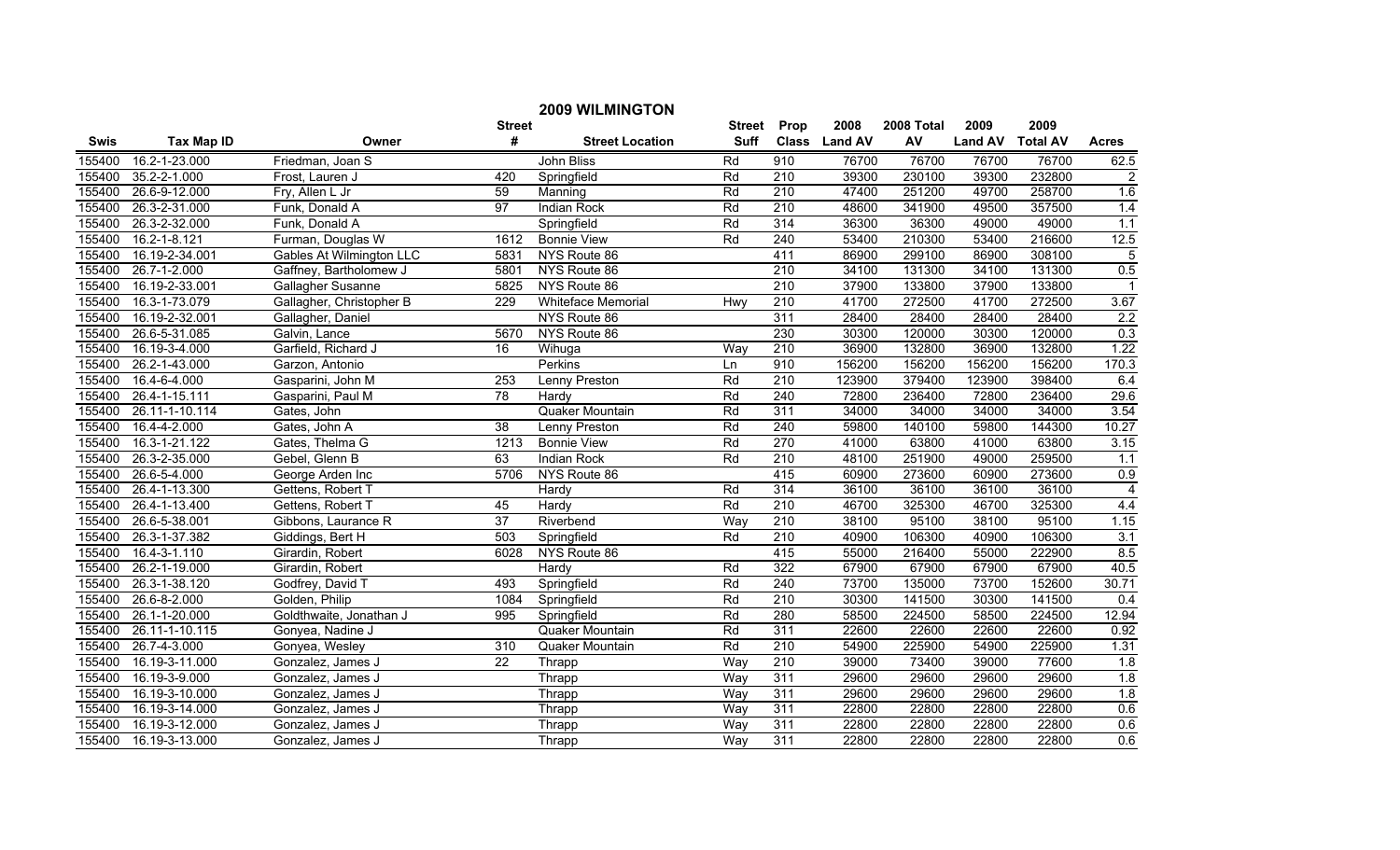|        |                   |                            |                 | <b>2009 WILMINGTON</b>    |                  |                  |               |            |                |                 |                         |
|--------|-------------------|----------------------------|-----------------|---------------------------|------------------|------------------|---------------|------------|----------------|-----------------|-------------------------|
|        |                   |                            | <b>Street</b>   |                           | Street           | Prop             | 2008          | 2008 Total | 2009           | 2009            |                         |
| Swis   | <b>Tax Map ID</b> | Owner                      | #               | <b>Street Location</b>    | <b>Suff</b>      |                  | Class Land AV | AV         | <b>Land AV</b> | <b>Total AV</b> | <b>Acres</b>            |
| 155400 | 26.3-1-14.400     | Gooditis, Stephen G        | 11              | Algonquin                 | Way              | 210              | 47500         | 192100     | 49800          | 327200          | 1.67                    |
| 155400 | 16.2-1-4.000      | Goodrich, Stephen P        | 1629            | <b>Bonnie View</b>        | Rd               | $\overline{210}$ | 37300         | 142100     | 37300          | 146000          | 1.08                    |
| 155400 | 26.6-5-29.030     | Gordon, Lewis              | 1127            | Springfield               | Rd               | 210              | 109800        | 314900     | 109800         | 314900          | 2.6                     |
| 155400 | 26.2-1-52.000     | Gorman, Robert A           |                 | Perkins                   | $\overline{\ln}$ | 321              | 57200         | 57200      | 57200          | 57200           | 52                      |
| 155400 | 16.3-1-58.002     | Gosier, Daniel F           | 97              | <b>Whiteface Memorial</b> | Hwy              | 210              | 52000         | 200900     | 60000          | 266100          | 7.5                     |
| 155400 | 16.4-3-4.000      | Gostic, Joseph Jr          | 6078            | NYS Route 86              |                  | 260              | 52700         | 108200     | 52700          | 108200          | 12                      |
| 155400 | 17.3-1-5.000      | <b>Gould Family Trust</b>  | 68              | Whatavu                   | Way              | 240              | 80700         | 564900     | 80700          | 581800          | 22.4                    |
| 155400 | 16.3-1-49.000     | Gowan, Bruce L             | 3               | Mason                     | Way              | 210              | 30600         | 71000      | 23100          | 63500           | 0.4                     |
| 155400 | 16.19-2-3.000     | Grady, Cade R              | 1208            | Haselton                  | Rd               | $\overline{210}$ | 34100         | 103100     | 34100          | 106200          | 0.5                     |
| 155400 | 16.19-2-16.000    | Grady, Cameron             | 1264            | Haselton                  | Rd               | 210              | 30300         | 124000     | 30300          | 127700          | 0.35                    |
| 155400 | 16.19-2-17.100    | Grady, Gary R              | 1262            | Haselton                  | Rd               | $\overline{210}$ | 30300         | 129800     | 30300          | 133700          | $\overline{0.5}$        |
| 155400 | 26.6-1-2.200      | Granger, Eric P            | 5653            | NYS Route 86              |                  | 422              | 21230         | 59540      | 21230          | 59540           | 0.23                    |
| 155400 | 26.6-7-27.000     | Grant, Frederick N         | 1122            | Springfield               | Rd               | 210              | 34900         | 115900     | 34900          | 115900          | $\overline{0.9}$        |
| 155400 | 26.6-5-47.000     | Gray, Robert J             | 1075            | Springfield               | Rd               | $\overline{210}$ | 37900         | 191500     | 37900          | 191500          | 0.7                     |
| 155400 | 16.3-1-53.200     | Green Mountain Lodging Inc | 5679            | NYS Route 86              |                  | 415              | 134600        | 576300     | 134600         | 576300          | $\overline{4}$          |
| 155400 | 26.1-2-18.000     | Greene, Debra M            | 42              | Juniper Hill              | Ln               | 210              | 37900         | 99100      | 37900          | 105300          | 0.5                     |
| 155400 | 26.3-1-52.000     | Griffin, David F Jr        | $\overline{21}$ | <b>Stewart Mountain</b>   | Way              | 312              | 32500         | 39000      | 32500          | 39000           | $\mathbf{1}$            |
| 155400 | 16.4-5-9.000      | Griffin, Edward J          | 6047            | NYS Route 86              |                  | 210              | 40300         | 120900     | 40300          | 124500          | 1.8                     |
| 155400 | 16.3-1-28.600     | Griggs Jeffrey J           |                 | <b>Bonnie View</b>        | Rd               | 311              | 46800         | 46800      | 61200          | 61200           | $\overline{\mathbf{4}}$ |
| 155400 | 16.3-1-34.000     | Griggs, Jeffrey J          | 18              | <b>Whiteface Memorial</b> | Hwy              | 210              | 37900         | 195100     | 37900          | 201000          | 0.7                     |
| 155400 | 26.2-1-45.000     | Gritz, Seymour             |                 | Perkins                   | Ln               | 910              | 47900         | 47900      | 47900          | 47900           | 48                      |
| 155400 | 26.3-1-2.000      | Grossman, William Jr       |                 | NYS Route 86              |                  | 910              | 38500         | 38500      | 38500          | 38500           | 2.1                     |
| 155400 | 26.3-1-41.300     | Grossmann, Douglas J       | 5149            | NYS Route 86              |                  | 322              | 80100         | 80100      | 80100          | 80100           | 17.27                   |
| 155400 | 26.3-1-41.200     | Grossmann, Eric            |                 | NYS Route 86              |                  | 322              | 80100         | 80100      | 80100          | 80100           | 17.27                   |
| 155400 | 26.3-1-41.100     | Grossmann, Wendy E         | 5149            | NYS Route 86              |                  | 210              | 65300         | 271500     | 65300          | 271500          | 10.08                   |
| 155400 | 26.3-1-82.000     | Grossmann, William Jr      |                 | NYS Route 86              |                  | 323              | 50000         | 50000      | 50000          | 50000           | 21.4                    |
| 155400 | 26.3-1-81.100     | Grossmann, William Jr      |                 | NYS Route 86              |                  | 910              | 81600         | 81600      | 81600          | 81600           | 77.2                    |
| 155400 | 26.3-3-21.000     | Gruenberg, Dennis          |                 | Springfield               | Rd               | 311              | 36700         | 36700      | 39900          | 39900           | 1.32                    |
| 155400 | 16.19-2-35.001    | Guille, William A Jr       |                 | NYS Route 86              |                  | 311              | 24400         | 24400      | 30400          | 30400           | 1.1                     |
| 155400 | 16.19-2-55.000    | Guille, William A Jr       |                 | NYS Route 86              |                  | 311              | 27400         | 27400      | 27400          | 27400           | 2.31                    |
| 155400 | 16.19-2-51.000    | Guille, William A Jr       | 5867            | NYS Route 86              |                  | 210              | 39900         | 207500     | 39900          | 213700          | 2.33                    |
| 155400 | 16.4-3-1.120      | Guynup, Robert M           | 6052            | NYS Route 86              |                  | 210              | 37300         | 148700     | 37300          | 153200          | 1.09                    |
| 155400 | 26.6-8-21.000     | Hall, Alfred W             | 1004            | Springfield               | Rd               | 210              | 37900         | 163000     | 37900          | 163000          | 0.9                     |
| 155400 | 35.2-2-8.000      | Hall, Scott D              |                 | Springfield               | Rd               | 314              | 31900         | 31900      | 31900          | 31900           | 4.6                     |
| 155400 | 26.6-5-68.200     | Hall, Scott L              |                 | NYS Route 86              |                  | 311              | 56800         | 56800      | 56800          | 56800           | 5.95                    |
| 155400 | 26.6-5-68.300     | Hall, Scott L              |                 | NYS Route 86              |                  | 311              | 75700         | 75700      | 75700          | 75700           | 2.31                    |
| 155400 | 26.1-1-19.200     | Hall, Stephen O            |                 | Springfield               | Rd               | 314              | 18700         | 18700      | 18700          | 18700           | 0.47                    |
| 155400 | 26.1-1-21.000     | Hall, Stephen O            |                 | Springfield               | Rd               | 314              | 18700         | 18700      | 18700          | 18700           | 0.53                    |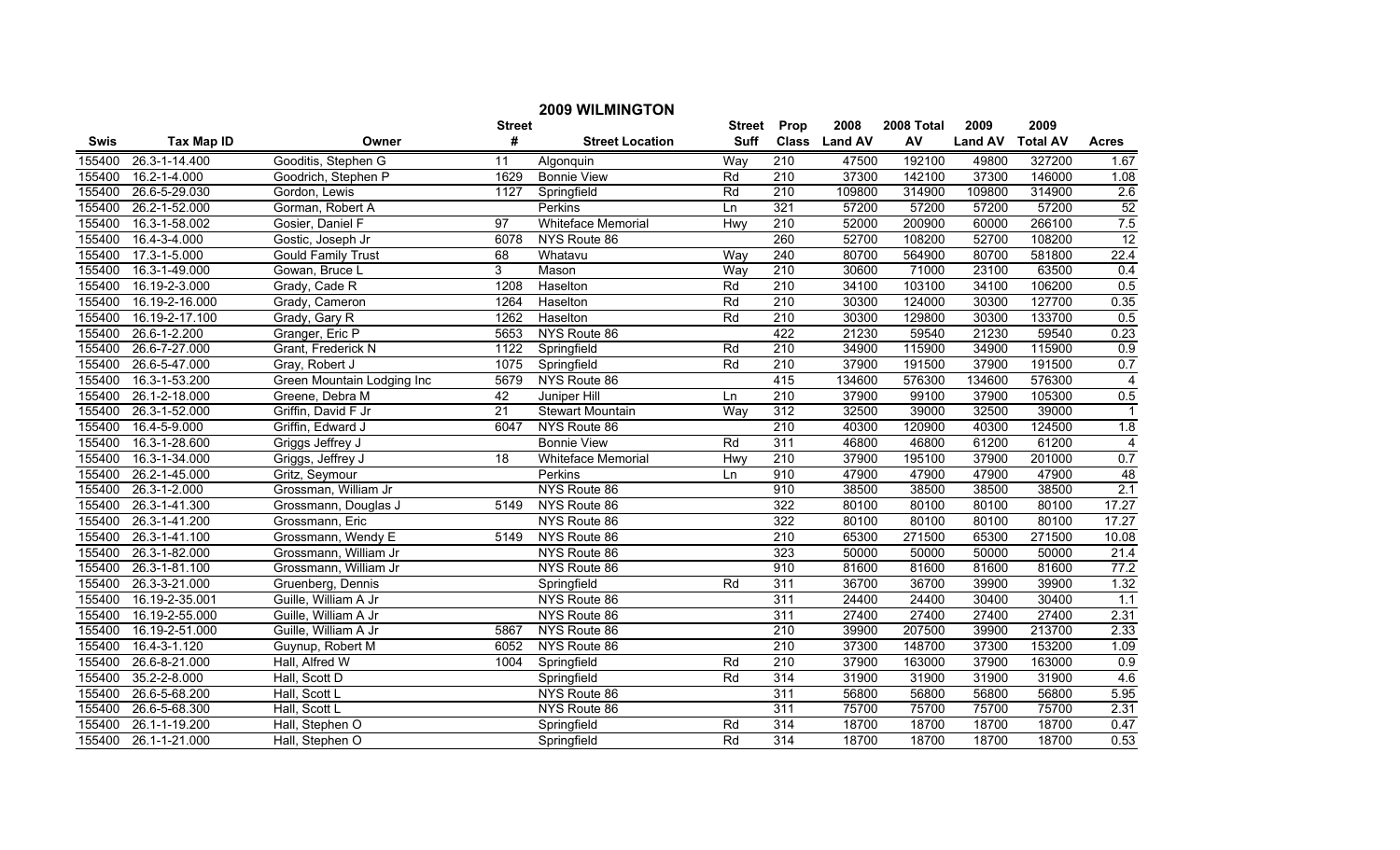|        |                   |                        |               | <b>2009 WILMINGTON</b>    |             |                  |               |            |                |                 |                  |
|--------|-------------------|------------------------|---------------|---------------------------|-------------|------------------|---------------|------------|----------------|-----------------|------------------|
|        |                   |                        | <b>Street</b> |                           | Street      | Prop             | 2008          | 2008 Total | 2009           | 2009            |                  |
| Swis   | <b>Tax Map ID</b> | Owner                  | #             | <b>Street Location</b>    | <b>Suff</b> |                  | Class Land AV | AV         | <b>Land AV</b> | <b>Total AV</b> | <b>Acres</b>     |
| 155400 | 26.6-8-30.000     | Hall, Stephen O        |               | Springfield               | Rd          | 311              | 29000         | 29000      | 29000          | 29000           | 1.4              |
| 155400 | 26.6-8-29.000     | Hall, Stephen O        | 1056          | Springfield               | Rd          | 260              | 38500         | 138400     | 38500          | 138400          | 1.4              |
| 155400 | 26.1-1-19.120     | Hall, Stephen O        | 57            | <b>Otter Chalet</b>       | Way         | $\overline{210}$ | 125800        | 246300     | 125800         | 246300          | $\overline{7}$   |
| 155400 | 26.1-1-19.110     | Hall, Stephen O        | 977           | Springfield               | Rd          | 240              | 156200        | 313900     | 156200         | 313900          | 50.18            |
| 155400 | 16.19-1-29.000    | Hallett, J Andrew      | 1440          | Haselton                  | Rd          | 210              | 37900         | 90200      | 37900          | 92900           | $\mathbf 1$      |
| 155400 | 16.3-1-9.001      | Hamilton, Alexander    |               | <b>Whiteface Memorial</b> | <b>Hwy</b>  | 322              | 59000         | 59000      | 59000          | 59000           | 16               |
| 155400 | 17.3-1-7.000      | Hamilton, Dale C Jr    | 6271          | NYS Route 86              |             | 210              | 50100         | 303900     | 50100          | 313000          | 6.3              |
| 155400 | 26.6-5-63.001     | Hansen, Daniel J       | 23            | <b>Brook Wood</b>         | Way         | 210              | 39800         | 191100     | 39800          | 191100          | 2.3              |
| 155400 | 16.19-4-6.000     | Hare, Bruce            |               | NYS Route 86              |             | 311              | 28300         | 28300      | 28300          | 28300           | 1.3              |
| 155400 | 16.19-4-10.000    | Hare, Bruce            | 6025          | NYS Route 86              |             | 210              | 39300         | 132000     | 39300          | 132000          | 2.57             |
| 155400 | 16.19-4-16.000    | Hare, Bruce            |               | NYS Route 86              |             | 311              | 100           | 100        | 100            | 100             | 2.08             |
| 155400 | 16.19-4-3.000     | Hare, Bruce            |               | NYS Route 86              |             | $\overline{311}$ | 27900         | 27900      | 27900          | 27900           | 1.19             |
| 155400 | 16.19-4-5.000     | Hare, Bruce            |               | NYS Route 86              |             | 311              | 28300         | 28300      | 28300          | 28300           | 1.39             |
| 155400 | 26.11-1-10.112    | Harrington, Sean       | 245           | Quaker Mountain           | Rd          | $\overline{210}$ | 49900         | 268600     | 50700          | 276700          | 2.3              |
| 155400 | 16.19-2-30.000    | Hartzel, Leta          |               | NYS Route 86              |             | 321              | 71800         | 71800      | 71800          | 71800           | 31.04            |
| 155400 | 16.19-2-52.000    | Haselton Lumber Co Inc | 5861          | NYS Route 86              |             | 483              | 30300         | 112500     | 30300          | 118100          | 0.38             |
| 155400 | 16.2-1-21.000     | Haselton Lumber Co Inc | 1763          | Haselton                  | Rd          | 444              | 66100         | 476000     | 66100          | 476000          | 7.1              |
| 155400 | 16.19-1-4.000     | Haselton, Charles      |               | Haselton                  | Rd          | 312              | 41700         | 62000      | 41700          | 62000           | 1.1              |
| 155400 | 16.19-2-7.000     | Haselton, Charles      | 1226          | Haselton                  | Rd          | 210              | 38200         | 251000     | 38200          | 258500          | 1.2              |
| 155400 | 16.2-1-16.100     | Haselton, Halsey H     | 1803          | Haselton                  | Rd          | 240              | 55900         | 184100     | 55900          | 189600          | 17.45            |
| 155400 | 16.2-1-16.200     | Haselton, Halsey H     | 1802          | Haselton                  | Rd          | 312              | 37200         | 57700      | 37200          | 57700           | 1.01             |
| 155400 | 16.2-1-17.000     | Haselton, Halsey H     | 1792          | Haselton                  | Rd          | 260              | 29400         | 75800      | 29400          | 75800           | 0.44             |
| 155400 | 16.4-1-26.000     | Haselton, Hazel        | 6205          | NYS Route 86              |             | 240              | 181900        | 291400     | 217800         | 337300          | 127.5            |
| 155400 | 16.19-1-9.002     | Haselton, Samuel A     | 1247          | Haselton                  | Rd          | $\overline{210}$ | 47300         | 376100     | 47300          | 376100          | 4.5              |
| 155400 | 26.6-7-7.000      | Hathaway, Bryan K      | 5786          | NYS Route 86              |             | $\overline{210}$ | 30300         | 104400     | 30300          | 104400          | 0.2              |
| 155400 | 16.2-1-40.000     | Haygood, James W       | 1473          | <b>Bonnie View</b>        | Rd          | 210              | 42800         | 128900     | 42800          | 128900          | $\overline{5}$   |
| 155400 | 16.4-1-15.200     | Hays, Mark             | 171           | Lenny Preston             | Rd          | 240              | 57800         | 172900     | 57800          | 178100          | 11               |
| 155400 | 26.7-1-7.100      | Hearn, Robert          | 5810          | NYS Route 86              |             | 210              | 38000         | 91200      | 38000          | 91200           | 1.1              |
| 155400 | 26.6-5-77.000     | Hegele, Lawrence E     | 41            | Roses                     | Way         | 280              | 97200         | 231500     | 97200          | 231500          | 1.8              |
| 155400 | 26.6-5-78.000     | Hegele, Lawrence E     | 4             | Roses                     | Way         | 417              | 43700         | 120500     | 43700          | 120500          | $\overline{5}$   |
| 155400 | 16.19-1-19.000    | Heineman, Brett        | 1351          | Haselton                  | Rd          | 210              | 45100         | 162600     | 45100          | 171900          | 3.16             |
| 155400 | 16.4-6-12.000     | Heinz Brian J          |               | <b>Lenny Preston</b>      | Rd          | 210              | 124500        | 314800     | 124500         | 324200          | 6.6              |
| 155400 | 26.2-1-46.000     | Herskovitch, Seymour   |               | Perkins                   | Ln          | 910              | 47900         | 47900      | 47900          | 47900           | 48               |
| 155400 | 26.6-8-7.000      | Hess, Jacob            |               | Quaker Mountain           | Rd          | 311              | 28800         | 28800      | 28800          | 28800           | 0.8              |
| 155400 | 16.3-1-59.000     | Hesseltine, Beth L     |               | Whiteface Memorial        | Hwy         | 910              | 76000         | 76000      | 76000          | 76000           | 58.87            |
| 155400 | 26.1-1-31.000     | Hewitt, JH             |               | NYS Route 86              |             | 311              | 68600         | 68600      | 68600          | 68600           | $\overline{2.8}$ |
| 155400 | 26.1-2-5.112      | Heyman, Anthony W      |               | Juniper Hill              | Ln          | 311              | 37300         | 37300      | 37300          | 37300           | 0.96             |
| 155400 | 26.1-2-30.000     | Heyman, Ellen H        |               | Juniper Hill              | Ln          | 314              | 26310         | 26310      | 26310          | 26310           | $\overline{0.8}$ |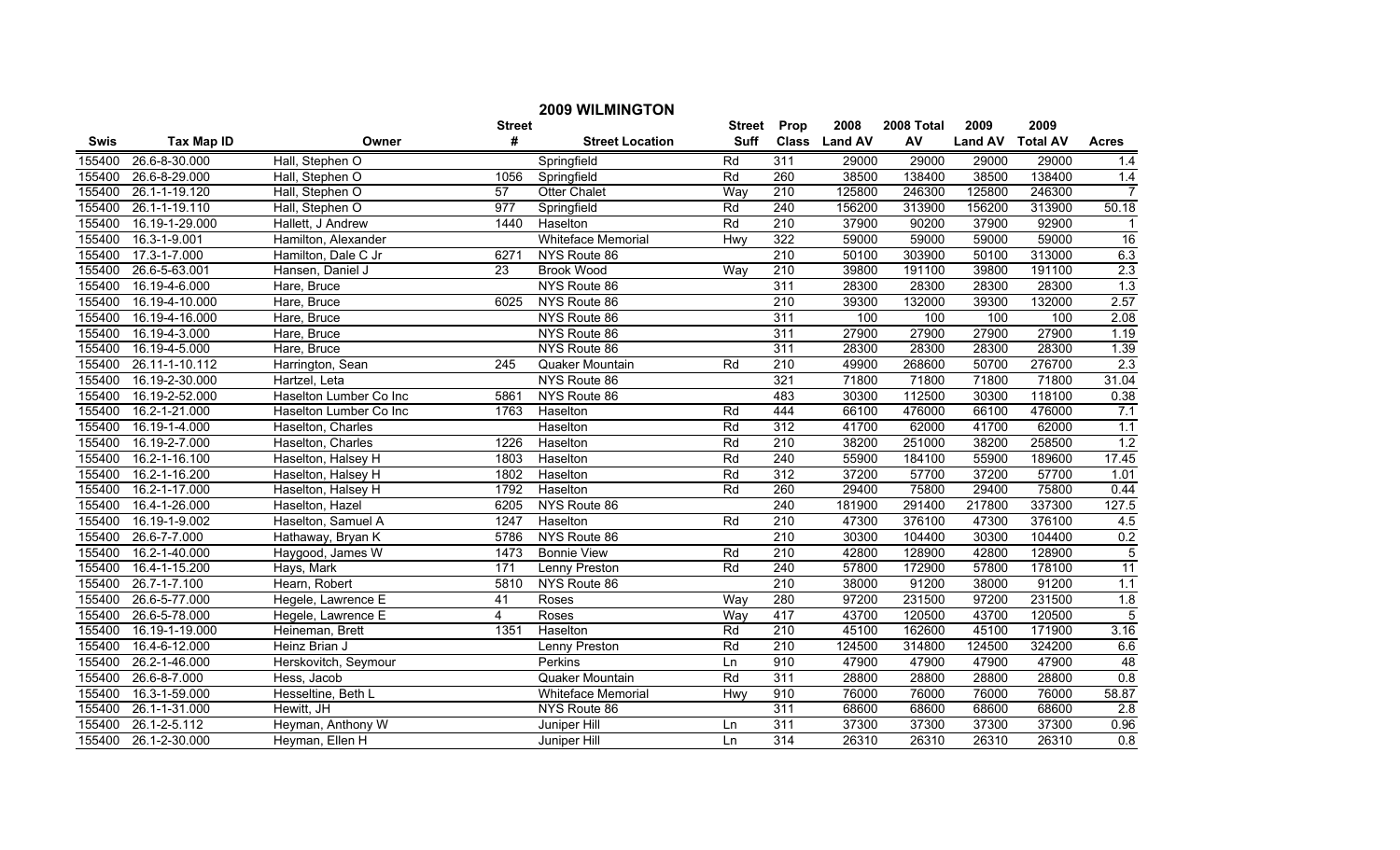|        |                   |                            |                  | <b>2009 WILMINGTON</b> |               |                  |               |            |                |                 |                |
|--------|-------------------|----------------------------|------------------|------------------------|---------------|------------------|---------------|------------|----------------|-----------------|----------------|
|        |                   |                            | <b>Street</b>    |                        | <b>Street</b> | Prop             | 2008          | 2008 Total | 2009           | 2009            |                |
| Swis   | <b>Tax Map ID</b> | Owner                      | #                | <b>Street Location</b> | <b>Suff</b>   |                  | Class Land AV | AV         | <b>Land AV</b> | <b>Total AV</b> | <b>Acres</b>   |
| 155400 | 26.1-2-5.111      | Heyman, Richard H          |                  | Juniper Hill           | Ln            | 311              | 37300         | 37300      | 37300          | 37300           | $\mathbf{1}$   |
| 155400 | 26.3-1-17.200     | Hinds, Donald              | $\overline{772}$ | Springfield            | Rd            | $\overline{210}$ | 33100         | 128100     | 33100          | 128100          | 0.65           |
| 155400 | 26.6-5-11.100     | Hinman, Thomas R           | 5724             | NYS Route 86           |               | 280              |               |            | 111600         | 419000          | 4.56           |
| 155400 | 26.1-1-33.000     | Hirsch, Michael A          | 5381             | NYS Route 86           |               | 260              | 38000         | 66000      | 38000          | 66000           | 1.1            |
| 155400 | 16.3-1-17.200     | Hobday, Benjamin           | 1267             | <b>Bonnie View</b>     | Rd            | 210              | 37500         | 103200     | 37500          | 103200          | 1.2            |
| 155400 | 16.4-1-14.000     | Hockert, Robert A          |                  | <b>Lenny Preston</b>   | Rd            | 311              | 3400          | 3400       | 3400           | 3400            | 0.23           |
| 155400 | 16.4-4-6.100      | Hockert, Robert A          | 142              | <b>Lenny Preston</b>   | Rd            | 240              | 84300         | 498700     | 84300          | 513700          | 29.43          |
| 155400 | 16.4-4-5.000      | Hockert, Robert A          |                  | <b>Lenny Preston</b>   | Rd            | 322              | 69900         | 69900      | 69900          | 69900           | 27.69          |
| 155400 | 26.6-5-9.100      | Hoffman, Janice LM         | 5716             | NYS Route 86           |               | $\overline{210}$ | 34100         | 168600     | 34100          | 168600          | 0.72           |
| 155400 | 26.11-1-20.001    | Hohman, Frank W            | 210              | Quaker Mountain        | Rd            | 311              | 39900         | 39900      | 39900          | 39900           | 2.16           |
| 155400 | 26.6-5-34.002     | Hollingsworth John S       | 1103             | Springfield            | Rd            | 280              | 108200        | 241000     | 108200         | 241000          | 1.52           |
| 155400 | 26.3-1-69.120     | Holmberg, Ronald E         |                  | Fox Farm               | Rd            | 314              | 26900         | 26900      | 26900          | 26900           | 3.01           |
| 155400 | 16.19-2-28.000    | Holmes, Jaqueline T        |                  | Haselton               | Rd            | 314              | 29100         | 29100      | 29100          | 29100           | 1.5            |
| 155400 | 16.19-2-27.000    | Holmes, Jaqueline T        | 1354             | Haselton               | Rd            | 260              | 39200         | 94100      | 39200          | 98900           | 1.9            |
| 155400 | 26.6-7-31.000     | Holzer, Cliff F            | 1142             | Springfield            | Rd            | 230              | 34900         | 172500     | 34900          | 172500          | 0.8            |
| 155400 | 26.2-1-50.000     | Holzer, Cliff F            | 103              | Perkins                | Ln            | 240              | 38300         | 149000     | 38300          | 165700          | 30.8           |
| 155400 | 26.6-7-32.000     | Holzer, Cliff F            | 1146             | Springfield            | Rd            | 220              | 34100         | 110900     | 34100          | 110900          | 0.5            |
| 155400 | 26.6-7-20.000     | Holzer, Lyle               |                  | Quaker Mountain        | Rd            | 311              | 14600         | 14600      | 14600          | 14600           | 0.4            |
| 155400 | 26.6-7-21.000     | Holzer, Lyle P             |                  | Quaker Mountain        | Rd            | 311              | 9500          | 9500       | 9500           | 9500            | 0.2            |
| 155400 | 26.6-7-14.000     | Holzer, Lyle P             | 17               | Quaker Mountain        | Rd            | 210              | 37900         | 177300     | 48900          | 188300          |                |
| 155400 | 16.19-2-54.000    | Holzer, Mark               | 5855             | NYS Route 86           |               | 210              | 34100         | 136600     | 34100          | 140700          | 0.8            |
| 155400 | 16.3-1-21.112     | Holzer, Roy C              | 1171             | <b>Bonnie View</b>     | Rd            | 210              | 41300         | 203200     | 41300          | 209300          | 3.35           |
| 155400 | 26.6-7-9.000      | Holzer, Roy C              | 5790             | NYS Route 86           |               | 210              | 34100         | 113200     | 34100          | 113200          | 0.38           |
| 155400 | 26.6-7-10.000     | Holzer, Roy C              | 5794             | NYS Route 86           |               | 484              | 36800         | 249500     | 38400          | 260600          | 0.3            |
| 155400 | 26.6-7-29.200     | Holzer, Roy C              |                  | NYS Route 86           |               | 446              |               |            | 42200          | 67200           | $\mathbf 1$    |
| 155400 | 26.1-1-28.122     | Holzer, Ted G              | 849              | Springfield            | Rd            | 210              | 38300         | 114300     | 38300          | 125700          | 1.3            |
| 155400 | 16.3-1-20.000     | Holzer, Travis L           | 1221             | <b>Bonnie View</b>     | Rd            | 210              | 39300         | 57900      | 39300          | 57900           | $\overline{2}$ |
| 155400 | 26.4-1-13.500     | Hood, David J              |                  | Springfield            | Rd            | 311              | 26900         | 26900      | 26900          | 26900           | 2.1            |
| 155400 | 26.3-3-6.000      | Hood, Edward J             | 45               | Pine Ridge             | Ln            | 210              | 49000         | 297200     | 49900          | 298100          | 1.73           |
| 155400 | 16.3-1-65.001     | Hooker, Laura D            | 159              | Whiteface Memorial     | Hwy           | $\overline{210}$ | 40600         | 189400     | 40600          | 189400          | 2.86           |
| 155400 | 26.3-1-18.000     | Hoover, Donald A           | 734              | Springfield            | Rd            | 270              | 38300         | 92200      | 38300          | 92200           | 1.36           |
| 155400 | 26.3-2-44.000     | Horowitz, Howard           | 94               | <b>Indian Rock</b>     | Rd            | 280              | 54300         | 551900     | 55100          | 552700          | 5.4            |
| 155400 | 26.6-8-33.000     | Housing Assistance Program | 1060             | Springfield            | Rd            | 210              | 37900         | 146500     | 37900          | 146500          | 0.7            |
| 155400 | 26.3-3-27.000     | Howieson, Norma J          |                  | Hollow                 | Ln            | 311              | 36300         | 36300      | 37000          | 37000           | 1.22           |
| 155400 | 26.3-3-25.000     | Howieson, Norma J          |                  | Hollow                 | Ln            | 311              | 36400         | 36400      | 37000          | 37000           | 1.19           |
| 155400 | 16.3-1-23.000     | Hoyt, Clarence L           | 1141             | <b>Bonnie View</b>     | Rd            | 210              | 37900         | 95000      | 37900          | 95000           | $\mathbf{1}$   |
| 155400 | 16.2-1-25.000     | Hozley, Delbert F III      | 160              | John Bliss             | Rd            | 280              | 38600         | 140500     | 38600          | 140500          | $\overline{2}$ |
| 155400 | 16.19-2-20.000    | Hozley, Michael T          | 1276             | Haselton               | Rd            | 270              | 30300         | 90300      | 30300          | 90300           | 0.35           |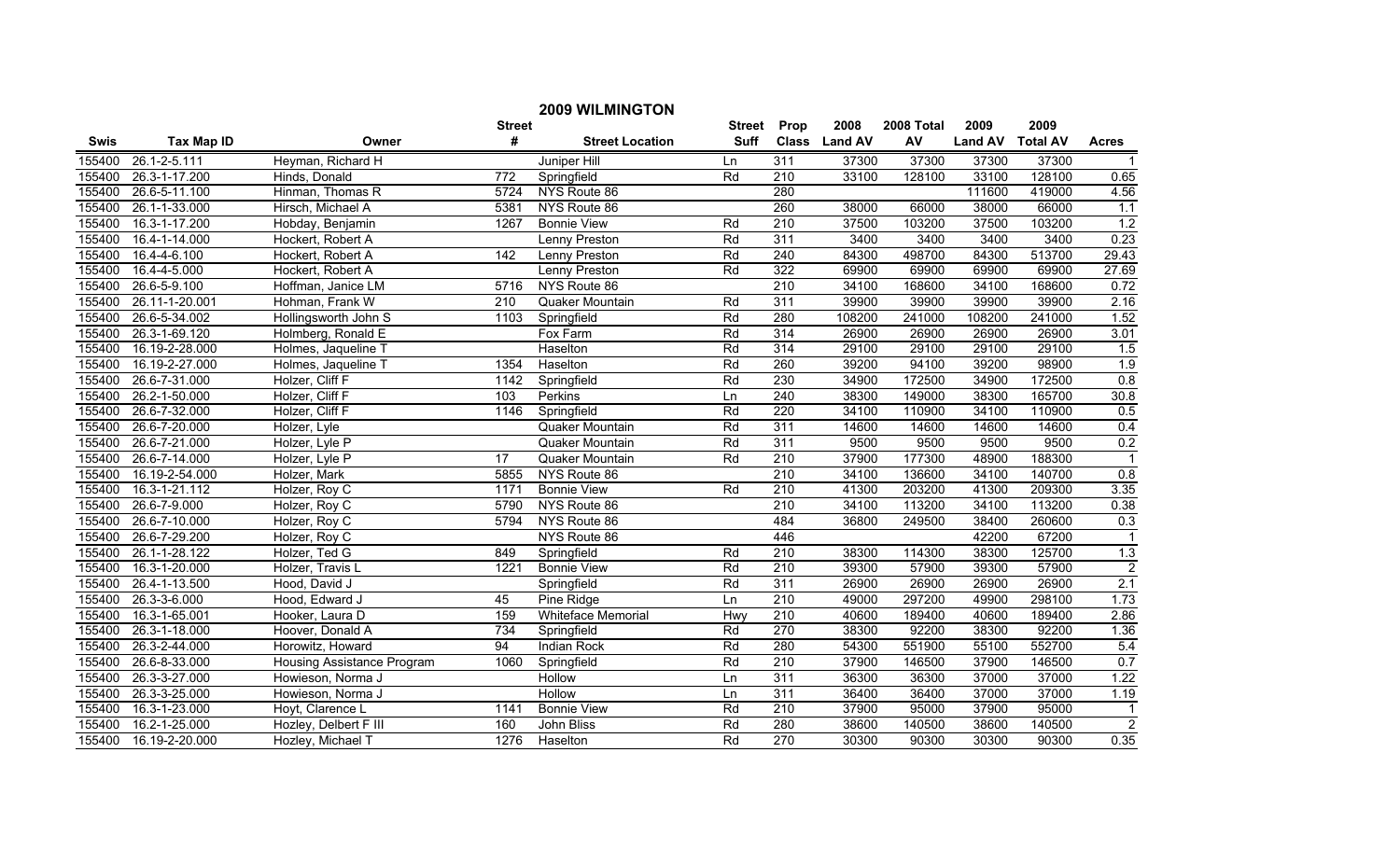|        |                   |                                |                 | <b>2009 WILMINGTON</b>    |             |                  |               |            |                |                 |                         |
|--------|-------------------|--------------------------------|-----------------|---------------------------|-------------|------------------|---------------|------------|----------------|-----------------|-------------------------|
|        |                   |                                | <b>Street</b>   |                           | Street      | Prop             | 2008          | 2008 Total | 2009           | 2009            |                         |
| Swis   | <b>Tax Map ID</b> | Owner                          | #               | <b>Street Location</b>    | <b>Suff</b> |                  | Class Land AV | AV         | <b>Land AV</b> | <b>Total AV</b> | <b>Acres</b>            |
| 155400 | 26.6-8-4.000      | Hozley, Vicky                  |                 | Quaker Mountain           | Rd          | $\overline{311}$ | 4300          | 4300       | 4300           | 4300            | 0.2                     |
| 155400 | 26.6-9-11.000     | Huber, William G               | $\overline{53}$ | Manning                   | Rd          | $\overline{210}$ | 38400         | 137700     | 38400          | 145500          | 0.6                     |
| 155400 | 16.3-3-5.000      | Hughes, Robert                 | 42              | <b>Mountain View</b>      | Ln          | 210              | 75200         | 411100     | 75200          | 395000          | 9.53                    |
| 155400 | 16.3-1-43.000     | Hull, Dale                     | 13              | Lawrence                  | Way         | 210              | 38100         | 123700     | 38100          | 123700          | 1.9                     |
| 155400 | 16.3-1-42.000     | Hull, Dale L                   | 16              | Lawrence                  | Way         | 210              | 37900         | 113700     | 37900          | 113700          | $\overline{\mathbf{1}}$ |
| 155400 | 26.6-5-43.000     | Humphreys, Robert E            | 12              | Mallory                   | Way         | 210              | 85300         | 179300     | 85300          | 179300          | 0.5                     |
| 155400 | 26.6-8-1.000      | Humphreys, Theodore F          | 6               | Quaker Mountain           | Rd          | 210              | 30300         | 157300     | 30300          | 157300          | 0.4                     |
| 155400 | 16.19-2-46.000    | Hunt, Maxwell E                | 5917            | NYS Route 86              |             | 220              | 40700         | 246200     | 40700          | 253600          | 2.9                     |
| 155400 | 26.3-1-3.200      | Huntington, Bruce              | 5223            | NYS Route 86              |             | $\overline{210}$ | 39600         | 99300      | 39600          | 99300           | $\overline{3}$          |
| 155400 | 26.3-1-72.002     | Huntington, Jean T             | 46              | Fox Farm                  | Rd          | 240              | 126700        | 206500     | 126700         | 206500          | 78.5                    |
| 155400 | 26.3-1-3.100      | Huntington, Jean T             |                 | NYS Route 86              |             | 314              | 52700         | 52700      | 52700          | 52700           | 6.4                     |
| 155400 | 26.6-8-26.000     | Imielinski, Tomasz             | 1038            | Springfield               | Rd          | $\overline{210}$ | 38200         | 142700     | 38200          | 122700          | 1.2                     |
| 155400 | 26.6-5-64.110     | Ingersoll, Michael C           | 5524            | NYS Route 86              |             | 210              | 113300        | 225900     | 113300         | 225900          | 5.17                    |
| 155400 | 26.6-5-64.120     | Ingersoll, Nancy S             |                 | NYS Route 86              |             | 311              | 37600         | 37600      | 37600          | 37600           | 1.58                    |
| 155400 | 26.7-2-10.000     | Ingraham, Marcelle A           | 5872            | NYS Route 86              |             | $\overline{210}$ | 38900         | 139400     | 38000          | 143600          | 1.7                     |
| 155400 | 16.4-3-6.002      | Interdenominational Holiness C | 704             | Hardy                     | Rd          | 620              | 76400         | 180000     | 76400          | 180000          | 11.61                   |
| 155400 | 26.3-1-15.113     | Jacobs, Lorraine               | 828             | Springfield               | Rd          | 220              | 37300         | 150700     | 37300          | 150700          | 1.39                    |
| 155400 | 26.3-1-61.002     | Jacobs, Lorraine K             | 842             | Springfield               | Rd          | 240              | 65800         | 196200     | 65800          | 196200          | 20.39                   |
| 155400 | 16.19-2-24.000    | Jahn, Edwin O                  | 1306            | Haselton                  | Rd          | 270              | 41200         | 94800      | 41200          | 94800           | 3.27                    |
| 155400 | 26.3-2-21.000     | Jarman, Roger D                |                 | Springfield               | Rd          | 314              | 35200         | 35200      | 38000          | 38000           | 1.2                     |
| 155400 | 26.3-1-5.000      | Jerilin Properties Inc         | 5239            | NYS Route 86              |             | 415              | 166800        | 720300     | 166800         | 720300          | 6.7                     |
| 155400 | 26.3-1-4.000      | Jerilin Properties Inc         | 5257            | NYS Route 86              |             | 421              | 109100        | 340300     | 109100         | 340300          | 2.4                     |
| 155400 | 26.1-2-9.000      | Jesmer, Joseph                 | 852             | Springfield               | Rd          | $\overline{210}$ | 34100         | 139700     | 34100          | 143900          | 0.7                     |
| 155400 | 17.1-1-7.000      | <b>JLKN Acres LLC</b>          |                 | Haselton                  | Rd          | 314              | 26200         | 26200      | 26200          | 26200           | 9.7                     |
| 155400 | 17.3-1-2.000      | <b>JLKN Acres LLC</b>          |                 | NYS Route 86              |             | 912              | 91600         | 91600      | 91600          | 91600           | 108.5                   |
| 155400 | 16.4-1-24.000     | <b>JLKN Acres LLC</b>          |                 | Haselton                  | Rd          | 912              | 119900        | 119900     | 119900         | 119900          | $\overline{142}$        |
| 155400 | 17.1-1-13.000     | <b>JLKN Acres LLC</b>          |                 | Haselton                  | Rd          | 912              | 28400         | 28400      | 28400          | 28400           | 34.1                    |
| 155400 | 17.1-1-16.200     | Johanson, Eric N               |                 | Haselton                  | Rd          | 910              | 48900         | 48900      | 48900          | 48900           | 30.51                   |
| 155400 | 17.1-1-14.000     | Johanson, Eric N               |                 | Haselton                  | Rd          | 912              | 109200        | 109200     | 109200         | 109200          | 130                     |
| 155400 | 17.1-1-12.000     | Johanson, Eric N               |                 | Haselton                  | Rd          | 912              | 29500         | 29500      | 29500          | 29500           | 35.2                    |
| 155400 | 17.1-1-11.000     | Johanson, Eric N               |                 | Haselton                  | Rd          | 912              | 181600        | 243800     | 181600         | 243800          | 123.3                   |
| 155400 | 17.1-1-9.000      | Johanson, N Eric               |                 | Haselton                  | Rd          | 912              | 122400        | 165200     | 122400         | 165200          | 80.22                   |
| 155400 | $7.3 - 1 - 2.100$ | Johanson, N Eric               |                 | Haselton                  | Rd          | 912              | 220600        | 220600     | 220600         | 220600          | 175.03                  |
| 155400 | 16.3-1-7.000      | Johnson Eric A                 |                 | <b>Whiteface Memorial</b> | Hwy         | 311              | 33400         | 33400      | 33400          | 33400           | 2.8                     |
| 155400 | 26.1-1-5.200      | Johnson, Bart                  |                 | NYS Route 86              |             | 314              | 37500         | 37500      | 37500          | 37500           | 6.5                     |
| 155400 | 26.2-1-56.400     | Johnson, John R                | 38              | Deep Woods                | Ln          | 210              | 50300         | 267300     | 50300          | 274900          | 3.28                    |
| 155400 | 26.4-1-15.200     | Johnson, Loren E               | 85              | Hardy                     | Rd          | $\overline{210}$ | 38300         | 131400     | 38300          | 131400          | 8.2                     |
| 155400 | 26.6-6-12.000     | Johnston, James S              | 5783            | NYS Route 86              |             | 483              | 34100         | 155400     | 34100          | 155400          | 0.4                     |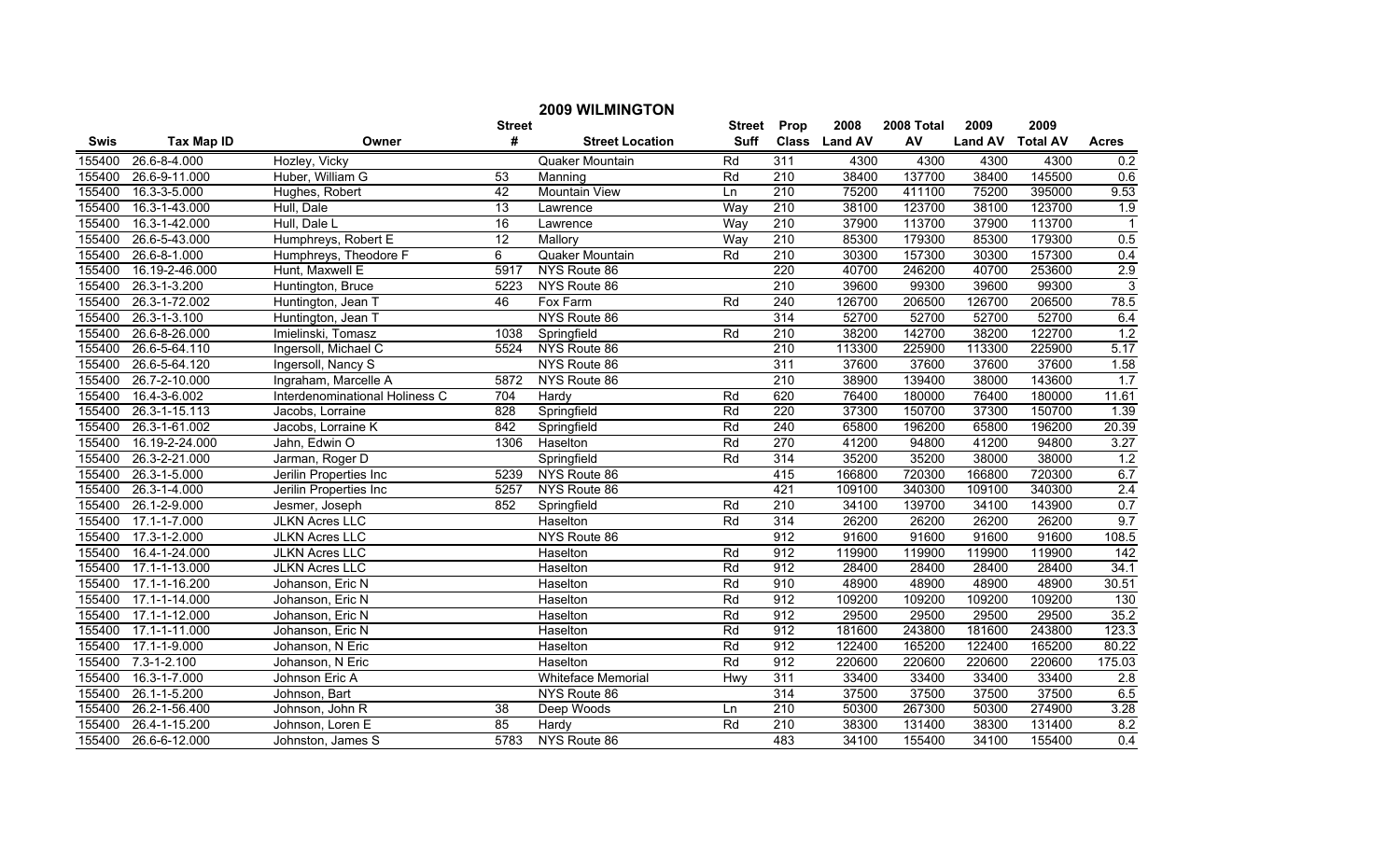|        | <b>2009 WILMINGTON</b> |                       |                  |                           |               |                  |               |            |                |                 |                 |
|--------|------------------------|-----------------------|------------------|---------------------------|---------------|------------------|---------------|------------|----------------|-----------------|-----------------|
|        |                        |                       | <b>Street</b>    |                           | <b>Street</b> | Prop             | 2008          | 2008 Total | 2009           | 2009            |                 |
| Swis   | <b>Tax Map ID</b>      | Owner                 | #                | <b>Street Location</b>    | <b>Suff</b>   |                  | Class Land AV | AV         | <b>Land AV</b> | <b>Total AV</b> | <b>Acres</b>    |
| 155400 | 26.6-8-31.300          | Juh, Barbara J        |                  | Springfield               | Rd            | 311              | 41500         | 41500      | 41500          | 41500           | 1.98            |
| 155400 | 26.6-9-2.100           | Juravich, Robert      | $\overline{17}$  | Manning                   | Rd            | $\overline{210}$ | 48500         | 238900     | 49300          | 252500          | 1.38            |
| 155400 | 26.3-2-3.001           | Karpp, Aaron F        | 76               | <b>Indian Rock</b>        | Rd            | 210              | 62300         | 237600     | 62800          | 276200          | 10.9            |
| 155400 | 16.3-1-38.000          | Karwowski, Stanley J  | 68               | <b>Whiteface Memorial</b> | Hwy           | 220              | 30300         | 86800      | 30300          | 86800           | 0.3             |
| 155400 | 26.6-5-58.000          | Katz, Susan W         |                  | Springfield               | Rd            | 311              | 33200         | 33200      | 33200          | 33200           | 4.3             |
| 155400 | 26.6-5-59.000          | Katz, Susan W         | 30               | Trillium                  | Way           | 210              | 85300         | 250300     | 85300          | 250300          | 0.4             |
| 155400 | 26.6-5-73.113          | Keasler, Andrew K     |                  | NYS Route 86              |               | 311              | 75200         | 75200      | 75200          | 75200           | 2.1             |
| 155400 | 26.2-2-6.000           | Keegan, Ronald E      | $\overline{21}$  | <b>Owls Fly</b>           | Way           | 270              | 75600         | 126000     | 75600          | 126000          | 41.56           |
| 155400 | 35.4-2-5.000           | Keiffer, Lewis R      |                  | <b>Bartlett</b>           | Rd            | 321              | 26200         | 26200      | 26200          | 26200           | 25.9            |
| 155400 | 16.3-3-12.000          | Kelly, James F        | $\overline{137}$ | Mountain View             | Ln            | 210              | 64800         | 258200     | 64800          | 258200          | 5.22            |
| 155400 | 26.1-2-31.000          | Kerigan, Joseph E III | 932              | Springfield               | Rd            | 240              | 52700         | 140500     | 52700          | 140500          | $\overline{17}$ |
| 155400 | 26.2-1-32.120          | Kertz, Timothy G      | 546              | Hardy                     | Rd            | 240              | 69200         | 385200     | 69200          | 404500          | 39.48           |
| 155400 | 26.2-1-32.211          | Kertz, Timothy G      |                  | Hardy                     | Rd            | 311              | 400           | 400        | 400            | 400             | 2.39            |
| 155400 | 26.3-2-43.000          | Ketchell, Robert      | 96               | <b>Indian Rock</b>        | Rd            | 250              | 69500         | 491500     | 69800          | 512900          | 15.9            |
| 155400 | 26.3-2-22.000          | Keysor Robin          | 136              | Indian Rock               | Rd            | 210              | 48000         | 262650     | 48900          | 277600          | -1              |
| 155400 | 26.1-2-4.100           | Kieffer, Thomas A     |                  | Springfield               | Rd            | 322              | 64800         | 64800      | 64800          | 64800           | 17.5            |
| 155400 | $6.4 - 1 - 4.000$      | Kilburn, Marvin W     | 1733             | <b>Bonnie View</b>        | Rd            | 220              | 40000         | 96800      | 40000          | 96800           | 3               |
| 155400 | 26.2-2-8.000           | Kirby, Kyle M         |                  | NYS Route 86              |               | 322              | 68000         | 68000      | 68000          | 68000           | 29.54           |
| 155400 | 35.2-2-13.000          | Kirby, Robert L       | 324              | Springfield               | Rd            | 240              | 71300         | 409100     | 71300          | 409100          | 37              |
| 155400 | 26.6-6-10.000          | Kirschman, Jeffrey    | 5793             | NYS Route 86              |               | 210              | 34100         | 139400     | 34100          | 139400          | 0.3             |
| 155400 | 26.3-1-38.112          | Kissell, Michael      | 463              | Springfield               | Rd            | $\overline{271}$ | 72900         | 180900     | 72900          | 180900          | 25.23           |
| 155400 | 35.4-2-2.000           | Kissling, Roger E     |                  | <b>Bartlett</b>           | Rd            | 910              | 88000         | 88000      | 88000          | 88000           | 96              |
| 155400 | 35.4-2-3.000           | Kissling, Roger E     |                  | <b>Bartlett</b>           | Rd            | 910              | 132200        | 147800     | 132200         | 147800          | 102.7           |
| 155400 | 35.4-2-1.000           | Kissling, Roger E     |                  | <b>Bartlett</b>           | Rd            | 910              | 3300          | 3300       | 3300           | 3300            | $\overline{4}$  |
| 155400 | 16.2-1-32.100          | Knodler, Robert W     | 1470             | <b>Bonnie View</b>        | Rd            | $\overline{210}$ | 44500         | 216800     | 44500          | 216800          | 6.2             |
| 155400 | 26.3-3-17.000          | Kohler, Joseph D      |                  | Hollow                    | Ln            | 311              | 35300         | 35300      | 37300          | 37300           | 1.37            |
| 155400 | 16.2-1-2.000           | Kohn, Jonathan        | 1585             | <b>Bonnie View</b>        | Rd            | 210              | 42100         | 353900     | 42100          | 364500          | 4.5             |
| 155400 | 16.4-6-1.000           | Kolpanen, Dennis      | $\overline{203}$ | <b>Lenny Preston</b>      | Rd            | 210              | 84100         | 84100      | 125400         | 250400          | 6.77            |
| 155400 | 26.7-2-3.000           | Kondrat, Jaymie A     | 5826             | NYS Route 86              |               | 210              | 38600         | 147300     | 38600          | 147300          | 1.5             |
| 155400 | 26.3-3-19.000          | Kordziel, James W     | 803              | Springfield               | Rd            | 210              | 39300         | 209500     | 50300          | 220500          | $\overline{2}$  |
| 155400 | 16.2-1-43.000          | Kostoss Joseph        | 1519             | <b>Bonnie View</b>        | Rd            | 210              | 52500         | 164900     | 52500          | 164900          | 8.3             |
| 155400 | 16.4-1-7.000           | Kress, Gregory        | 1313             | <b>Bonnie View</b>        | Rd            | 210              | 38200         | 94500      | 38200          | 94500           | 1.7             |
| 155400 | 26.3-2-15.000          | Kuczkowski, Joseph F  | 86               | <b>Indian Rock</b>        | Rd            | 210              | 48100         | 169800     | 49000          | 380300          | 1.1             |
| 155400 | 16.4-4-1.000           | Kupperman, David      | 1186             | <b>Bonnie View</b>        | Rd            | $\overline{240}$ | 65700         | 353900     | 65700          | 353900          | 18.12           |
| 155400 | 26.7-1-5.000           | LaBombard, Robert     | 5809             | NYS Route 86              |               | 210              | 38600         | 149100     | 42400          | 152900          | 1.67            |
| 155400 | 26.6-9-4.000           | LaBoy Jaime J Jr      | 325              | Quaker Mountain           | Rd            | 210              | 48600         | 246600     | 49300          | 253900          | 1.4             |
| 155400 | 26.6-5-37.003          | Lafferty, John E      | 1093             | Springfield               | Rd            | 210              | 107300        | 207100     | 107300         | 207100          | 1.22            |
| 155400 | 26.3-1-51.000          | LaFountain, James J   |                  | Springfield               | Rd            | 314              | 33200         | 33200      | 33200          | 33200           | 4.89            |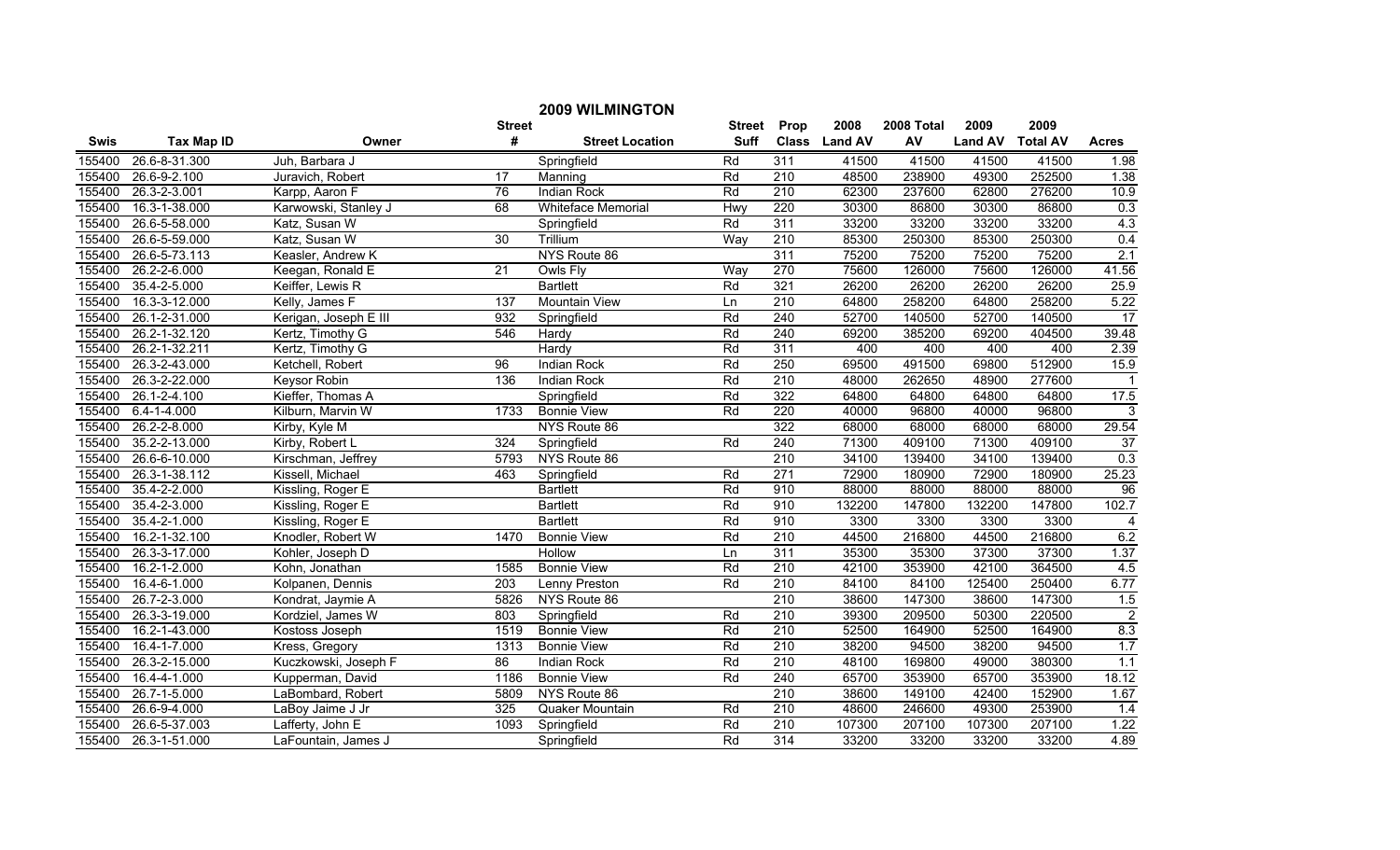|        |                   |                      |                  | <b>2009 WILMINGTON</b> |        |                  |               |            |                |                 |                  |
|--------|-------------------|----------------------|------------------|------------------------|--------|------------------|---------------|------------|----------------|-----------------|------------------|
|        |                   |                      | <b>Street</b>    |                        | Street | Prop             | 2008          | 2008 Total | 2009           | 2009            |                  |
| Swis   | <b>Tax Map ID</b> | Owner                | #                | <b>Street Location</b> | Suff   |                  | Class Land AV | AV         | <b>Land AV</b> | <b>Total AV</b> | <b>Acres</b>     |
| 155400 | 26.6-5-27.000     | Laibach, Edmund C Jr |                  | Springfield            | Rd     | 311              | 35300         | 35300      | 35300          | 35300           | 1.5              |
| 155400 | 26.1-1-17.002     | LaMarque, Kathy A    | $\overline{15}$  | Kellys                 | Way    | $\overline{271}$ | 91600         | 171500     | 91600          | 171500          | 2.41             |
| 155400 | 26.2-1-53.000     | Lamb Lumber Co Inc   |                  | Hardy                  | Rd     | 912              | 193100        | 193100     | 193100         | 193100          | 157.4            |
| 155400 | 26.11-1-14.000    | Lando, John A        | 108              | Manning                | Rd     | 270              | 46600         | 69900      | 48900          | 69900           | $\overline{1}$   |
| 155400 | 16.3-1-21.123     | Landole, Marjory L   | 1185             | <b>Bonnie View</b>     | Rd     | 270              | 41000         | 61100      | 41000          | 61100           | 3.16             |
| 155400 | 26.6-6-6.000      | Langford, Sallie M   | 1174             | Haselton               | Rd     | 210              | 38000         | 197900     | 38000          | 197900          | 1.1              |
| 155400 | 16.4-6-21.000     | Langway, Paul W      | 41               | John Bliss             | Rd     | 240              | 138200        | 355000     | 138200         | 355000          | 10.43            |
| 155400 | 16.3-1-15.100     | Lanzoni, Gary M      |                  | <b>Bonnie View</b>     | Rd     | 910              | 108900        | 108900     | 108900         | 108900          | 102              |
| 155400 | 16.3-1-18.120     | Lanzoni, Gary M      |                  | <b>Bonnie View</b>     | Rd     | 910              | 64600         | 64600      | 64600          | 64600           | 46.4             |
| 155400 | 26.3-2-11.000     | Larkin, Patrick      |                  | Springfield            | Rd     | 314              | 35600         | 35600      | 37400          | 37400           | 1.6              |
| 155400 | 26.1-2-17.000     | Larson, Charles R Jr | 30               | Juniper Hill           | Ln     | $\overline{210}$ | 37900         | 112400     | 37900          | 112400          | 0.5              |
| 155400 | 26.6-6-8.100      | LaShomb, Carole      | 1198             | Haselton               | Rd     | 210              | 34100         | 188200     | 34100          | 188200          | 0.31             |
| 155400 | 35.2-2-17.100     | Latone, Carol M      | 376              | Springfield            | Rd     | 270              | 40200         | 59300      | 40200          | 59300           | $\overline{2.6}$ |
| 155400 | 26.6-7-24.000     | Lawrence, Adrian P   | 1096             | Springfield            | Rd     | $\overline{210}$ | 37900         | 129300     | 37900          | 129300          | $\overline{1}$   |
| 155400 | 26.7-1-9.000      | Lawrence, Adrian P   |                  | NYS Route 86           |        | 311              | 1600          | 1600       | 1600           | 1600            | 0.04             |
| 155400 | 26.7-1-10.000     | Lawrence, Adrian P   | 5800             | NYS Route 86           |        | 210              | 30300         | 85400      | 30300          | 85400           | 0.38             |
| 155400 | 17.1-1-16.100     | Lawrence, Bobby J    | 1913             | Haselton               | Rd     | 240              | 57900         | 169700     | 57900          | 169700          | 15.72            |
| 155400 | 17.1-1-15.000     | Lawrence, Bobby J    |                  | Haselton               | Rd     | 314              | 3100          | 3100       | 3100           | 3100            | $\overline{2}$   |
| 155400 | 16.19-2-18.000    | Lawrence, Darren     | 1266             | Haselton               | Rd     | 210              | 34100         | 117900     | 34100          | 121400          | 0.85             |
| 155400 | 16.19-2-42.000    | Lawrence, David      | 10               | <b>Grand View</b>      | Way    | 270              | 37200         | 125100     | 37200          | 125100          |                  |
| 155400 | 26.7-2-2.000      | Lawrence, David I    | 5818             | NYS Route 86           |        | 210              | 34100         | 129900     | 34100          | 129900          | 0.5              |
| 155400 | 16.19-1-7.000     | Lawrence, Francis E  | 1237             | Haselton               | Rd     | 210              | 42000         | 123700     | 42000          | 129900          | 1.2              |
| 155400 | 16.19-4-14.000    | Lawrence, Henry E Jr | $\overline{37}$  | <b>Bruce Hare</b>      | Way    | 270              | 39900         | 62100      | 39900          | 62100           | $\overline{3}$   |
| 155400 | 26.6-7-34.000     | Lawrence, Judith E   | 4                | Park                   | Ln     | $\overline{210}$ | 22500         | 100500     | 22500          | 100500          | 0.2              |
| 155400 | 26.6-8-5.200      | Lawrence, Judith P   |                  | Quaker Mountain        | Rd     | 311              | 4300          | 4300       | 4300           | 4300            | 0.23             |
| 155400 | 26.6-8-5.100      | Lawrence, Judith P   | 20               | Quaker Mountain        | Rd     | 210              | 37900         | 133700     | 37900          | 133700          | 0.91             |
| 155400 | 16.2-1-26.000     | Lawrence, Kurt I     | $\overline{172}$ | John Bliss             | Rd     | 260              | 37200         | 65400      | 37200          | 65400           | $\overline{1}$   |
| 155400 | 16.3-2-15.000     | Lawrence, Royce      | 34               | Lakeview Terrace       | Ln     | 210              | 26600         | 73700      | 26600          | 73700           | 0.3              |
| 155400 | 26.7-2-1.000/1    | Lawrence, Scott A    |                  | NYS Route 86           |        | 210              | $\Omega$      | 58600      | $\mathbf{0}$   | 58600           | 0.01             |
| 155400 | 26.7-2-1.000      | Lawrence, Scott A    | 5820             | NYS Route 86           |        | 210              | 32600         | 109800     | 32600          | 109800          | 0.4              |
| 155400 | 16.3-1-40.003     | Lawrence, Shirley M  | 10               | Lawrence               | Way    | 210              | 34100         | 80900      | 34100          | 80900           | 0.75             |
| 155400 | 26.6-5-14.000     | Lawrence, Tracy      | 5750             | NYS Route 86           |        | 210              | 32900         | 103300     | 32900          | 103300          | 0.2              |
| 155400 | 26.3-1-24.001     | Lawrence, Wade E     |                  | Springfield            | Rd     | 311              | 21300         | 21300      | 21300          | 21300           | 0.83             |
| 155400 | 16.19-3-18.000    | LeBarron, Paul J     | 1366             | Haselton               | Rd     | 210              | 30300         | 92200      | 30300          | 92200           | 0.6              |
| 155400 | 26.3-1-14.300     | LeBlanc, Michael S   | 17               | Algonquin              | Way    | 210              | 49700         | 254400     | 50600          | 254400          | 2.19             |
| 155400 | 26.2-1-23.000     | LeBlanc, Nancy E     | 485              | Hardy                  | Rd     | 240              | 98500         | 281700     | 98500          | 290200          | 60.1             |
| 155400 | 26.1-1-9.000      | LeBreck, Kevin J     | 36               | Wilderness             | Way    | 210              | 38700         | 85800      | 38700          | 85800           | 1.6              |
| 155400 | 26.1-1-7.000      | LeBreck, Kevin J     |                  | NYS Route 86           |        | 322              | 49500         | 49500      | 49500          | 49500           | 13.5             |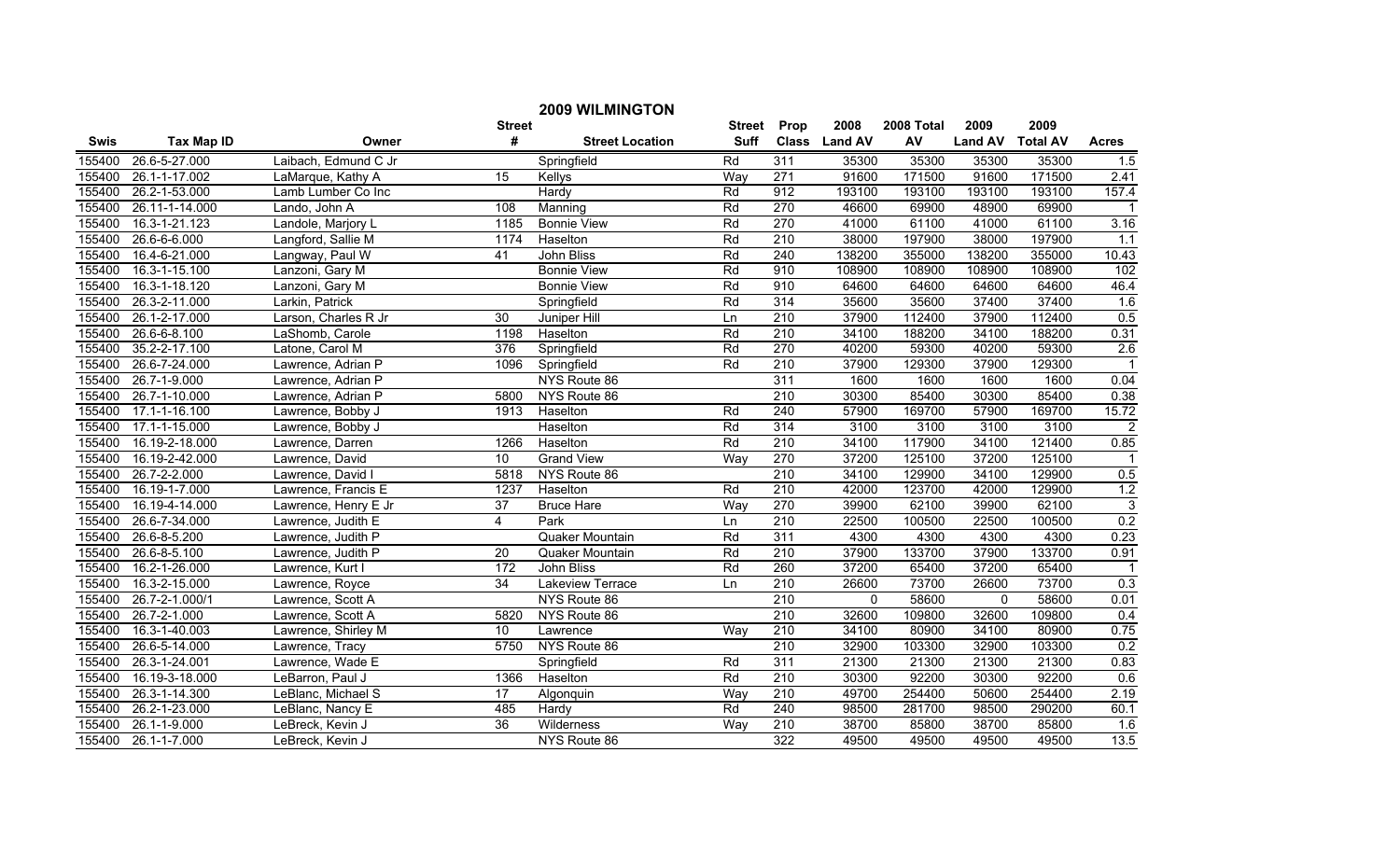|             | <b>2009 WILMINGTON</b> |                     |                 |                           |        |                  |               |            |                |                 |                |
|-------------|------------------------|---------------------|-----------------|---------------------------|--------|------------------|---------------|------------|----------------|-----------------|----------------|
|             |                        |                     | <b>Street</b>   |                           | Street | Prop             | 2008          | 2008 Total | 2009           | 2009            |                |
| <b>Swis</b> | <b>Tax Map ID</b>      | Owner               | #               | <b>Street Location</b>    | Suff   |                  | Class Land AV | AV         | <b>Land AV</b> | <b>Total AV</b> | <b>Acres</b>   |
| 155400      | 26.7-2-6.000           | LeClair, David      | 5846            | NYS Route 86              |        | 311              | 22100         | 22100      | 22100          | 22100           | 0.5            |
| 155400      | 26.7-2-7.000           | LeClair, David J    | 5848            | NYS Route 86              |        | $\overline{210}$ | 37900         | 106800     | 37900          | 106800          | 0.9            |
| 155400      | 26.11-1-2.000          | LeClair, James C    | 86              | Manning                   | Rd     | 210              | 48000         | 165100     | 48900          | 166000          | 0.7            |
| 155400      | 26.3-3-1.000           | Lee, Richard        |                 | Pine Ridge                | Ln     | 322              | 37800         | 37800      | 39800          | 39800           | 2.28           |
| 155400      | 26.3-1-39.000          | Leland, Craig       |                 | Springfield               | Rd     | 260              | 17700         | 24700      | 17700          | 24700           | $\mathbf{1}$   |
| 155400      | 26.3-1-38.111          | Leland, Rolf        | 463             | Springfield               | Rd     | 322              | 48000         | 48000      | 48000          | 48000           | 12.46          |
| 155400      | 16.3-2-14.000          | Lennon, Christine N | 32              | <b>Lakeview Terrace</b>   | Ln     | 260              | 30300         | 69900      | 30300          | 69900           | 0.6            |
| 155400      | 26.1-2-28.000          | Lentze, Hugo F      | $\overline{21}$ | Juniper Hill              | Ln     | 210              | 37900         | 156700     | 37900          | 156700          | 0.5            |
| 155400      | 26.7-1-7.200           | Leonard, John J     | 5812            | NYS Route 86              |        | $\overline{210}$ | 37900         | 148100     | 37900          | 152500          | $\overline{1}$ |
| 155400      | 16.3-1-71.000          | Lester, Stephen     | 183             | Whiteface Memorial        | Hwy    | 210              | 40200         | 189900     | 40300          | 195600          | 2.54           |
| 155400      | 16.3-1-72.000          | Lester, Stephen B   |                 | <b>Whiteface Memorial</b> | Hwy    | 314              | 30200         | 30200      | 30200          | 30200           | 1.43           |
| 155400      | 16.19-2-13.000         | Levasseur, Eugene J | 1248            | Haselton                  | Rd     | 270              | 38900         | 48700      | 38900          | 48700           | 1.7            |
| 155400      | 26.6-7-36.200          | Levasseur, Mark A   | 11              | Park                      | Ln     | 260              | 22500         | 49100      | 22500          | 49100           | 0.29           |
| 155400      | 26.3-1-68.700          | Levenson, Amy D     | 142             | Fox Farm                  | Rd     | $\overline{210}$ | 42200         | 400900     | 46400          | 423000          | $\overline{4}$ |
| 155400      | 26.3-2-41.000          | Lever, Guy G        | 104             | Indian Rock               | Rd     | 210              | 48000         | 332400     | 50300          | 334700          | $\overline{2}$ |
| 155400      | 26.3-3-13.000          | Levitt, Jack L      | 45              | Hollow                    | Ln     | $\overline{210}$ | 56500         | 225200     | 57800          | 231600          | 3.59           |
| 155400      | 26.3-3-7.200           | Levitt, Jack L      | 33              | Hollow                    | Ln     | 311              | 700           | 700        | 700            | 700             | 0.25           |
| 155400      | 26.3-3-28.000          | Levitt, Jack L      |                 | <b>Hollow</b>             | Ln     | 314              | 56000         | 56000      | 56000          | 56000           | $\overline{5}$ |
| 155400      | 16.3-2-20.000          | Lewis, Robert       | $\overline{19}$ | Lakeview Terrace          | Ln     | 210              | 30300         | 62500      | 30300          | 62500           | 0.5            |
| 155400      | 26.1-2-5.140           | Libby, Charles H    |                 | Juniper Hill              | Ln     | 311              | 37300         | 37300      | 37300          | 37300           |                |
| 155400      | 26.6-5-17.200          | Libby, Charles H    |                 | Everest                   | Ln     | 311              | 44800         | 44800      | 44800          | 44800           | 0.56           |
| 155400      | 26.1-2-5.150           | Libby, Charles H    |                 | Juniper Hill              | Ln     | 311              | 37300         | 37300      | 37300          | 37300           |                |
| 155400      | 26.6-5-23.000          | Libby, Charles H    | 9               | Everest                   | Ln     | 210              | 30300         | 262700     | 30300          | 262700          | 0.3            |
| 155400      | 26.1-2-22.000          | Libby, Charles H    | $\overline{72}$ | Juniper Hill              | Ln     | $\overline{210}$ | 37900         | 110400     | 37900          | 110400          | 0.5            |
| 155400      | 26.3-1-67.000          | Lindland, Harold    | 152             | Fox Farm                  | Rd     | 260              | 43100         | 128800     | 43100          | 128800          | 4.6            |
| 155400      | 26.1-2-24.000          | Lipnicky, Jeffrey   | 51              | Juniper Hill              | Ln     | 210              | 32600         | 89100      | 32600          | 89100           | 0.4            |
| 155400      | 26.4-1-2.021           | Loher, Colin M      | 166             | Hardy                     | Rd     | 210              | 49300         | 269700     | 49300          | 269700          | 9.6            |
| 155400      | 16.19-1-8.000          | Longfield, Alvin L  | 1241            | Haselton                  | Rd     | 270              | 37500         | 70100      | 37500          | 70100           | 0.71           |
| 155400      | 16.3-1-12.000          | Longo, Emerson J    | 100             | Whiteface Memorial        | Hwy    | 240              | 55000         | 84500      | 55000          | 84500           | 19.4           |
| 155400      | 16.19-2-1.000          | Loughran, Eugene W  | 1200            | Haselton                  | Rd     | 210              | 30300         | 125200     | 30300          | 128900          | 0.35           |
| 155400      | 16.19-1-22.000         | Lourie, Susan       | 1405            | Haselton                  | Rd     | 240              | 69900         | 295600     | 69900          | 304500          | 18.8           |
| 155400      | 16.4-6-5.000           | Ludovico, John F    |                 | Lenny Preston             | Rd     | 311              | 85800         | 85800      | 94700          | 94700           | 5.77           |
| 155400      | 16.4-6-8.000           | Lutjens, Gary       |                 | Lenny Preston             | Rd     | 311              | 99900         | 99900      | 99900          | 99900           | 9.73           |
| 155400      | 16.19-1-13.000         | Lyon, Charles       | 1311            | Haselton                  | Rd     | 280              | 54100         | 359600     | 54100          | 380100          | 8.81           |
| 155400      | 16.19-1-2.000          | Lyon, Charles       | 1217            | Haselton                  | Rd     | 210              | 37900         | 104300     | 37900          | 107400          | 0.92           |
| 155400      | 16.3-2-18.000          | Macario, Louis J    | 27              | Lakeview Terrace          | Ln     | 210              | 30300         | 117800     | 30300          | 117800          | 0.6            |
| 155400      | 26.3-1-45.000          | MacBride, Kevin A   | 581             | Springfield               | Rd     | 210              | 41600         | 64500      | 41600          | 64500           | 3.6            |
| 155400      | 26.7-6-4.000           | MacDonald, Joan C   |                 | Quaker Mountain           | Rd     | 311              | 17900         | 17900      | 17900          | 17900           | 0.5            |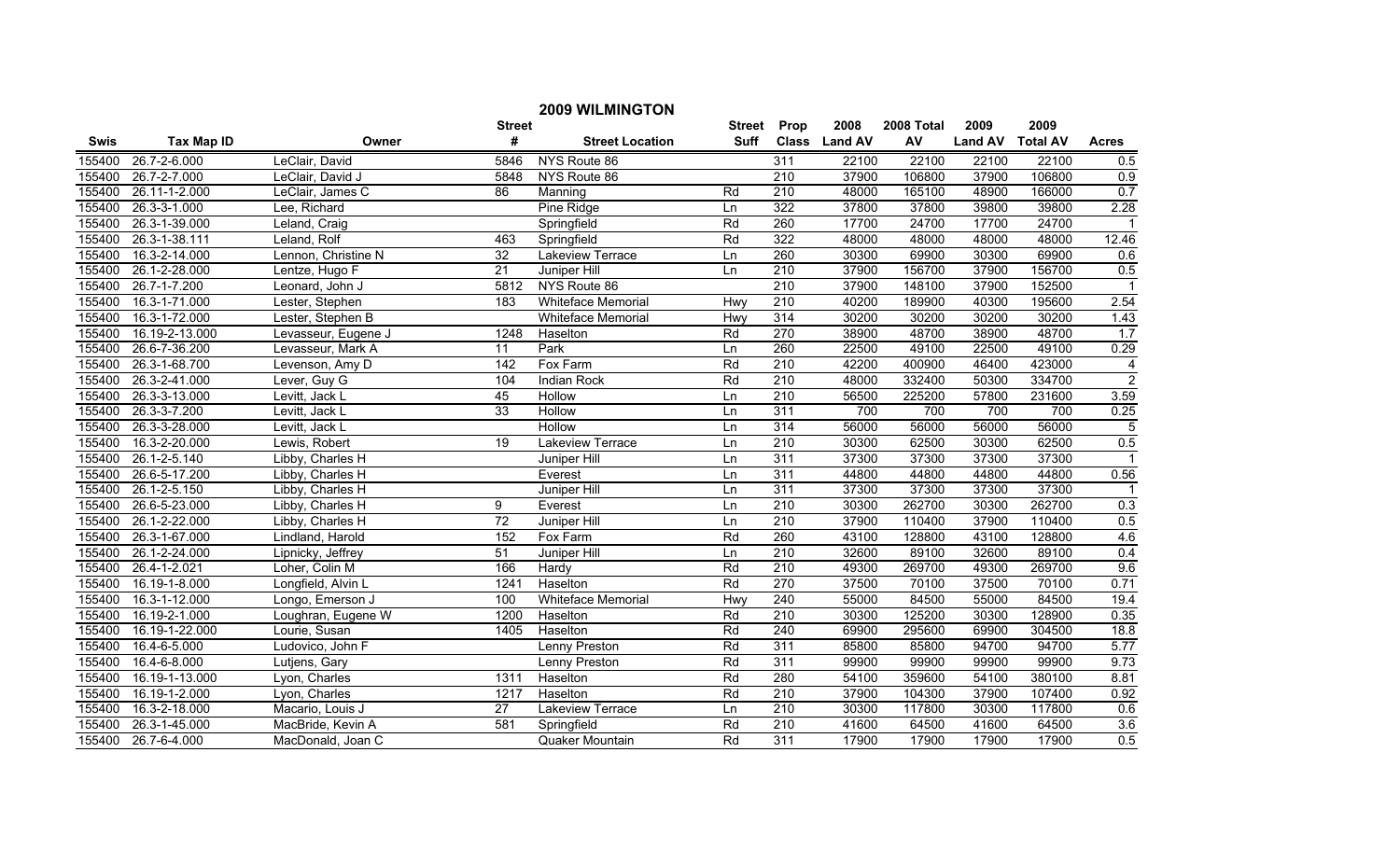|        |                   |                        |                 | <b>2009 WILMINGTON</b>         |               |                  |               |            |                |                 |                  |
|--------|-------------------|------------------------|-----------------|--------------------------------|---------------|------------------|---------------|------------|----------------|-----------------|------------------|
|        |                   |                        | <b>Street</b>   |                                | <b>Street</b> | Prop             | 2008          | 2008 Total | 2009           | 2009            |                  |
| Swis   | <b>Tax Map ID</b> | Owner                  | #               | <b>Street Location</b>         | <b>Suff</b>   |                  | Class Land AV | AV         | <b>Land AV</b> | <b>Total AV</b> | <b>Acres</b>     |
| 155400 | 16.2-1-10.003     | MacDonald, Pamela D    |                 | John Bliss                     | Rd            | $\overline{322}$ | 45700         | 45700      | 45700          | 45700           | 10.27            |
| 155400 | 16.2-1-41.100     | MacDonald, Pamela D    | 1491            | <b>Bonnie View</b>             | Rd            | 240              | 206300        | 372100     | 206300         | 372100          | 164.53           |
| 155400 | 35.2-1-7.000      | MacKenzie, Kevin B     | 309             | Springfield                    | Rd            | 260              | 41300         | 147700     | 41300          | 156100          | 4.2              |
| 155400 | 26.6-5-64.210     | MacLean, Judith A      | 5532            | NYS Route 86                   |               | 210              | 80300         | 80300      | 106600         | 217200          | 1.1              |
| 155400 | 26.7-3-9.000      | Maguire, Thea F        | 328             | Quaker Mountain                | Rd            | 210              | 53600         | 165800     | 53600          | 165800          | 1.5              |
| 155400 | 26.1-2-4.300      | Mammola, Richard A     |                 | Springfield                    | Rd            | 322              | 61800         | 61800      | 61800          | 61800           | 16.46            |
| 155400 | 26.3-2-30.000     | Mangum, Thomas M       | 111             | <b>Indian Rock</b>             | Rd            | 210              | 48600         | 214400     | 49500          | 226600          | 1.4              |
| 155400 | 16.3-3-11.000     | Manning, Julia E       | 131             | <b>Mountain View</b>           | Ln            | 210              | 64800         | 262700     | 64800          | 268200          | 5.2              |
| 155400 | 16.4-4-8.000      | Margeson, James R      |                 | Lenny Preston                  | Rd            | 322              | 80100         | 80100      | 80100          | 80100           | 14.44            |
| 155400 | 26.6-5-48.000     | Margolies, Maryann     | 1069            | Springfield                    | Rd            | 210              | 37900         | 260600     | 37900          | 260600          | 0.8              |
| 155400 | 16.2-1-3.000      | Marinucci, Helen       |                 | <b>Bonnie View</b>             | Rd            | 323              | 44200         | 44200      | 44200          | 44200           | 9.7              |
| 155400 | 16.3-1-36.000     | Marshall, Helen J      | 56              | Whiteface Memorial             | Hwy           | 260              | 30300         | 90000      | 30300          | 90000           | 0.3              |
| 155400 | 16.19-2-2.000     | Marshall, Yvonne       | 1204            | Haselton                       | Rd            | 210              | 34100         | 127300     | 34100          | 133700          | 0.6              |
| 155400 | 26.7-5-2.000      | Martin, James P        |                 | Quaker Mountain                | Rd            | 311              | 57300         | 57300      | 57300          | 57300           | 6.8              |
| 155400 | 26.1-2-20.000     | Martin, Jesse D        | $\overline{48}$ | Juniper Hill                   | Ln            | 210              | 37900         | 117100     | 37900          | 117100          | 0.6              |
| 155400 | 26.7-6-2.001      | Martin, Peter J        |                 | Quaker Mountain                | Rd            | 311              | 27300         | 27300      | 27300          | 27300           | 1.2              |
| 155400 | 26.7-5-4.100      | Martin, Peter J        |                 | Quaker Mountain                | Rd            | 311              | 27200         | 27200      | 27200          | 27200           | 1.1              |
| 155400 | 26.7-6-1.002      | Martin, Peter J        | 172             | Quaker Mountain                | Rd            | 210              | 46100         | 121400     | 46900          | 128300          | 3.3              |
| 155400 | 26.3-2-4.000      | Marx, Karen            | 14              | Indian Rock                    | Rd            | 210              | 48100         | 149600     | 49000          | 172300          | 1.1              |
| 155400 | 16.19-4-4.000     | Mason, Kelvin L        | 32              | <b>Bruce Hare</b>              | Way           | 270              | 37200         | 41700      | 37200          | 41700           | 1.28             |
| 155400 | 26.6-6-9.000      | Matos, Leanne L        | 9               | Church                         | Dr            | 210              | 34100         | 104200     | 34100          | 104200          | 0.5              |
| 155400 | 26.6-9-6.781      | Maxwell, John W        | 309             | Quaker Mountain                | Rd            | 210              | 55800         | 251300     | 56700          | 265600          | 2.9              |
| 155400 | 26.7-3-5.004      | Maxwell, John W        | 89              | Quaker Mountain                | Rd            | 210              | 50200         | 130800     | 51000          | 131600          | 2.51             |
| 155400 | 26.6-8-9.000      | Mayer, Roy             |                 | $\overline{\mathsf{M}}$ anning | Rd            | 311              | 27600         | 27600      | 27600          | 27600           | 0.9              |
| 155400 | 26.6-8-10.000     | Mayer, Roy             | 20              | Manning                        | Rd            | 260              | 38400         | 107400     | 38400          | 107400          | 0.5              |
| 155400 | 26.3-1-63.000     | McAvoy, Joseph         | $\overline{20}$ | Cloud Spin                     | Way           | 210              | 42800         | 338700     | 42800          | 338700          | 5.3              |
| 155400 | 26.6-7-11.000     | McCann, Carol A        | 5796            | NYS Route 86                   |               | 220              | 22100         | 90600      | 22100          | 90600           | 0.18             |
| 155400 | 26.6-5-62.002     | McConvey, William A IV | 5500            | NYS Route 86                   |               | 240              | 124100        | 230700     | 124100         | 230700          | 11.93            |
| 155400 | 16.3-1-60.000     | McConvey, William A Jr |                 | Whiteface Memorial             | Hwy           | 311              | 700           | 700        | 700            | 700             | 0.2              |
| 155400 | 35.2-2-3.200      | McEwen, James D        | 394             | Springfield                    | Rd            | 312              | 92200         | 110300     | 92200          | 110300          | 51.9             |
| 155400 | 26.6-5-49.000     | McGahay, William H III | 25              | Cedar                          | Way           | 210              | 106600        | 263100     | 106600         | 263100          | $\overline{1}$   |
| 155400 | 35.2-1-14.112     | McGaughey, Michael W   |                 | <b>Bartlett</b>                | Rd            | 322              | 1800          | 1800       | 1800           | 1800            | 10.8             |
| 155400 | $6.4 - 1 - 1.000$ | McGill, Christopher    | 55              | <b>Little Tor</b>              | Ln            | 240              | 52700         | 205200     | 52700          | 215500          | 12.61            |
| 155400 | 26.2-1-32.110     | McGovern, Lauren E     | 588             | Hardy                          | Rd            | $\overline{240}$ | 47700         | 225100     | 47700          | 231900          | 26.53            |
| 155400 | 26.1-2-12.000     | McGreevy, William R    | 882             | Springfield                    | Rd            | 210              | 40000         | 193200     | 40500          | 193700          | 2.5              |
| 155400 | 26.6-8-18.200     | McGuigan, George J     | 21              | Jacques                        | Way           | 210              | 49600         | 279900     | 49900          | 280200          | 1.72             |
| 155400 | 16.4-4-17.000     | McIntyre, Patrick F    | 1154            | <b>Bonnie View</b>             | Rd            | 240              | 68300         | 356300     | 68300          | 356300          | 28.7             |
| 155400 | 26.3-2-36.000     | McKenzie, Robert       | 49              | <b>Indian Rock</b>             | Rd            | 210              | 47600         | 76300      | 49700          | 395800          | $\overline{1.7}$ |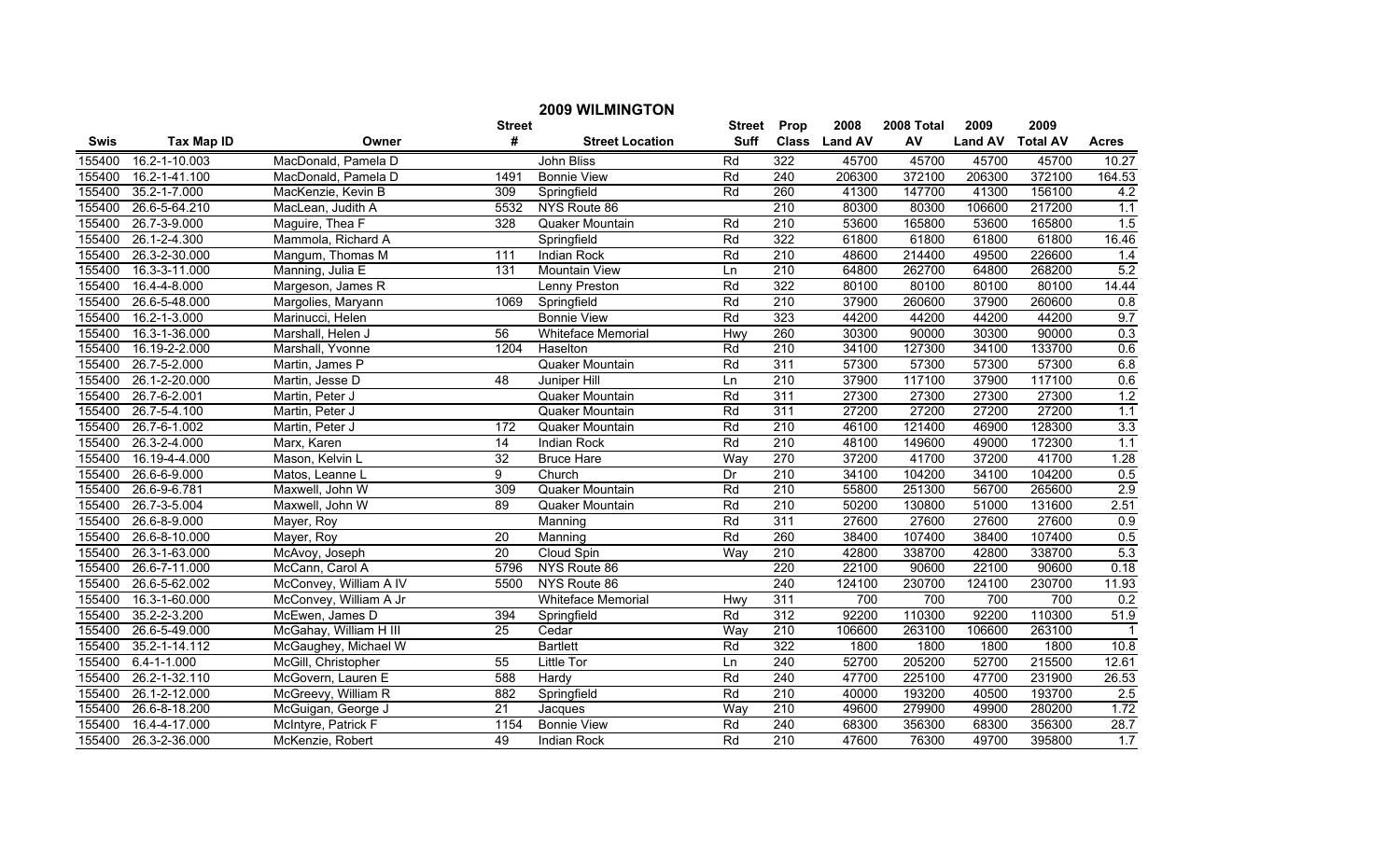|             |                   |                       |                 | <b>2009 WILMINGTON</b>    |               |                  |               |            |                |                 |                  |
|-------------|-------------------|-----------------------|-----------------|---------------------------|---------------|------------------|---------------|------------|----------------|-----------------|------------------|
|             |                   |                       | <b>Street</b>   |                           | <b>Street</b> | Prop             | 2008          | 2008 Total | 2009           | 2009            |                  |
| <b>Swis</b> | <b>Tax Map ID</b> | Owner                 | #               | <b>Street Location</b>    | Suff          |                  | Class Land AV | AV         | <b>Land AV</b> | <b>Total AV</b> | <b>Acres</b>     |
| 155400      | 26.4-1-16.000     | Meier, Gerard         | 64              | Hardy                     | Rd            | 210              | 51200         | 221700     | 51200          | 221700          | 6.93             |
| 155400      | 26.6-5-13.000     | Mendelsohn, Vivian    | 5748            | NYS Route 86              |               | 482              | 53300         | 159500     | 53300          | 159500          | 0.3              |
| 155400      | $35.-1-5.000$     | Meunier, James        |                 | <b>Bartlett</b>           | Rd            | 240              | 187200        | 257200     | 187200         | 257200          | 111.8            |
| 155400      | 35.2-1-2.000      | Meunier, James        | 389             | Springfield               | Rd            | 910              | 118200        | 118200     | 118200         | 118200          | 82.1             |
| 155400      | 35.2-1-10.001     | Meunier, James        |                 | Springfield               | Rd            | 910              | 69000         | 69000      | 69000          | 69000           | 64.3             |
| 155400      | 35.2-1-1.000      | Meunier, James        |                 | Springfield               | Rd            | 910              | 44100         | 44100      | 44100          | 44100           | 46.2             |
| 155400      | 16.19-3-17.000    | Meyer Jeffrey R       |                 | Thrapp                    | Way           | 311              | 29100         | 29100      | 29100          | 29100           | 1.5              |
| 155400      | 16.19-3-19.000    | Meyer, Jeffrey        | 1374            | Haselton                  | Rd            | 210              | 39400         | 155500     | 39400          | 166600          | 1.1              |
| 155400      | 16.19-1-21.200    | Meyer, William O III  |                 | Haselton                  | Rd            | 240              | 58400         | 181100     | 58400          | 186500          | 11.47            |
| 155400      | 26.6-7-23.000     | Michelson Howard G    | 3               | Quaker Mountain           | Rd            | 210              | 14700         | 79400      | 15500          | 83900           | 0.1              |
| 155400      | 26.6-7-22.000     | Michelson Howard G    |                 | Quaker Mountain           | Rd            | 311              | 10000         | 10000      | 10000          | 10000           | 0.3              |
| 155400      | 16.3-1-13.000     | Mihill, David V       |                 | <b>Whiteface Memorial</b> | Hwy           | 322              | 46000         | 46000      | 46000          | 46000           | 34.24            |
| 155400      | 16.3-1-50.000     | Mihill, Paul E        | 63              | Whiteface Memorial        | Hwy           | 210              | 34100         | 49300      | 34100          | 49300           |                  |
| 155400      | 16.3-1-47.000     | Mihill, Victor R      | 79              | Whiteface Memorial        | Hwy           | 312              | 37000         | 37000      | 36200          | 37000           | 1.2              |
| 155400      | 26.1-1-11.200     | Miller Therese A      | 5471            | NYS Route 86              |               | 210              | 40800         | 326100     | 40800          | 326100          | 3                |
| 155400      | 16.4-4-9.000      | Miller, Craig C       |                 | Lenny Preston             | Rd            | 322              | 76000         | 76000      | 76000          | 76000           | 13.21            |
| 155400      | 26.3-2-28.000     | Miller, David W       | 125             | Indian Rock               | Rd            | 210              | 48100         | 265600     | 49000          | 277400          | 1.1              |
| 155400      | 16.3-2-21.000     | Miller, David W       | 11              | <b>Lakeview Terrace</b>   | Ln            | 210              | 38400         | 194300     | 38400          | 194300          | 1.34             |
| 155400      | 26.3-3-23.000     | Miller, Denise J      | 785             | Springfield               | Rd            | 210              | 48400         | 195900     | 49300          | 204200          | 1.3              |
| 155400      | 16.19-3-3.000     | Miller, Sean          | $\overline{21}$ | Wihuga                    | Way           | 210              | 37900         | 130000     | 37900          | 133900          |                  |
| 155400      | 26.1-1-36.000     | Miner John D          | 5377            | NYS Route 86              |               | 210              | 33100         | 217000     | 33100          | 217000          | 0.7              |
| 155400      | 16.2-1-9.000      | Minogue, William      | 1584            | <b>Bonnie View</b>        | Rd            | 210              | 37600         | 133500     | 37600          | 133500          | 1.3              |
| 155400      | 16.4-4-12.000     | Minter, Anne M        | $\overline{16}$ | AuSable Run               | Ln            | 210              | 59800         | 340700     | 59800          | 350900          | 5.47             |
| 155400      | 26.6-8-23.000     | Miskovsky Emil F      | 1010            | Springfield               | Rd            | $\overline{210}$ | 37900         | 223600     | 37900          | 226600          | $\overline{1}$   |
| 155400      | 26.6-8-19.100     | Miskovsky Emil F      |                 | Springfield               | Rd            | 311              | 34500         | 34500      | 34500          | 34500           | 3.3              |
| 155400      | 26.6-8-20.100     | Miskovsky Emil F      |                 | Springfield               | Rd            | 314              | 33300         | 33300      | 33300          | 33300           | 3.04             |
| 155400      | 26.4-1-13.100     | Monahan, James M      |                 | Hardy                     | Rd            | 910              | 120300        | 120300     | 120300         | 120300          | 87.5             |
| 155400      | 26.4-1-9.000      | Monahan, James M      |                 | Hardy                     | Rd            | 321              | 63300         | 63300      | 63300          | 63300           | 46               |
| 155400      | 16.3-1-74.002     | Moncsko, Richard J Sr | 214             | <b>Whiteface Memorial</b> | Hwy           | 240              | 66500         | 300631     | 68300          | 309400          | 31.89            |
| 155400      | 26.2-1-44.000     | Monroe, Beatrice      |                 | Perkins                   | Ln            | 311              | 29100         | 29100      | 29100          | 29100           | $\overline{3.4}$ |
| 155400      | 26.11-1-1.000     | Moore, Mary L         |                 | Manning                   | Rd            | 314              | 17900         | 17900      | 17900          | 17900           | 0.5              |
| 155400      | 26.6-8-17.000     | Moore, Mary L         | 78              | Manning                   | Rd            | 270              | 38400         | 79200      | 38400          | 79200           | 0.5              |
| 155400      | 26.4-1-15.112     | Moran, Thomas K       | 57              | Hardy                     | Rd            | 240              | 59700         | 220200     | 59700          | 220200          | 27               |
| 155400      | 35.2-1-17.300     | Morgan, Heather       |                 | <b>Bartlett</b>           | Rd            | 321              | 100           | 100        | 100            | 100             | 0.02             |
| 155400      | 35.2-1-17.100     | Morgan, Heather       |                 | <b>Bartlett</b>           | Rd            | 321              | 1600          | 1600       | 1600           | 1600            | 0.8              |
| 155400      | 35.2-1-14.111     | Morgan, Heather       |                 | <b>Bartlett</b>           | Rd            | 910              | 111100        | 111100     | 111100         | 111100          | 77.37            |
| 155400      | 16.3-1-64.000     | Morrell, John         |                 | Reservoir                 | Ln            | 311              | 7500          | 7500       | 7500           | 7500            | 0.3              |
| 155400      | 16.4-5-3.200      | Morris, Michael       |                 | Bilhuber                  | Rd            | 311              | 33900         | 33900      | 33900          | 33900           | 1.61             |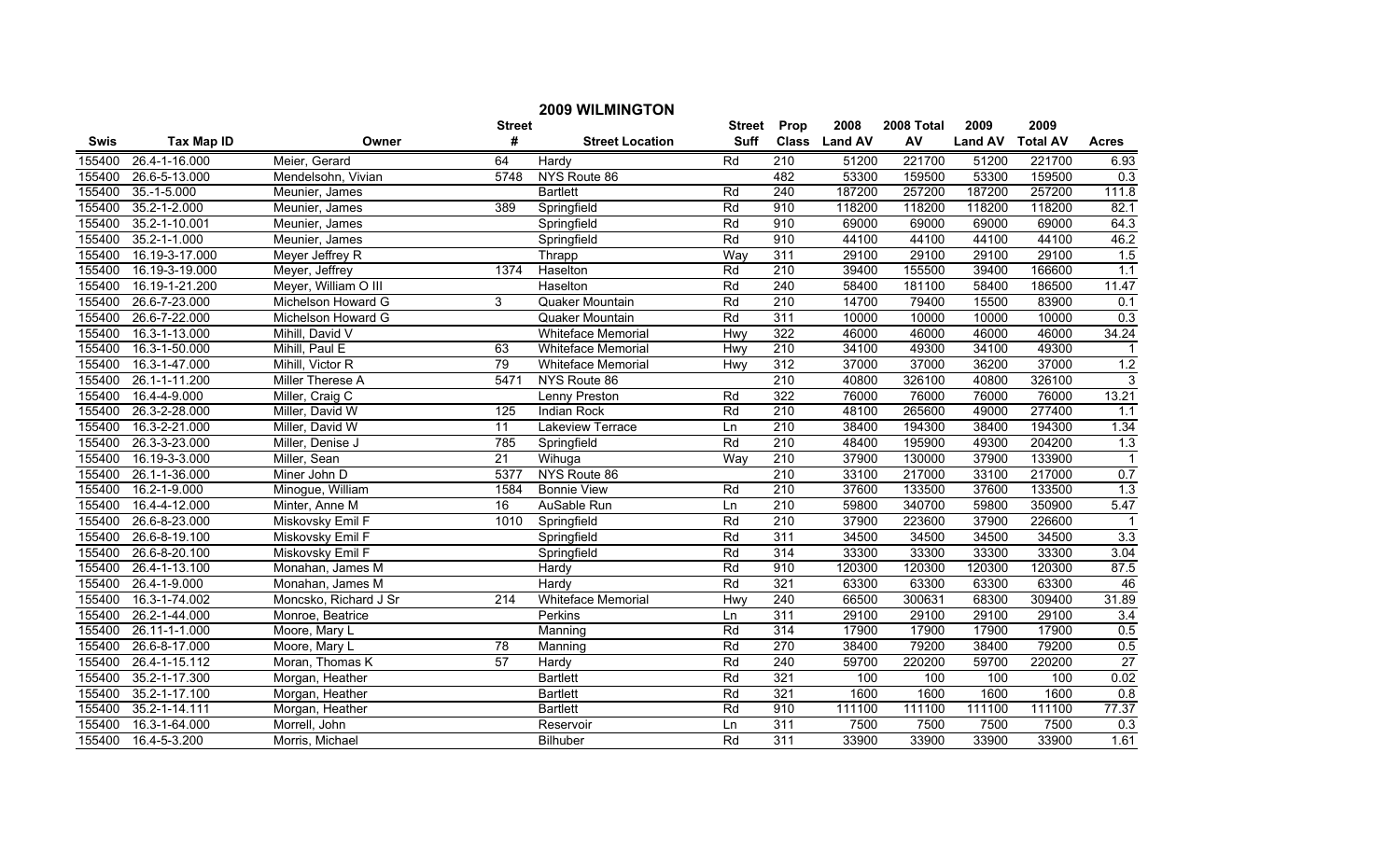|             |                   |                              |                 | <b>2009 WILMINGTON</b> |               |                  |               |            |                |                 |                |
|-------------|-------------------|------------------------------|-----------------|------------------------|---------------|------------------|---------------|------------|----------------|-----------------|----------------|
|             |                   |                              | <b>Street</b>   |                        | <b>Street</b> | Prop             | 2008          | 2008 Total | 2009           | 2009            |                |
| <b>Swis</b> | <b>Tax Map ID</b> | Owner                        | #               | <b>Street Location</b> | <b>Suff</b>   |                  | Class Land AV | AV         | <b>Land AV</b> | <b>Total AV</b> | <b>Acres</b>   |
| 155400      | 26.2-1-8.001      | Morris, Michael              | 26              | Deep Woods             | Ln            | 210              | 49900         | 328900     | 49900          | 347600          | 3.05           |
| 155400      | 26.1-1-22.200     | Morrisroe, Rhoda D           | 933             | Springfield            | Rd            | 240              | 124200        | 451900     | 124200         | 451900          | 20.6           |
| 155400      | 35.2-2-2.000      | Muller, James E              | 412             | Springfield            | Rd            | $\overline{210}$ | 40500         | 110600     | 40500          | 110600          | 2.79           |
| 155400      | 16.3-1-67.002     | Mullin, William P Jr         | 33              | Reservoir              | Ln            | 260              | 38400         | 105900     | 38400          | 105900          | 1.38           |
| 155400      | 16.4-3-7.000      | Mulvey, Barbara              |                 | NYS Route 86           |               | 321              | 42000         | 42000      | 42000          | 42000           | 38.04          |
| 155400      | 26.2-1-26.000     | Mulvey, Barbara              | 533             | Hardy                  | Rd            | 210              | 37800         | 119300     | 37800          | 122900          | 1.4            |
| 155400      | 26.6-7-5.000      | Mulvey, Barbara              | 5780            | NYS Route 86           |               | 280              | 39000         | 247800     | 39000          | 247800          | 1.8            |
| 155400      | 16.4-1-25.006     | Mulvey, Barbara L            | 55              | Mulvey                 | Rd            | 280              | 217700        | 388300     | 217700         | 388300          | 199.57         |
| 155400      | 16.4-1-29.120     | Mulvey, Russell B            | 45              | Mulvey                 | Rd            | 240              | 99000         | 229700     | 99000          | 229700          | 52             |
| 155400      | 35.2-1-9.000      | Munson, Jeffrey              | 289             | Springfield            | Rd            | 260              | 40400         | 159200     | 40400          | 163900          | 2.7            |
| 155400      | 26.2-1-56.500     | Murphy, John M               | 15              | Sunrise                | Way           | 210              | 49000         | 275000     | 49000          | 229900          | 3.12           |
| 155400      | 26.2-1-17.000     | Murphy, Terence P            | 5998            | NYS Route 86           |               | 210              | 38300         | 142600     | 38300          | 146900          | 1.3            |
| 155400      | 17.3-1-6.100      | Murray, John D               | $\overline{16}$ | Meadows                | Way           | 280              | 54400         | 258800     | 54400          | 258800          | $\overline{8}$ |
| 155400      | 16.4-5-2.000      | Murray, John P               | 72              | Bilhuber               | Rd            | 240              | 51000         | 139100     | 51000          | 139100          | 10.1           |
| 155400      | 26.7-2-9.000      | Murray, Thomas D Sr          | 5856            | NYS Route 86           |               | $\overline{210}$ | 40100         | 151700     | 40100          | 151700          | 2.4            |
| 155400      | 26.6-5-32.000     | Mustelier, Sylvia            | 1113            | Springfield            | Rd            | 210              | 107700        | 303300     | 107700         | 303300          | 1.33           |
| 155400      | 16.3-3-6.000      | Nadel Corp                   | 34              | <b>Mountain View</b>   | Ln            | 210              | 67100         | 464600     | 67100          | 464600          | 6.47           |
| 155400      | 16.19-4-12.000    | Nadler, Elizabeth E          | 6011            | NYS Route 86           |               | 210              | 29700         | 109300     | 29700          | 125000          | 0.4            |
| 155400      | 26.3-1-6.110      | <b>Nagamine Family Trust</b> | $\overline{77}$ | Fox Farm               | Rd            | 582              | 217700        | 1098500    | 217700         | 1098500         | 64.59          |
| 155400      | 17.3-1-6.200      | Najim, George P              | 6313            | NYS Route 86           |               | 210              | 43200         | 398100     | 43200          | 398100          | 2.4            |
| 155400      | 26.2-1-27.000     | Nash, Bonneviere             |                 | Hardy                  | Rd            | 314              | 27600         | 27600      | 27600          | 27600           | 1.1            |
| 155400      | 16.4-4-15.000     | Nash, Hannah H               | 104             | Lenny Preston          | Rd            | 260              | 59100         | 108400     | 62600          | 111900          | $\overline{5}$ |
| 155400      | 16.19-2-22.000    | Nedelka, William             | 1290            | Haselton               | Rd            | 210              | 39300         | 147100     | 39300          | 150500          | 1.96           |
| 155400      | 26.1-2-4.200      | Nehmzow, William F Jr        |                 | Springfield            | Rd            | 322              | 48400         | 48400      | 48400          | 48400           | 11.64          |
| 155400      | 16.3-1-21.200     | Nemec, Douglas R             | 1201            | <b>Bonnie View</b>     | Rd            | $\overline{210}$ | 37900         | 103300     | 37900          | 95500           | $\mathbf 1$    |
| 155400      | 16.19-2-11.000    | Nemec, Veronica M            |                 | Haselton               | Rd            | 311              | 27300         | 27300      | 27300          | 27300           | 2.25           |
| 155400      | 16.19-2-10.000    | Nemec, Veronica M            | 1240            | Haselton               | Rd            | 210              | 30300         | 100800     | 30300          | 110800          | 0.55           |
| 155400      | 26.6-7-4.000      | Neumann, David C             | 5774            | NYS Route 86           |               | $\overline{220}$ | 34100         | 179800     | 34100          | 179800          | 0.5            |
| 155400      | 16.4-5-1.000      | Nevard, Barrett N            | 134             | Bilhuber               | Rd            | 240              | 150100        | 210700     | 150100         | 210700          | 100            |
| 155400      | 26.3-1-70.100     | Nickinello, Anthony P        |                 | Fox Farm               | Rd            | 260              | 115800        | 155600     | 115800         | 155600          | 85.41          |
| 155400      | 26.3-1-70.200     | Nickinello, Anthony P III    | 104             | Fox Farm               | Rd            | 280              | 47300         | 287600     | 47300          | 287600          | 8.51           |
| 155400      | 26.3-1-71.000     | Nickinello, Anthony P III    |                 | Fox Farm               | Rd            | 323              | 19200         | 19200      | 19200          | 19200           | 20             |
| 155400      | 35.2-1-8.000      | Niemi, Mark D                | 307             | Springfield            | Rd            | 210              | 40900         | 91200      | 40900          | 93900           | 3.1            |
| 155400      | 26.6-5-67.300     | North Four Inc               |                 | NYS Route 86           |               | 312              | 81300         | 91300      | 81300          | 91300           | 1.42           |
| 155400      | 26.6-5-66.000     | North Four Inc               | 5576            | NYS Route 86           |               | 418              | 84100         | 384000     | 84100          | 384000          | 3.24           |
| 155400      | 26.7-2-8.000      | North Sky Inc                |                 | NYS Route 86           |               | 311              | 20700         | 20700      | 20700          | 20700           | 0.5            |
| 155400      | 26.2-1-1.000      | North Sky Inc                |                 | NYS Route 86           |               | 321              | 225000        | 225000     | 247500         | 247500          | 101            |
| 155400      | 26.3-3-14.000     | North Sky Inc                |                 | <b>Hollow</b>          | Ln            | 311              | 35900         | 35900      | 37900          | 37900           | $\mathbf{1}$   |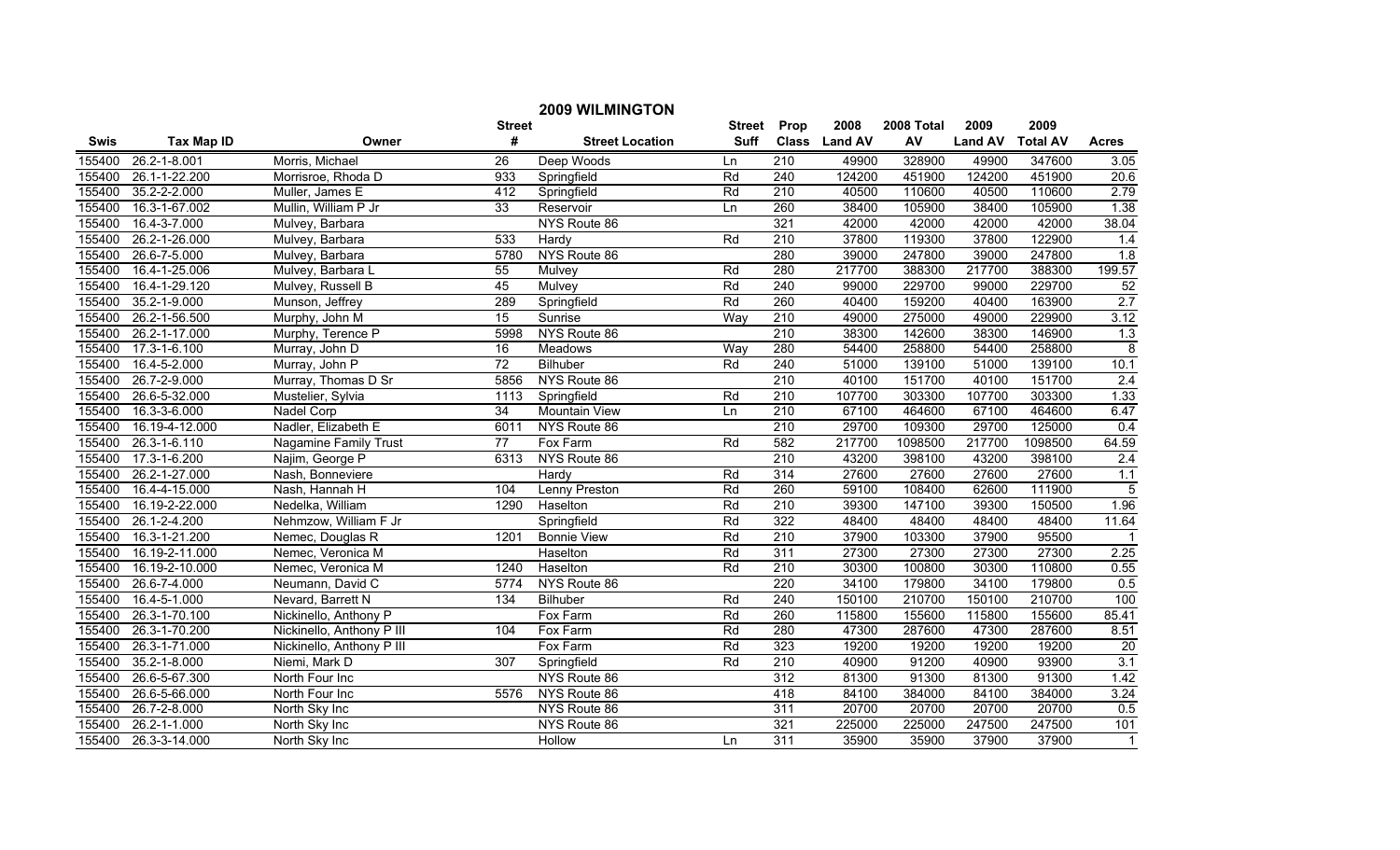|        | <b>2009 WILMINGTON</b>            |                         |                  |                           |        |                  |               |            |                |                 |                  |  |
|--------|-----------------------------------|-------------------------|------------------|---------------------------|--------|------------------|---------------|------------|----------------|-----------------|------------------|--|
|        |                                   |                         | <b>Street</b>    |                           | Street | Prop             | 2008          | 2008 Total | 2009           | 2009            |                  |  |
| Swis   | <b>Tax Map ID</b>                 | Owner                   | #                | <b>Street Location</b>    | Suff   |                  | Class Land AV | AV         | <b>Land AV</b> | <b>Total AV</b> | <b>Acres</b>     |  |
| 155400 | 26.3-3-18.000                     | North Sky Inc           | 26               | Hollow                    | Ln     | $\overline{210}$ | 48200         | 386300     | 49100          | 397300          | 1.11             |  |
| 155400 | 26.6-7-3.000                      | Northern Highlights Inc | 5768             | NYS Route 86              |        | 433              | 47300         | 136400     | 47300          | 136400          | 0.9              |  |
| 155400 | 26.6-5-67.200                     | Northrup, David D       | 5552             | NYS Route 86              |        | 411              | 109700        | 332200     | 109700         | 332200          | 1.97             |  |
| 155400 | 26.1-1-4.000                      | NPC Wilmington Inc      | 5593             | NYS Route 86              |        | 582              | 158700        | 360900     | 158700         | 360900          | 106.5            |  |
| 155400 | 26.6-5-79.100                     | NPC Wilmington Inc      | 5636             | NYS Route 86              |        | 415              | 83700         | 380200     | 83700          | 437300          | 3.63             |  |
| 155400 | 26.3-2-23.000                     | Nusko, Boris            |                  | Springfield               | Rd     | 314              | 35200         | 35200      | 36900          | 36900           | 1.2              |  |
| 155400 | 26.3-3-16.000                     | Nye, Ann G              |                  | Springfield               | Rd     | 311              | 33220         | 33220      | 38000          | 38000           | $\overline{2}$   |  |
| 155400 | 26.3-3-15.000                     | Nye, Ann G              | 817              | Springfield               | Rd     | 210              | 39800         | 222400     | 50700          | 228300          | 2.3              |  |
| 155400 | 654.-9999-131.600/1882 NYSEG Corp |                         |                  | Outside Plant             |        | 884              | 0             | 686003     | $\mathbf 0$    | 776101          | $\pmb{0}$        |  |
| 155400 | 654.-9999-131.600/1881 NYSEG Corp |                         |                  | <b>Outside Plant</b>      |        | 884              | $\Omega$      | 557882     | $\mathbf 0$    | 631153          | $\boldsymbol{0}$ |  |
| 155400 | 25.-1-10.100                      | <b>NYSEG Corp</b>       |                  | NYS Route 86              |        | 877              | 20300         | 20300      | 20300          | 20300           | 6.3              |  |
| 155400 | 26.3-1-75.000                     | <b>NYSEG Corp</b>       |                  | Fox Farm                  | Rd     | 872              | 46300         | 46300      | 46300          | 46300           | $\overline{6}$   |  |
| 155400 | 26.1-1-25.001                     | Obst, RL                | 5413             | NYS Route 86              |        | $\overline{210}$ | 38600         | 114100     | 38600          | 117900          | 1.5              |  |
| 155400 | 26.1-1-27.001                     | Obst, RL                | 5385             | NYS Route 86              |        | 240              | 258700        | 340100     | 258700         | 340100          | 167.1            |  |
| 155400 | 16.4-6-3.000                      | Ochildiyeva Mafrat      |                  | Lenny Preston             | Rd     | 311              | 91900         | 91900      | 91900          | 91900           | 8.22             |  |
| 155400 | 26.6-1-1.000                      | OConnor, Edward J       |                  | NYS Route 86              |        | 311              | 37100         | 37100      | 37100          | 37100           | 6.3              |  |
| 155400 | 16.3-1-53.100                     | OConnor, Richard        | 43               | <b>Whiteface Memorial</b> | Hwy    | 449              | 69700         | 88000      | 69700          | 88000           | 12.44            |  |
| 155400 | 16.3-1-55.200                     | OConnor, Richard B      |                  | NYS Route 86              |        | 321              | 77700         | 77700      | 77700          | 77700           | 61.3             |  |
| 155400 | 26.3-1-12.300                     | OConnor, Stephen R      |                  | Springfield               | Rd     | 321              | 56800         | 56800      | 56800          | 56800           | 10.2             |  |
| 155400 | 16.4-4-4.000                      | Oppenheim, Alan C       | 85               | <b>Lenny Preston</b>      | Rd     | 210              | 60000         | 241100     | 60000          | 248300          | 8.48             |  |
| 155400 | 26.3-3-10.000                     | OReilly, Kevin          | 123              | Fox Farm                  | Rd     | 270              | 48700         | 132900     | 49700          | 133900          | 1.56             |  |
| 155400 | 26.3-1-46.000                     | Orloski, Nancy A        | 583              | Springfield               | Rd     | $\overline{210}$ | 39700         | 111800     | 39700          | 111800          | $\overline{2.2}$ |  |
| 155400 | 16.19-2-4.000                     | Orsi, Edward V II       | 1212             | Haselton                  | Rd     | 210              | 30300         | 120500     | 30300          | 120500          | 0.3              |  |
| 155400 | 26.2-1-49.000                     | Orsi, Ernest V          | 442              | Hardy                     | Rd     | 240              | 72500         | 357800     | 72500          | 357800          | 51.3             |  |
| 155400 | 16.4-1-12.000                     | Oswald, Richard C       | 1368             | <b>Bonnie View</b>        | Rd     | 260              | 130700        | 210900     | 130700         | 210900          | 134.2            |  |
| 155400 | 16.2-1-8.110                      | OToole Judith B         | 327              | <b>John Bliss</b>         | Rd     | $\overline{210}$ | 42800         | 250000     | 42800          | 257500          | 5.02             |  |
| 155400 | 26.3-2-26.000                     | Ott, Theresa M          | 135              | Indian Rock               | Rd     | $\overline{210}$ | 51100         | 241800     | 51900          | 252100          | 3.11             |  |
| 155400 | 26.3-3-29.000                     | Ottavinia, Gary         | $\overline{111}$ | Fox Farm                  | Rd     | $\overline{210}$ | 33600         | 131800     | 35500          | 139300          | 0.5              |  |
| 155400 | 26.3-1-73.000                     | Ottenstein, Todd I      | 66               | <b>Fox Farm</b>           | Rd     | 210              | 41900         | 189700     | 41900          | 189700          | 0.6              |  |
| 155400 | 26.6-5-65.000                     | Palmateer, George A     | 5534             | NYS Route 86              |        | $\overline{210}$ | 108800        | 199900     | 108800         | 199900          | 1.7              |  |
| 155400 | 26.3-3-22.000                     | Palmieri, Nicholas      | 14               | Hollow                    | Ln     | 210              | 48600         | 341700     | 49500          | 357300          | 1.44             |  |
| 155400 | 26.3-3-20.000                     | Palmieri, Nicholas      |                  | <b>Hollow</b>             | Ln     | 311              | 35600         | 35600      | 37300          | 37300           | 1.49             |  |
| 155400 | 26.3-3-7.100                      | Palmiotto, John M       | 62               | Pine Ridge                | Ln     | 210              | 49500         | 209600     | 52700          | 212800          | 3.74             |  |
| 155400 | 26.3-3-12.000                     | Palmiotto, John M       |                  | <b>Hollow</b>             | Ln     | 311              | 32100         | 32100      | 33900          | 33900           | 4.49             |  |
| 155400 | 26.3-3-11.000                     | Panik, Stephen          | 115              | Fox Farm                  | Rd     | 210              | 49400         | 187400     | 51700          | 196600          | 3                |  |
| 155400 | 26.1-1-30.000                     | Paolini, Robert P       | 5348             | NYS Route 86              |        | 210              | 108800        | 206300     | 108800         | 206300          | 7.7              |  |
| 155400 | 16.3-1-48.000                     | Papineau, Paul A        | 53               | Whiteface Memorial        | Hwy    | 210              | 34100         | 92100      | 34100          | 92100           | 0.5              |  |
| 155400 | 26.3-1-14.100                     | Parillo, Jennifer F     | 820              | Springfield               | Rd     | 311              | 47600         | 47600      | 47600          | 47600           | 6.17             |  |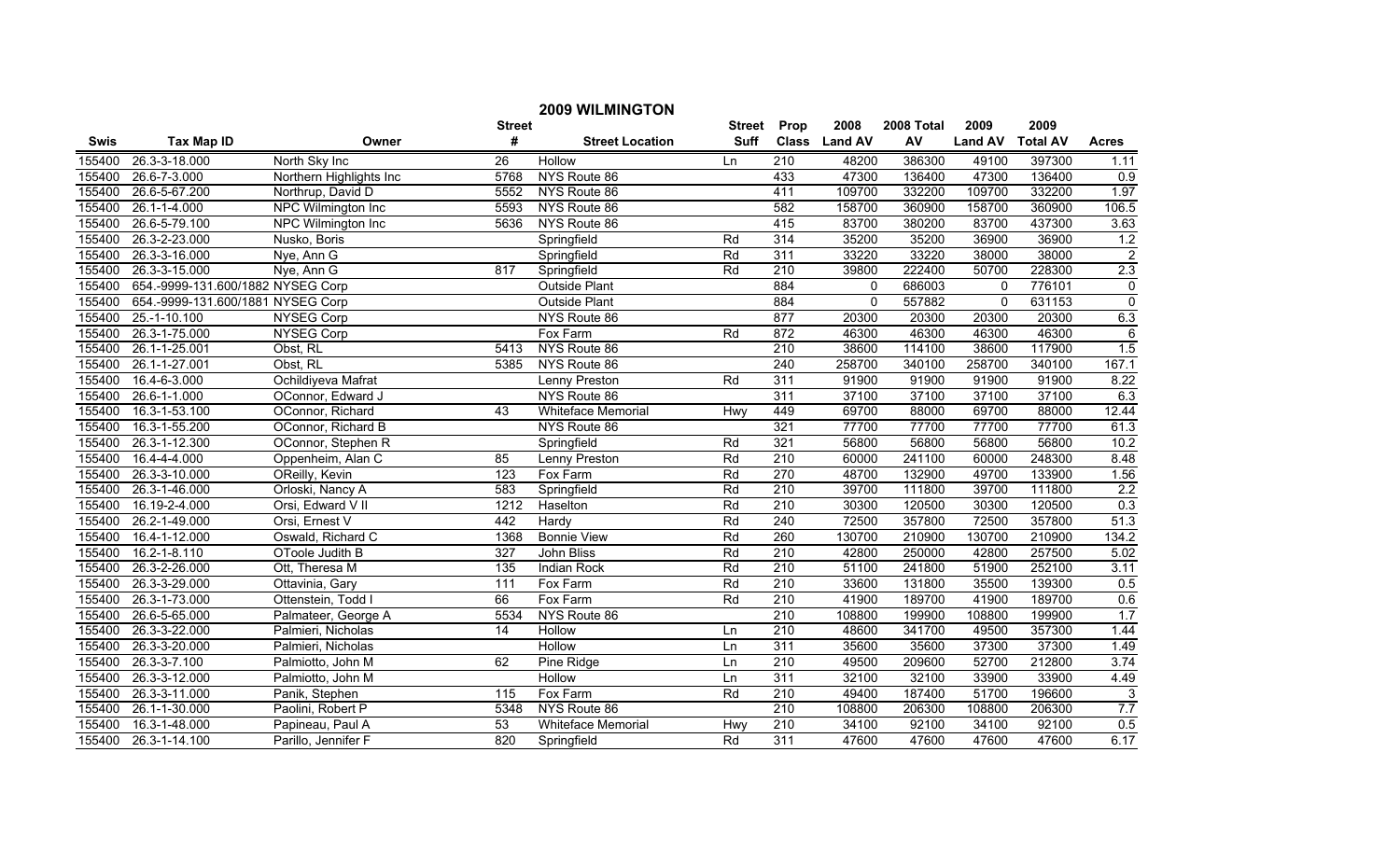|             | <b>2009 WILMINGTON</b> |                               |                  |                           |             |                  |               |            |                |                 |                 |
|-------------|------------------------|-------------------------------|------------------|---------------------------|-------------|------------------|---------------|------------|----------------|-----------------|-----------------|
|             |                        |                               | <b>Street</b>    |                           | Street      | Prop             | 2008          | 2008 Total | 2009           | 2009            |                 |
| <b>Swis</b> | <b>Tax Map ID</b>      | Owner                         | #                | <b>Street Location</b>    | <b>Suff</b> |                  | Class Land AV | AV         | <b>Land AV</b> | <b>Total AV</b> | <b>Acres</b>    |
| 155400      | 16.19-1-11.000         | Parish, William W             | 1279             | Haselton                  | Rd          | 260              | 55400         | 198800     | 55400          | 210100          | 6.1             |
| 155400      | 26.6-6-2.000           | Parker, Megan                 | 1179             | Haselton                  | Rd          | $\overline{210}$ | 40900         | 147800     | 40900          | 147800          | 1.3             |
| 155400      | 26.6-7-19.000          | Pascarelli, Anthony           | 33               | Quaker Mountain           | Rd          | 210              | 38700         | 171400     | 49300          | 181200          | 1.3             |
| 155400      | 26.3-1-54.000          | Passno, Kevin M               | 649              | Springfield               | Rd          | 210              | 18900         | 62400      | 18900          | 62400           | 0.2             |
| 155400      | 26.1-2-26.000          | Patterson, Randy A            | $\overline{37}$  | Juniper Hill              | Ln          | 210              | 37900         | 119700     | 37900          | 119700          | 0.6             |
| 155400      | 35.2-1-4.130           | Paye, Victoria                | 355              | Springfield               | Rd          | 210              | 38300         | 94900      | 38300          | 97700           | 1.3             |
| 155400      | 26.3-2-14.000          | Peabody, William F            | 80               | <b>Indian Rock</b>        | Rd          | 210              | 48400         | 277100     | 49300          | 278000          | 1.3             |
| 155400      | 16.3-1-11.000          | Peake, Kristin H              | 126              | <b>Whiteface Memorial</b> | Hwy         | 260              | 40400         | 68900      | 40400          | 68900           | 2.69            |
| 155400      | 16.4-1-1.000           | Peck, Beatrice                | 1357             | <b>Bonnie View</b>        | Rd          | $\overline{210}$ | 38500         | 72300      | 38500          | 72300           | 1.9             |
| 155400      | 26.6-5-69.001          | Peck, Blanche A               | 10               | Nye                       | Way         | 210              | 33100         | 90200      | 33100          | 90200           | 0.61            |
| 155400      | 16.3-1-44.000          | Peck, Blanche A               | 64               | Whiteface Memorial        | Hwy         | $\overline{240}$ | 60400         | 82300      | 60400          | 132300          | 25.2            |
| 155400      | 16.-1-6.120            | Peck, Donald H                | 1381             | <b>Bonnie View</b>        | Rd          | 240              | 59000         | 160500     | 59000          | 150300          | $\overline{25}$ |
| 155400      | 16.4-3-5.100           | Peck, Gregory J               | $\overline{723}$ | Hardy                     | Rd          | $\overline{240}$ | 61200         | 177200     | 61200          | 182300          | 18.65           |
| 155400      | 16.4-5-6.000           | Peck, Harold L Jr             | 6081             | NYS Route 86              |             | 270              | 33400         | 91600      | 33400          | 91600           | 0.54            |
| 155400      | 16.19-4-11.000         | Peck, Harold L Jr             | 6015             | NYS Route 86              |             | 270              | 38200         | 58400      | 38200          | 58400           | 1.7             |
| 155400      | 26.2-1-37.102          | Peck, Joseph A                | 6288             | NYS Route 86              |             | 280              | 84800         | 377000     | 84800          | 377000          | 95.9            |
| 155400      | 26.6-5-30.100          | Peck, Merit J                 | $\overline{4}$   | Nye                       | Way         | 210              | 30300         | 135100     | 30300          | 135100          | 0.3             |
| 155400      | $16.4 - 1 - 2.100$     | Peck, Theodore Jr             | 1345             | <b>Bonnie View</b>        | Rd          | 210              |               |            | 42100          | 94100           | 3.65            |
| 155400      | 16.4-1-2.200           | Peck, Theodore Jr             |                  | <b>Bonnie View</b>        | Rd          | 314              |               |            | 39200          | 39200           | 7.27            |
| 155400      | 16.2-1-42.002          | Peck, William                 | 1509             | <b>Bonnie View</b>        | Rd          | 270              | 39000         | 64100      | 39000          | 64100           | 2.25            |
| 155400      | 26.1-1-11.100          | Peirce, Daniel B              | 5475             | NYS Route 86              |             | $\overline{210}$ | 37900         | 162100     | 37900          | 162100          | 1.01            |
| 155400      | 16.3-1-16.300          | Pelkey, Carol H               |                  | <b>Bonnie View</b>        | Rd          | 321              | 26100         | 26100      | 26100          | 26100           | $\overline{2}$  |
| 155400      | 16.4-6-13.000          | Pennifill Roger A             |                  | Lenny Preston             | Rd          | 311              | 84800         | 84800      | 94400          | 94400           | 5.6             |
| 155400      | 16.4-1-20.001          | Perpetua, Dennis A Jr         | 59               | <b>Bilhuber</b>           | Rd          | 312              | 52900         | 73800      | 68000          | 88900           | 13.53           |
| 155400      | 26.4-1-12.018          | Peters Family Trust           | 143              | Hardy                     | Rd          | 240              | 57000         | 316300     | 57000          | 334300          | $\overline{24}$ |
| 155400      | 26.3-1-14.200          | Peters, Steven M              | 158              | <b>Indian Rock</b>        | Rd          | 210              | 47400         | 197800     | 49700          | 200100          | 1.54            |
| 155400      | 26.6-8-12.100          | Peterson, Donald E            | $\overline{38}$  | Manning                   | Rd          | 210              | 49900         | 195100     | 50700          | 206200          | 2.27            |
| 155400      | 26.6-8-31.100          | Peterson, Forest              |                  | Springfield               | Rd          | 322              | 65400         | 65400      | 65400          | 65400           | 28.75           |
| 155400      | 26.11-1-19.000         | Piccione, William             |                  | Quaker Mountain           | Rd          | 311              | 36200         | 36200      | 36200          | 36200           | 1.25            |
| 155400      | $26.6 - 8 - 8.000$     | Pierson, Kristina J           | 10               | Manning                   | Rd          | 210              | 41900         | 204100     | 44000          | 207200          | 0.9             |
| 155400      | 16.4-5-3.100           | <b>Pilmanis Erik</b>          | 94               | Bilhuber                  | Rd          | 311              | 35900         | 35900      | 35900          | 35900           | 2.25            |
| 155400      | 26.4-1-8.000           | Plante, Pierre                | 156              | Hardy                     | Rd          | 321              | 54400         | 54400      | 54400          | 54400           | 39.7            |
| 155400      | 16.19-2-29.000         | Planty, Kenneth W Jr          | 1362             | Haselton                  | Rd          | 260              | 71000         | 71000      | 55800          | 56300           | 13.42           |
| 155400      | 16.3-1-31.000          | <b>Pleasant View Cemetery</b> | 1017             | <b>Bonnie View</b>        | Rd          | 695              | 45500         | 45500      | 45500          | 45500           | 2.9             |
| 155400      | 16.4-1-15.120          | Politi, Nicole Y              |                  | Lenny Preston             | Rd          | 322              | 77300         | 77300      | 130800         | 130800          | 30.5            |
| 155400      | 16.4-1-17.000          | Politi, Nicole Y              |                  | Lenny Preston             | Rd          | 322              | 56100         | 56100      | 79600          | 79600           | $\overline{15}$ |
| 155400      | 26.11-1-15.000         | Poole Daniel                  | 104              | Manning                   | Rd          | 270              | 41900         | 80200      | 44300          | 80200           | 0.7             |
| 155400      | 16.3-2-9.000           | Potter, Jeffrey M             |                  | Haselton                  | Rd          | 311              | 28100         | 28100      | 28100          | 28100           | 0.8             |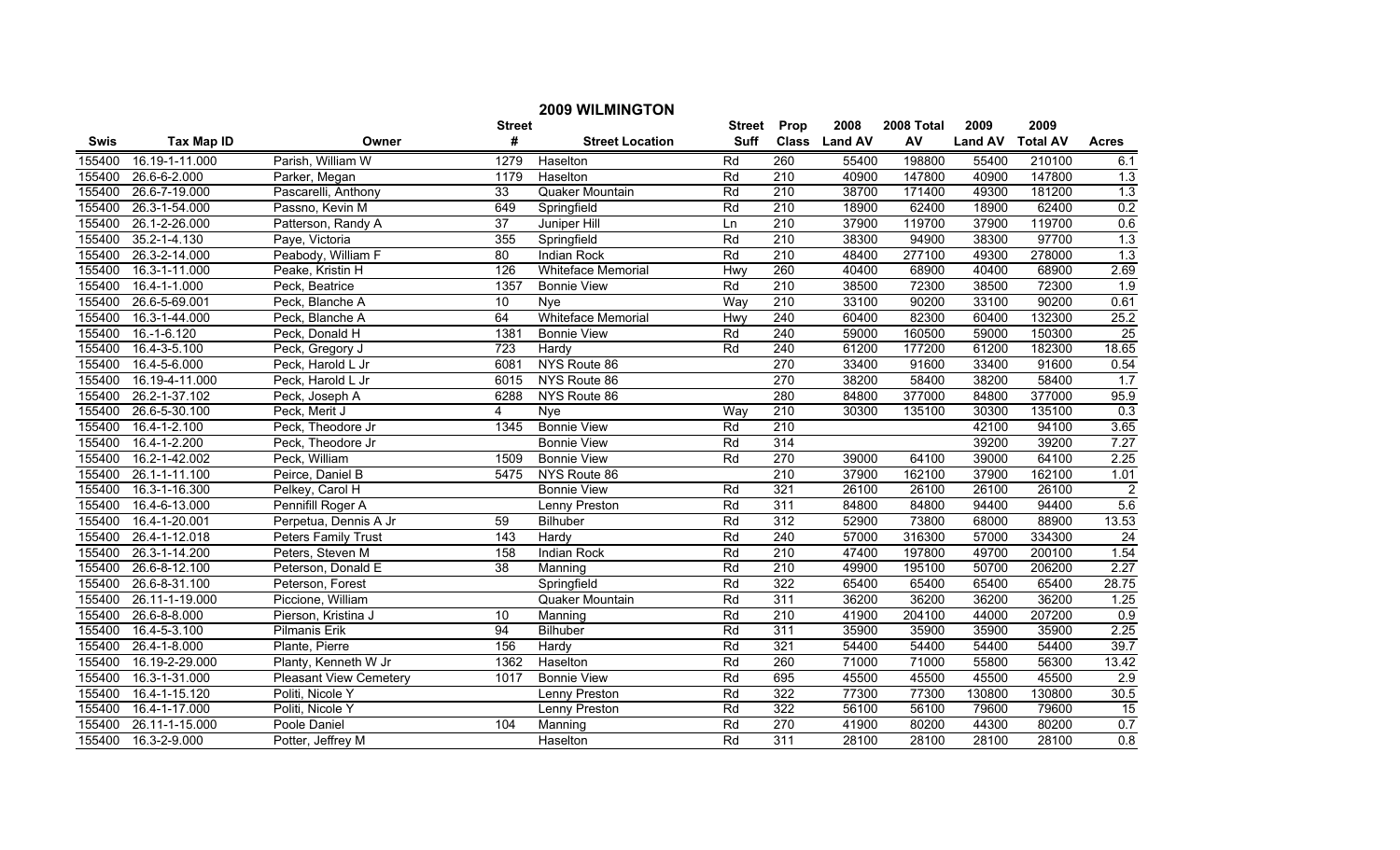|        | <b>2009 WILMINGTON</b> |                           |                  |                                |                   |                  |               |            |                |                 |                  |  |
|--------|------------------------|---------------------------|------------------|--------------------------------|-------------------|------------------|---------------|------------|----------------|-----------------|------------------|--|
|        |                        |                           | <b>Street</b>    |                                | Street            | Prop             | 2008          | 2008 Total | 2009           | 2009            |                  |  |
| Swis   | <b>Tax Map ID</b>      | Owner                     | #                | <b>Street Location</b>         | <b>Suff</b>       |                  | Class Land AV | AV         | <b>Land AV</b> | <b>Total AV</b> | <b>Acres</b>     |  |
| 155400 | 16.3-2-10.000          | Potter, Jeffrey M         | 1183             | Haselton                       | Rd                | 210              | 41700         | 146100     | 41700          | 146100          | $\overline{1}$   |  |
| 155400 | 26.2-1-22.000          | Poulin, Rory M            | 517              | Hardy                          | Rd                | 321              | 64100         | 64100      | 64100          | 64100           | 39.9             |  |
| 155400 | 16.3-1-69.000          | Pray Bert C               | $\overline{11}$  | Reservoir                      | Ln                | $\overline{210}$ | 30300         | 107600     | 30300          | 107600          | 0.47             |  |
| 155400 | 16.19-2-14.000         | Preston, Adrian           | 1256             | Haselton                       | Rd                | 210              | 37900         | 90500      | 37900          | 90500           | 0.9              |  |
| 155400 | 26.1-2-3.200           | Preston, Alan             | 968              | Springfield                    | Rd                | 210              | 39300         | 138200     | 39300          | 118000          | $\overline{2}$   |  |
| 155400 | 16.19-2-53.000         | Preston, Jason            | 5859             | NYS Route 86                   |                   | 210              | 30300         | 84900      | 30300          | 84900           | 0.38             |  |
| 155400 | 26.11-1-3.000          | Preston, Jason A          | 90               | $\overline{\mathsf{M}}$ anning | Rd                | 270              | 48000         | 80200      | 48900          | 81100           | 0.9              |  |
| 155400 | 26.6-5-24.000          | Preston, Melinda          | 12               | Cunningham                     | Ln                | 260              | 54900         | 153400     | 54900          | 153400          | 0.5              |  |
| 155400 | 26.1-2-6.000           | Preston, Randy S          | $\overline{24}$  | <b>Stoney Birch</b>            | $\overline{W}$ ay | $\overline{210}$ | 49600         | 275200     | 49600          | 289000          | $\overline{7}$   |  |
| 155400 | 16.19-2-19.000         | Preston, Randy S          | 1268             | Haselton                       | Rd                | 270              | 37900         | 100400     | 37900          | 100400          | $\overline{1}$   |  |
| 155400 | 16.19-4-7.000          | Preston, Richard          |                  | NYS Route 86                   |                   | 311              | 28300         | 28300      | 28300          | 28300           | 1.26             |  |
| 155400 | 26.6-5-64.220          | Preston, Timothy A        | 5530             | NYS Route 86                   |                   | 210              | 108200        | 240300     | 108200         | 240300          | 1.5              |  |
| 155400 | 26.6-9-5.000           | Preston, Timothy A        |                  | Manning                        | Rd                | 311              | 34900         | 34900      | 36600          | 36600           | 0.8              |  |
| 155400 | 26.6-9-9.000           | Preston, Timothy A        | 39               | Manning                        | Rd                | 210              | 43200         | 100000     | 43200          | 100000          | 0.8              |  |
| 155400 | 26.6-5-61.100          | Prickett, Kevin G         | 31               | Trillium                       | Way               | 210              | 38100         | 138800     | 38100          | 168800          | 1.12             |  |
| 155400 | 26.1-2-11.000          | Prince, Julia A           | 876              | Springfield                    | Rd                | 260              | 38000         | 93100      | 38400          | 93500           | 1.1              |  |
| 155400 | 26.3-1-43.000          | Prusak, Jane              |                  | Springfield                    | Rd                | 314              | 7700          | 7700       | 7700           | 7700            | $\overline{1}$   |  |
| 155400 | 26.3-2-17.200          | Puk, Jacek                |                  | <b>Indian Rock</b>             | $\overline{Rd}$   | 210              | 48300         | 213800     | 49200          | 226000          | 1.22             |  |
| 155400 | 35.2-2-18.000          | Pulsifer, John F          |                  | Springfield                    | Rd                | 323              | 12200         | 12200      | 12200          | 12200           | 9.3              |  |
| 155400 | 26.1-2-29.000          | Pytlak, Stephen           | 15               | Juniper Hill                   | Ln                | 210              | 37900         | 93300      | 37900          | 93300           | 0.5              |  |
| 155400 | 26.7-2-4.000           | Quilla, Thomas            | 5830             | NYS Route 86                   |                   | 483              | 45100         | 171500     | 45100          | 171500          | 0.5              |  |
| 155400 | 26.6-5-36.000          | Raffaela Mary Ltd Prtnshp | 1101             | Springfield                    | Rd                | 210              | 75700         | 217500     | 75700          | 217500          | 0.71             |  |
| 155400 | 16.3-3-10.000          | Ragozzine, Kenneth        | $\overline{127}$ | <b>Mountain View</b>           | Ln                | 210              | 67800         | 260300     | 67800          | 260300          | 5.18             |  |
| 155400 | 26.6-8-36.200          | Randa, Douglas            | 1074             | Springfield                    | Rd                | $\overline{210}$ | 29400         | 109500     | 31000          | 111100          | 0.69             |  |
| 155400 | 16.3-1-29.000          | Randall, Stephen          | 1047             | <b>Bonnie View</b>             | Rd                | 210              | 34100         | 118200     | 34100          | 118200          | $\overline{0.5}$ |  |
| 155400 | 16.3-1-28.300          | Randall, Stephen          |                  | <b>Bonnie View</b>             | Rd                | 311              | 51300         | 51300      | 63800          | 63800           | 5.26             |  |
| 155400 | 35.2-1-13.200          | Read, Helen L             | 271              | Springfield                    | Rd                | 270              | 48900         | 69600      | 48900          | 69600           | 8.63             |  |
| 155400 | 26.3-1-44.003          | Reed, Barbara J           | 70               | <b>Stewart Mountain</b>        | Way               | $\overline{240}$ | 64400         | 238000     | 64400          | 238000          | 31.67            |  |
| 155400 | 26.1-1-28.200          | Reed, Brian               | 873              | Springfield                    | Rd                | 210              | 39300         | 145200     | 39300          | 145200          | $\overline{2}$   |  |
| 155400 | 26.6-8-13.039          | Reed, Karen M             |                  | Springfield                    | Rd                | 311              | 22200         | 22200      | 22200          | 22200           | 0.69             |  |
| 155400 | 26.6-8-32.000          | Reed, Karen M             |                  | Springfield                    | Rd                | 311              | 22100         | 22100      | 22100          | 22100           | 0.67             |  |
| 155400 | 26.6-8-35.000          | Reed, Leonard             |                  | Springfield                    | Rd                | 311              | 4400          | 4400       | 4400           | 4400            | 0.16             |  |
| 155400 | 16.3-1-41.002          | Reiss, Robert R           |                  | Whiteface Memorial             | <b>Hwy</b>        | 322              | 54200         | 54200      | 54200          | 54200           | 15.97            |  |
| 155400 | 16.3-1-51.100          | Renegade Investments LLC  | 5                | Mason                          | Way               | 311              | 4200          | 4200       | 4200           | 4200            | 0.1              |  |
| 155400 | 16.3-1-51.200          | Renegade Investments LLC  | 6                | Mason                          | Way               | 270              | 18900         | 34500      | 18900          | 19400           | 0.5              |  |
| 155400 | 26.3-3-5.000           | Rice, Rene M              | 39               | Pine Ridge                     | Ln                | $\overline{210}$ | 49400         | 181200     | 50300          | 190500          | 1.98             |  |
| 155400 | 26.6-9-1.000           | Riepe, Tatiana N          | 56               | Quaker Mountain                | Rd                | 210              | 49900         | 182100     | 50700          | 182900          | 2.3              |  |
| 155400 | 26.1-1-15.100          | Riley, Kelly E            | 9                | <b>Kellys</b>                  | Way               | 270              | 34100         | 56900      | 34100          | 56900           | 0.82             |  |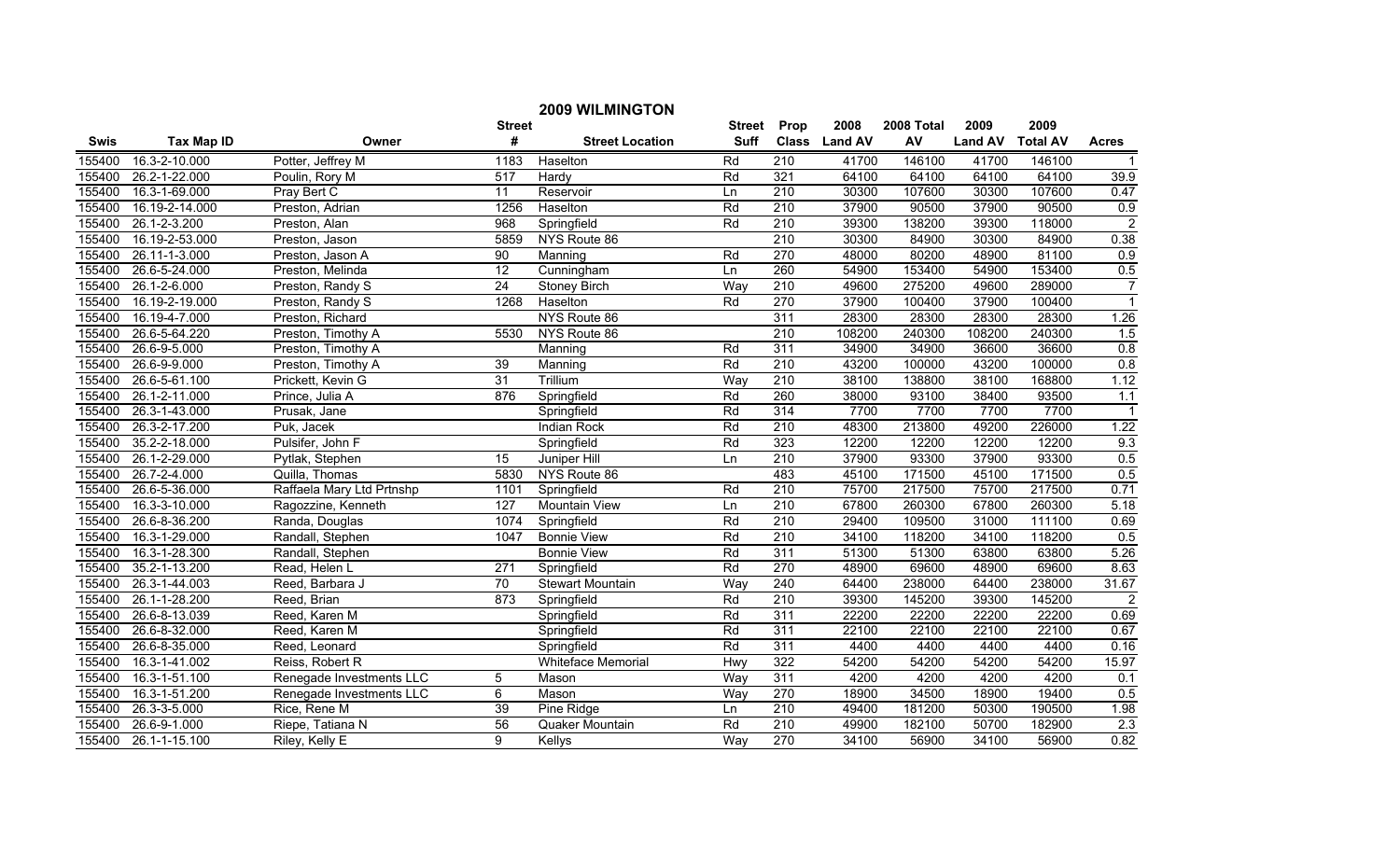|             |                    |                         |                 | <b>2009 WILMINGTON</b>    |        |                  |               |            |                |                 |                |
|-------------|--------------------|-------------------------|-----------------|---------------------------|--------|------------------|---------------|------------|----------------|-----------------|----------------|
|             |                    |                         | <b>Street</b>   |                           | Street | Prop             | 2008          | 2008 Total | 2009           | 2009            |                |
| <b>Swis</b> | <b>Tax Map ID</b>  | Owner                   | #               | <b>Street Location</b>    | Suff   |                  | Class Land AV | AV         | <b>Land AV</b> | <b>Total AV</b> | <b>Acres</b>   |
| 155400      | 26.7-1-3.000       | Riley, Randall          | 5805            | NYS Route 86              |        | 210              | 30300         | 82700      | 30300          | 82700           | 0.4            |
| 155400      | 25.-1-11.000       | Roanka Attractions Corp | 4761            | NYS Route 86              |        | 874              | 175800        | 520900     | 175800         | 520900          | 21.09          |
| 155400      | 16.3-1-56.000      | Robbins, Cecil Jr       | 91              | Whiteface Memorial        | Hwy    | $\overline{210}$ | 34100         | 89900      | 35800          | 91600           | 0.7            |
| 155400      | 16.3-3-8.000       | Roca, Michael B         |                 | <b>Mountain View</b>      | Ln     | 322              | 76600         | 76600      | 76600          | 76600           | 24.37          |
| 155400      | 16.4-1-27.001      | Rock, Herbert A         | 1361            | <b>Bonnie View</b>        | Rd     | 270              | 29700         | 78700      | 29700          | 78700           | 0.36           |
| 155400      | 26.7-3-8.000       | Rodbell, Donald S       |                 | Quaker Mountain           | Rd     | 311              | 17600         | 17600      | 18600          | 18600           | 0.5            |
| 155400      | 26.7-3-10.000      | Roe, David C            |                 | Quaker Mountain           | Rd     | 311              | 49900         | 49900      | 49900          | 49900           | 4.8            |
| 155400      | 17.1-1-6.000       | Roginski, Thomas M      | 2086            | Haselton                  | Rd     | 240              | 59800         | 143000     | 59800          | 143000          | 17             |
| 155400      | 16.4-6-22.000      | Rokhmanoff, Alex        |                 | Haselton                  | Rd     | 311              | 74600         | 74600      | 74600          | 74600           | $\overline{5}$ |
| 155400      | 16.19-1-12.000     | Ronnberg, Gertrude      | 1295            | Haselton                  | Rd     | $\overline{210}$ | 31000         | 107500     | 31000          | 113600          | 0.61           |
| 155400      | 26.1-2-23.000      | Rose, Ernest K          | 59              | Juniper Hill              | Ln     | 210              | 47900         | 172600     | 47900          | 172600          |                |
| 155400      | 16.3-3-9.000       | Roth, John P            | 107             | Mountain View             | Ln     | 210              | 64600         | 344200     | 64600          | 344200          | 5.04           |
| 155400      | 16.2-1-5.000       | Rothman, Arnold         | 1633            | <b>Bonnie View</b>        | Rd     | 210              | 39300         | 79900      | 40300          | 79900           | 2.5            |
| 155400      | 26.3-1-36.002      | Rozell, Thomas P        | 508             | Springfield               | Rd     | 210              | 40700         | 203100     | 40700          | 203100          | 3.77           |
| 155400      | 26.4-1-11.100      | Rozell, Thomas P        |                 | Springfield               | Rd     | 322              | 52400         | 52400      | 52400          | 52400           | 16.81          |
| 155400      | 16.3-2-25.000      | Rozwadowski, Andrzej    |                 | <b>Bonnie View</b>        | Rd     | 311              | 22900         | 22900      | 22900          | 22900           | 0.4            |
| 155400      | 16.3-2-26.000      | Rozwadowski, Andrzej    |                 | <b>Bonnie View</b>        | Rd     | 311              | 45700         | 45700      | 45700          | 45700           | 1.6            |
| 155400      | 35.4-2-6.000       | Ruff, John C            |                 | <b>Bartlett</b>           | Rd     | 323              | 1200          | 1200       | 1200           | 1200            | $\overline{1}$ |
| 155400      | 26.3-2-5.000       | Runyon, Charles B       | $\overline{22}$ | Indian Rock               | Rd     | 210              | 48100         | 291400     | 49000          | 292300          | 1.1            |
| 155400      | $16.-1-8.000$      | Ruscica, Richard J      |                 | <b>Bonnie View</b>        | Rd     | 910              | 84500         | 84500      | 84500          | 84500           | 100            |
| 155400      | 16.4-1-3.000       | Ruscica, Richard J      | 1337            | <b>Bonnie View</b>        | Rd     | 270              | 38200         | 54600      | 38200          | 54600           | 2.69           |
| 155400      | 16.-1-7.000        | Ruscica, Richard J      |                 | <b>Bonnie View</b>        | Rd     | 910              | 36000         | 36000      | 36000          | 36000           | 34.41          |
| 155400      | 16.4-3-3.002       | Saltmarsh, Cheryl       | 6064            | NYS Route 86              |        | 270              | 37200         | 73800      | 37200          | 73800           | 1.05           |
| 155400      | 26.2-2-2.000       | Saltmarsh, Tim          | 5952            | NYS Route 86              |        | $\overline{210}$ | 26600         | 137100     | 26600          | 137100          | 0.4            |
| 155400      | $6.4 - 1 - 3.000$  | Sampson, Richard        | 39              | Little Tor                | Ln     | 240              | 57700         | 223900     | 60800          | 230600          | 23.5           |
| 155400      | 16.3-2-6.001       | Sampson, Robert         | 5727            | NYS Route 86              |        | 230              | 37900         | 266400     | 37900          | 274400          | 0.84           |
| 155400      | 26.3-1-35.000      | Sanders, Herbert G      |                 | Springfield               | Rd     | 314              | 33600         | 33600      | 33600          | 33600           | 4.8            |
| 155400      | 26.1-2-21.000      | Sanson, Robert J        | 50              | Juniper Hill              | Ln     | 210              | 48700         | 131600     | 48700          | 131600          | 1.52           |
| 155400      | 16.3-2-24.000      | Santa Maria, Craig      | 5697            | NYS Route 86              |        | 432              | 32000         | 64200      | 32000          | 64200           | 0.3            |
| 155400      | $16.3 - 1 - 1.001$ | Santas Workshop Inc     |                 | Whiteface Memorial        | Hwy    | 314              | 4470          | 4470       | 4470           | 4470            | 0.3            |
| 155400      | 16.3-1-75.000      | Santas Workshop Inc     |                 | <b>Whiteface Memorial</b> | Hwy    | 910              | 70800         | 70800      | 70800          | 70800           | 65.2           |
| 155400      | 16.3-1-2.000       | Santas Workshop Inc     | 352             | <b>Whiteface Memorial</b> | Hwy    | 822              | 19800         | 19800      | 19800          | 19800           | 10             |
| 155400      | 16.3-1-3.000       | Santas Workshop Inc     | 324             | <b>Whiteface Memorial</b> | Hwy    | 532              | 295500        | 759200     | 295500         | 759200          | 14.8           |
| 155400      | 16.3-1-6.000       | Santas Workshop Inc     |                 | Whiteface Memorial        | Hwy    | 910              | 58100         | 58100      | 58100          | 58100           | 82.53          |
| 155400      | 16.3-1-78.000      | Santas Workshop Inc     |                 | Whiteface Memorial        | Hwy    | 910              | 34500         | 34500      | 34500          | 34500           | 32.65          |
| 155400      | 16.3-1-70.110      | Santas Workshop Inc     |                 | Whiteface Memorial        | Hwy    | 322              | 50700         | 50700      | 50700          | 50700           | 14.7           |
| 155400      | 16.3-1-32.200      | Santas Workshop Inc     |                 | Whiteface Memorial        | Hwy    | 474              | 7300          | 7300       | 7300           | 7300            | 0.03           |
| 155400      | 35.2-2-20.001      | Santo, John H           | 202             | Springfield               | Rd     | 210              | 41100         | 134400     | 41100          | 139900          | 3.19           |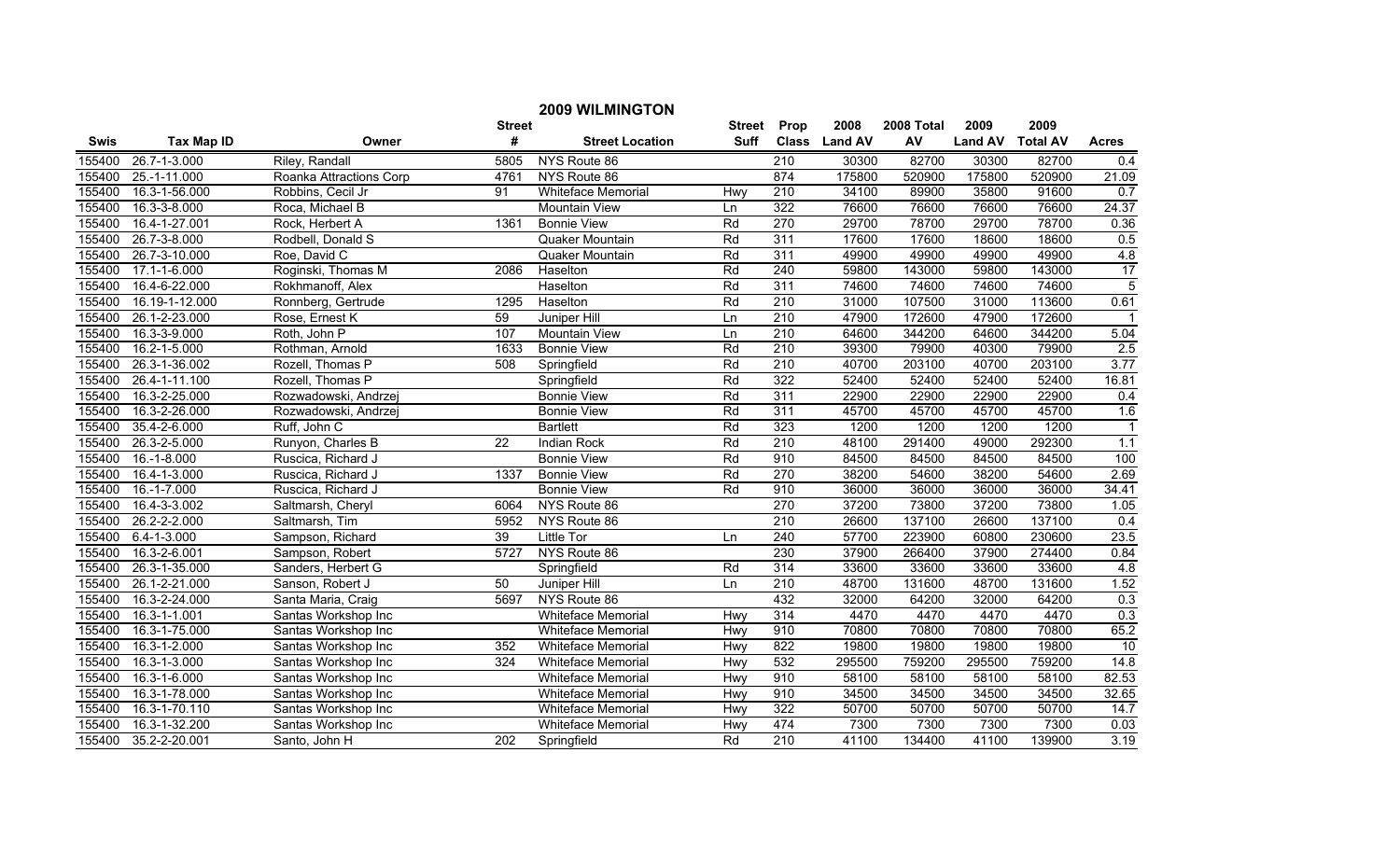|        |                   |                       |                 | <b>2009 WILMINGTON</b> |                 |                  |               |            |                |                 |                |
|--------|-------------------|-----------------------|-----------------|------------------------|-----------------|------------------|---------------|------------|----------------|-----------------|----------------|
|        |                   |                       | <b>Street</b>   |                        | <b>Street</b>   | Prop             | 2008          | 2008 Total | 2009           | 2009            |                |
| Swis   | <b>Tax Map ID</b> | Owner                 | #               | <b>Street Location</b> | <b>Suff</b>     |                  | Class Land AV | AV         | <b>Land AV</b> | <b>Total AV</b> | <b>Acres</b>   |
| 155400 | 26.1-1-26.003     | Saunderson, David     | 861             | Springfield            | Rd              | $\overline{210}$ | 43300         | 157700     | 43300          | 162400          | 4.7            |
| 155400 | 26.6-5-60.002     | Schaffer, Benjamin M  | 43              | Trillium               | Way             | $\overline{210}$ | 96000         | 116000     | 96000          | 372700          | 1.02           |
| 155400 | 26.3-3-26.000     | Scheer, Michael R     | 147             | Fox Farm               | Rd              | 210              | 49400         | 277900     | 50300          | 293700          | $\overline{2}$ |
| 155400 | 16.3-3-13.000     | Schlogl, John J       |                 | <b>Mountain View</b>   | Ln              | 311              | 44700         | 44700      | 44700          | 44700           | $\overline{5}$ |
| 155400 | 26.4-1-17.000     | Schneider, Robert C   | 89              | Hardy                  | $\overline{Rd}$ | 210              | 39200         | 127400     | 39200          | 127400          | 1.9            |
| 155400 | 16.3-3-7.000      | Schreiber, Doris A    |                 | <b>Mountain View</b>   | Ln              | 311              | 51600         | 51600      | 51600          | 51600           | 6.81           |
| 155400 | 26.2-1-56.600     | Schwab, Susan         |                 | Deep Woods             | Ln              | 314              | 39300         | 39300      | 39300          | 39300           | 3.28           |
| 155400 | 26.4-1-3.000      | Schwalbaum, Martin B  |                 | <b>Perkins</b>         | Ln              | 912              | 165600        | 189000     | 165600         | 189000          | 105.7          |
| 155400 | 26.2-1-5.000      | Scovotti, Ross        |                 | NYS Route 86           |                 | 910              | 65100         | 65100      | 65100          | 65100           | 50.8           |
| 155400 | 26.7-5-3.002      | Scovotti, Ross        |                 | Quaker Mountain        | Rd              | 311              | 56300         | 56300      | 56300          | 56300           | 6.56           |
| 155400 | 16.3-1-57.200     | Scsigulinsky, Frank S | 5629            | NYS Route 86           |                 | 423              | 39500         | 129300     | 39500          | 129300          | 0.59           |
| 155400 | 16.3-1-57.100     | Scsigulinsky, Frank S | 5627            | NYS Route 86           |                 | 210              | 34100         | 319100     | 35800          | 326600          | 0.71           |
| 155400 | 26.6-5-51.000     | Sedgwick, Charlotte C |                 | Springfield            | Rd              | 311              | 27600         | 27600      | 27600          | 27600           | 0.9            |
| 155400 | 26.6-5-45.000     | Sedgwick, Charlotte C |                 | Springfield            | Rd              | 311              | 64000         | 64000      | 64000          | 64000           | 0.8            |
| 155400 | 26.6-5-46.000     | Sedgwick, Charlotte C | 27              | Cedar                  | Way             | 210              | 106600        | 189700     | 106600         | 189700          | $\mathbf{1}$   |
| 155400 | 16.-1-6.110       | Seguin Elisha M       | 1375            | <b>Bonnie View</b>     | Rd              | 210              | 42800         | 83200      | 42800          | 43300           | $\overline{5}$ |
| 155400 | 16.2-1-13.000     | Shannon, Michael J    |                 | Haselton               | Rd              | 910              | 97900         | 97900      | 97900          | 97900           | 103            |
| 155400 | 16.4-6-6.000      | Sharak, Peter P       | 281             | <b>Lenny Preston</b>   | Rd              | 210              | 120300        | 325200     | 120300         | 341500          | 5.29           |
| 155400 | 26.3-1-20.000     | Shaw, James D         |                 | Springfield            | Rd              | 314              | 24900         | 24900      | 24900          | 24900           | 1.21           |
| 155400 | 26.3-1-19.000     | Shaw, James D         | 726             | Springfield            | Rd              | 210              | 42300         | 206700     | 42300          | 212500          | 4.12           |
| 155400 | 26.3-2-2.002      | Shaw, James D         |                 | Springfield            | Rd              | 314              | 44500         | 44500      | 44500          | 44500           | 2.47           |
| 155400 | 26.6-5-25.000     | Shinkle, Mildred E    | $\overline{16}$ | Cunningham             | Ln              | 210              | 64000         | 159900     | 64000          | 159900          | 0.6            |
| 155400 | 26.3-1-47.000     | Short Marcia          | 593             | Springfield            | Rd              | 210              | 37200         | 189800     | 37200          | 189800          |                |
| 155400 | 26.3-1-69.111     | Short, Patrick        |                 | Fox Farm               | Rd              | 910              | 105600        | 105600     | 105600         | 105600          | 100.13         |
| 155400 | 26.6-5-70.001     | Sibalski, Richard M   | $\overline{13}$ | <b>Brook</b> Wood      | Way             | $\overline{210}$ | 38900         | 148600     | 38900          | 148600          | 1.72           |
| 155400 | 26.6-5-33.001     | Sibalski, Richard M   | 41              | <b>Brook Wood</b>      | Way             | 210              | 110800        | 222300     | 110800         | 222300          | 2.3            |
| 155400 | 16.2-1-45.000     | Sibalski, Thomas W    |                 | <b>Bonnie View</b>     | Rd              | 910              | 34900         | 34900      | 34900          | 34900           | 32.7           |
| 155400 | 16.19-1-20.000    | Sibalski, Thomas W    | 1333            | Haselton               | Rd              | 210              | 50800         | 249700     | 50800          | 257200          | 6.7            |
| 155400 | 26.6-5-83.000     | Simms, Jonathan A     | 5491            | NYS Route 86           |                 | 210              |               |            | 38300          | 141300          | 1.3            |
| 155400 | 26.3-2-8.000      | Skufca, William J Jr  | 42              | Indian Rock            | Rd              | 210              | 48700         | 275600     | 49600          | 276500          | 1.5            |
| 155400 | 26.3-2-9.000      | Skufca, William J Jr  |                 | Springfield            | Rd              | 314              | 35600         | 35600      | 37400          | 37400           | 1.6            |
| 155400 | 16.4-6-9.000      | Slack, Andrew         | $\overline{24}$ | <b>Winding Pine</b>    | Way             | 210              | 125100        | 314000     | 125100         | 348600          | 6.41           |
| 155400 | 26.1-2-5.130      | Slahetka, Walter      | $\overline{77}$ | Juniper Hill           | Ln              | 210              | 46700         | 152500     | 49000          | 154800          | 1.1            |
| 155400 | 16.2-1-8.210      | Smith, Alphonso       | 298             | John Bliss             | Rd              | $\overline{210}$ | 41500         | 201000     | 41500          | 207000          | 4.07           |
| 155400 | 16.3-2-27.200     | Smith, Alphonso G     | 1032            | <b>Bonnie View</b>     | Rd              | 311              | 37900         | 58200      | 37900          | 37900           | $\overline{1}$ |
| 155400 | 26.1-1-8.520      | Smith, April D        | 26              | Look Out               | Way             | 210              | 38700         | 206200     | 38700          | 206200          | 1.6            |
| 155400 | 16.2-1-24.000     | Smith, Brian          | 146             | John Bliss             | Rd              | 210              | 38500         | 96500      | 38500          | 96500           | 1.95           |
| 155400 | 16.2-1-36.000     | Smith, Charles J Jr   | 1407            | <b>Bonnie View</b>     | Rd              | 240              | 50600         | 131600     | 50600          | 131600          | 10.5           |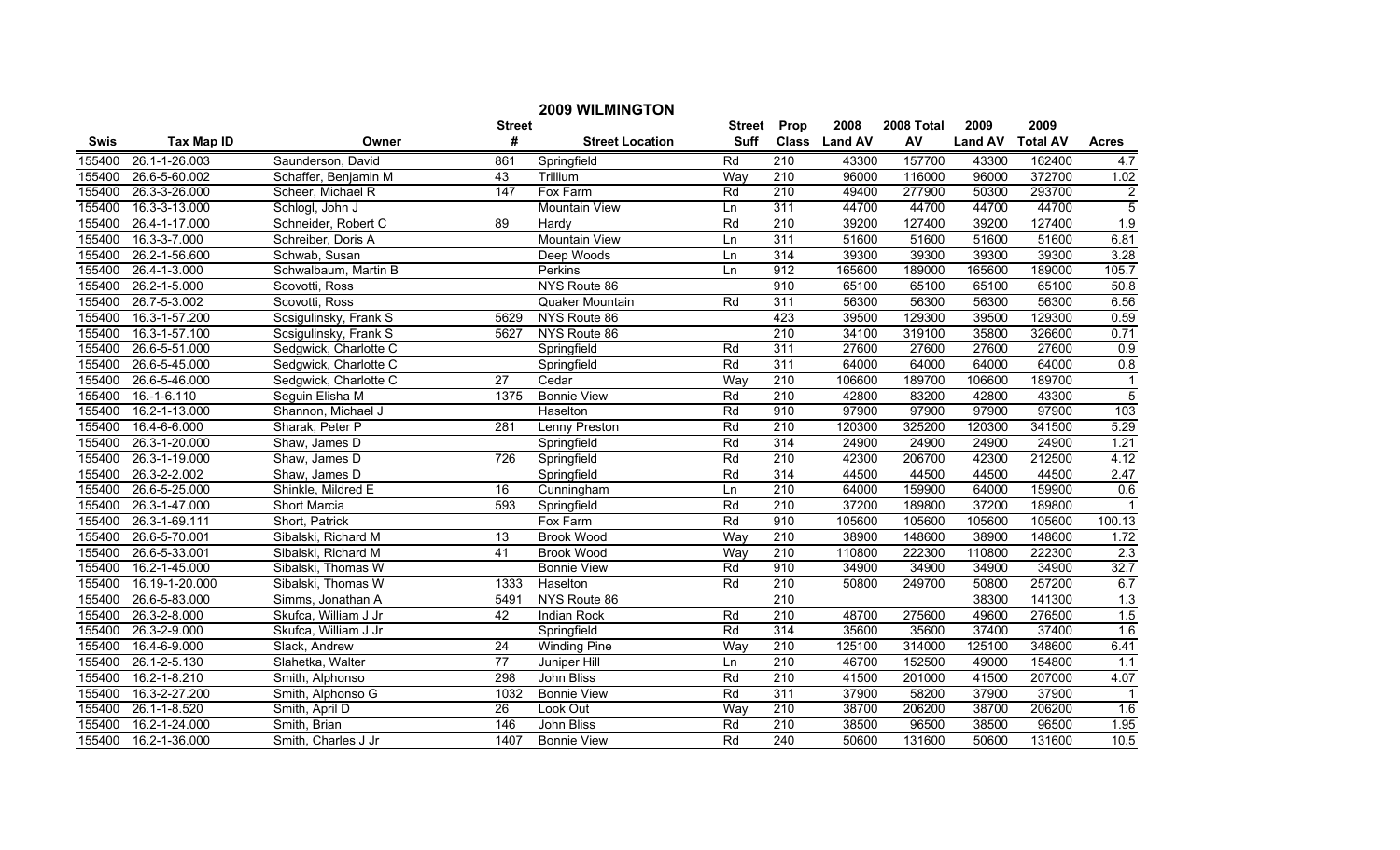|             |                    |                      |                  | <b>2009 WILMINGTON</b>    |               |                  |               |            |                |                 |                  |
|-------------|--------------------|----------------------|------------------|---------------------------|---------------|------------------|---------------|------------|----------------|-----------------|------------------|
|             |                    |                      | <b>Street</b>    |                           | <b>Street</b> | Prop             | 2008          | 2008 Total | 2009           | 2009            |                  |
| <b>Swis</b> | <b>Tax Map ID</b>  | Owner                | #                | <b>Street Location</b>    | <b>Suff</b>   |                  | Class Land AV | AV         | <b>Land AV</b> | <b>Total AV</b> | <b>Acres</b>     |
| 155400      | 16.3-1-52.000      | Smith, Douglas C     | 47               | <b>Whiteface Memorial</b> | Hwy           | 270              | 11300         | 38110      | 11300          | 38110           | 0.2              |
| 155400      | 26.2-2-3.000       | Smith, Elizabeth M   | 5960             | NYS Route 86              |               | $\overline{210}$ | 44700         | 225700     | 44700          | 225700          | 3.75             |
| 155400      | 16.4-1-9.000       | Smith, John H        | 1332             | <b>Bonnie View</b>        | Rd            | 270              | 39300         | 67100      | 39300          | 67100           | $\overline{2.4}$ |
| 155400      | 16.4-4-10.000      | Smith, Judson W      |                  | Lenny Preston             | Rd            | 322              | 75200         | 75200      | 75200          | 75200           | 13.02            |
| 155400      | 26.1-1-12.100      | Smith, Margaret      |                  | NYS Route 86              |               | 330              | 35400         | 35400      | 35400          | 35400           | $\overline{3.1}$ |
| 155400      | 16.2-1-8.131       | Smith, Marie A       |                  | <b>John Bliss</b>         | Rd            | 311              | 52100         | 52100      | 52100          | 52100           | 13.01            |
| 155400      | 16.2-1-8.132       | Smith, Stephanie     | 356              | John Bliss                | Rd            | 240              | 70600         | 446900     | 70600          | 460300          | 13.12            |
| 155400      | 26.4-1-10.111      | Smith, Susan M       | 442              | Springfield               | Rd            | 240              | 90700         | 150800     | 90700          | 150800          | 58               |
| 155400      | 16.19-1-25.000     | Smith, William P     | 1447             | Haselton                  | Rd            | $\overline{210}$ | 38900         | 307400     | 38900          | 307400          | 1.7              |
| 155400      | 16.4-3-2.003       | Snyder, Mark D       | 6060             | NYS Route 86              |               | $\overline{210}$ | 41400         | 257600     | 41400          | 257600          | 4.01             |
| 155400      | 26.3-2-13.000      | Spooner, David F     |                  | Springfield               | Rd            | 314              | 35900         | 35900      | 37600          | 37600           | 1.7              |
| 155400      | 16.4-6-10.000      | Sporko, Joseph G     |                  | Lenny Preston             | Rd            | 311              | 74800         | 74800      | 74800          | 74800           | 5.04             |
| 155400      | 26.2-2-7.000       | Sprague, William     | $\overline{113}$ | Owls Fly                  | Way           | 270              | 35600         | 47500      | 35600          | 47500           | $\overline{3}$   |
| 155400      | 26.2-1-31.000      | Spring, Albert L     | 591              | Hardy                     | Rd            | 210              | 43700         | 190500     | 43700          | 212900          | $\overline{5}$   |
| 155400      | 16.4-6-11.000      | Spring, Peter G      | $\overline{21}$  | New Bridge Brook          | Way           | $\overline{210}$ | 119900        | 251200     | 119900         | 378200          | 5.15             |
| 155400      | 16.3-3-16.000      | Squier, Thomas G     |                  | <b>Mountain View</b>      | Ln            | 322              | 92300         | 92300      | 92300          | 92300           | 32.33            |
| 155400      | 26.6-6-11.000      | St Margarets Chapel  | 5789             | NYS Route 86              |               | 620              | 61100         | 361400     | 61100          | 361400          | 0.88             |
| 155400      | 26.6-5-22.000      | Stahl, William H     | $\overline{7}$   | Everest                   | Ln            | 210              | 30300         | 158400     | 30300          | 158400          | 0.3              |
| 155400      | 26.6-7-18.000      | Stark, Donald        | 45               | Quaker Mountain           | Rd            | 210              | 36800         | 90500      | 48900          | 90500           | $\mathbf{1}$     |
| 155400      | 26.6-7-17.000      | Stark, Donald        |                  | Quaker Mountain           | Rd            | 311              | 22700         | 22700      | 22700          | 22700           | 0.5              |
| 155400      | 26.3-1-50.089      | State Of New York    |                  | NYS Route 86              |               | 931              | 98100         | 98100      | 98100          | 98100           | 6.9              |
| 155400      | 26.3-1-64.001      | State Of New York    |                  | NYS Route 86              |               | 931              | 161300        | 161300     | 161300         | 161300          | 8.9              |
| 155400      | 25.-1-10.200       | State Of New York    |                  | NYS Route 86              |               | 551              | 106300        | 527600     | 106300         | 527600          | 2.7              |
| 155400      | 26.3-1-57.088      | State Of New York    |                  | NYS Route 86              |               | 931              | 221800        | 221800     | 221800         | 221800          | 32.4             |
| 155400      | 16.3-1-10.000      | Stephenson, Guy      |                  | Whiteface Memorial        | Hwy           | 311              | 18900         | 18900      | 18900          | 18900           | 0.8              |
| 155400      | 16.3-1-16.003      | Stephenson, Guy R    | 1301             | <b>Bonnie View</b>        | Rd            | 280              | 81300         | 201400     | 81300          | 207400          | 49.55            |
| 155400      | 26.6-5-72.000      | Stephenson, Guy R Jr | 5582             | NYS Route 86              |               | 210              | 39300         | 99700      | 39300          | 99700           | $\overline{2}$   |
| 155400      | 26.7-1-8.000       | Stephenson, Paul     | 5804             | NYS Route 86              |               | $\overline{210}$ | 34100         | 128700     | 34100          | 128700          | 0.85             |
| 155400      | 16.3-1-19.000      | Stevens, Calvin D    | 1239             | <b>Bonnie View</b>        | Rd            | 270              | 37900         | 101400     | 37900          | 101400          | 1.2              |
| 155400      | 16.4-1-8.000       | Stevens, Calvin D II | 1312             | <b>Bonnie View</b>        | Rd            | 270              | 40200         | 83100      | 40200          | 83100           | 2.6              |
| 155400      | 16.2-1-38.000      | Stevens, Glen M      | 1443             | <b>Bonnie View</b>        | Rd            | 270              | 38600         | 106700     | 38600          | 106700          | $\overline{2}$   |
| 155400      | 16.3-1-15.200      | Stevens, John R      |                  | <b>Bonnie View</b>        | Rd            | 311              | 16300         | 16300      | 16300          | 16300           | $\overline{2}$   |
| 155400      | 16.3-1-18.200      | Stevens, John R      | 1231             | <b>Bonnie View</b>        | Rd            | 270              | 41200         | 131600     | 41200          | 131600          | 3.2              |
| 155400      | 16.2-1-35.000      | Stewart, Jean M      | 1392             | <b>Bonnie View</b>        | Rd            | 270              | 37200         | 69000      | 37200          | 69000           | $\mathbf{1}$     |
| 155400      | $17.1 - 1 - 3.100$ | Stone, Lawrence H    | 2103             | Haselton                  | Rd            | 240              | 84300         | 274000     | 84300          | 282200          | 57.26            |
| 155400      | 26.1-2-5.172       | Stoner, Douglas E    | 82               | Juniper Hill              | Ln            | 210              | 48100         | 521700     | 49000          | 546300          | 1.07             |
| 155400      | 26.1-2-5.171       | Stoner, Douglas E    |                  | Juniper Hill              | Ln            | 910              | 188800        | 188800     | 188800         | 188800          | 93.4             |
| 155400      | 35.4-2-8.009       | Straight, John E     | 523              | <b>Bartlett</b>           | Rd            | 260              | 33800         | 42200      | 33800          | 42200           | 4.1              |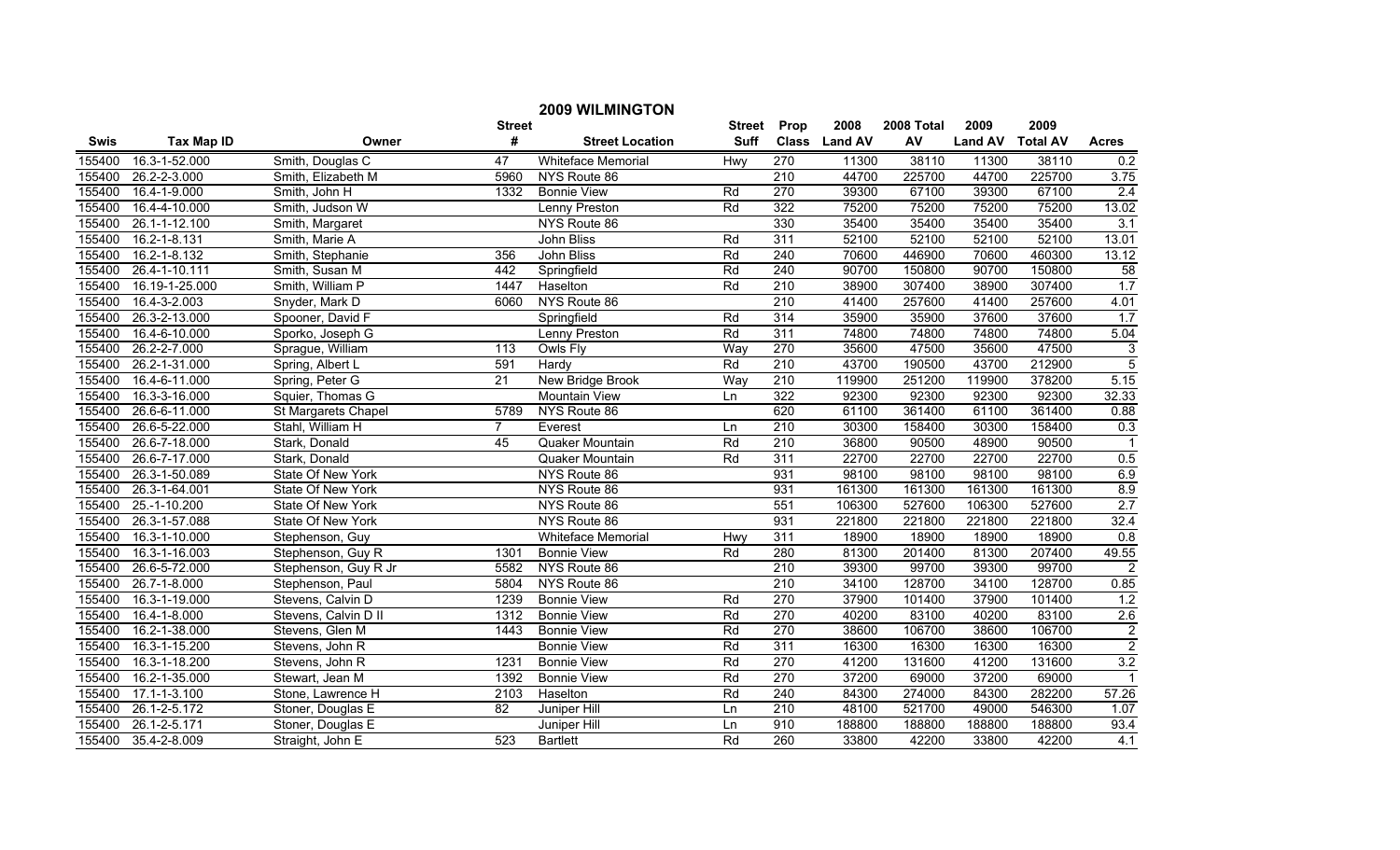|             |                   |                               |                  | <b>2009 WILMINGTON</b> |               |                  |               |            |                |                 |                 |
|-------------|-------------------|-------------------------------|------------------|------------------------|---------------|------------------|---------------|------------|----------------|-----------------|-----------------|
|             |                   |                               | <b>Street</b>    |                        | <b>Street</b> | Prop             | 2008          | 2008 Total | 2009           | 2009            |                 |
| <b>Swis</b> | <b>Tax Map ID</b> | Owner                         | #                | <b>Street Location</b> | <b>Suff</b>   |                  | Class Land AV | AV         | <b>Land AV</b> | <b>Total AV</b> | <b>Acres</b>    |
| 155400      | 26.3-1-68.600     | Straz, Henry                  |                  | Fox Farm               | Rd            | 314              | 31700         | 31700      | 31700          | 31700           | $\mathbf 1$     |
| 155400      | 26.2-1-34.000     | Strong, David E               | 659              | Hardy                  | Rd            | 240              | 98900         | 242200     | 98900          | 242200          | $\overline{70}$ |
| 155400      | 26.11-1-11.000    | Stuart, Lynn F                |                  | Quaker Mountain        | Rd            | 314              | 18200         | 18200      | 18200          | 18200           | 0.5             |
| 155400      | 16.4-6-16.000     | Sturges, Carl E               | $\overline{349}$ | <b>Lenny Preston</b>   | Rd            | 210              | 125300        | 524300     | 125300         | 653200          | 6.83            |
| 155400      | 16.4-6-2.000      | Subach, Frances A             |                  | Lenny Preston          | Rd            | 311              | 99900         | 99900      | 99900          | 99900           | 9.75            |
| 155400      | 26.6-5-18.000     | <b>Sugar Creek Stores LLC</b> | 5762             | NYS Route 86           |               | 486              | 40400         | 284000     | 40400          | 284000          | 0.3             |
| 155400      | 16.19-1-6.000     | Supowit, Henry E              |                  | Haselton               | Rd            | 311              | 28100         | 28100      | 28100          | 28100           | 0.7             |
| 155400      | 26.2-1-11.001     | Suzanne, Carolyn L            |                  | Hardy                  | Rd            | 323              | 35900         | 35900      | 35900          | 35900           | 19.1            |
| 155400      | 26.6-8-6.000      | Swartout, Peggy S             | $\overline{38}$  | Quaker Mountain        | Rd            | $\overline{210}$ | 39800         | 155400     | 50700          | 160100          | 2.3             |
| 155400      | 26.4-1-13.200     | Swayze, Daniel                | $\overline{32}$  | Hardy                  | Rd            | 210              | 40400         | 101600     | 40400          | 101600          | 3.3             |
| 155400      | 26.2-1-20.000     | Sypko, Ihor J                 | 617              | Hardy                  | Rd            | $\overline{240}$ | 82600         | 168500     | 82600          | 168500          | 38.5            |
| 155400      | 26.6-8-34.000     | Syrup, Susan D                | 1066             | Springfield            | Rd            | 260              | 30300         | 91200      | 30300          | 91200           | 0.4             |
| 155400      | 16.19-2-47.000    | Szotyori, Levente I           |                  | NYS Route 86           |               | 322              | 66500         | 66500      | 66500          | 66500           | 15.41           |
| 155400      | 26.3-1-55.000     | Taylor, Daniel C              | 689              | Springfield            | Rd            | 240              | 59900         | 170200     | 59900          | 170200          | 16.3            |
| 155400      | 26.2-1-56.300     | Taylor, James W               | 13               | Deep Woods             | Ln            | $\overline{210}$ | 49900         | 309300     | 49900          | 313400          | 3.08            |
| 155400      | 26.2-1-25.000     | Taylor, Jesse M               | 527              | Hardy                  | Rd            | 270              | 37900         | 64300      | 37900          | 64300           | -1              |
| 155400      | 16.19-2-12.000    | Terry, Charles R Jr           | 1242             | Haselton               | Rd            | 210              | 30300         | 109000     | 30300          | 109000          | 0.5             |
| 155400      | 26.3-1-56.057     | Tetreault, Laurie A           | 701              | Springfield            | Rd            | 210              | 43100         | 215600     | 43100          | 215600          | 4.6             |
| 155400      | 16.3-3-14.000     | Thomsen, James P              |                  | <b>Mountain View</b>   | Ln            | 311              | 52200         | 52200      | 52200          | 52200           | 5.11            |
| 155400      | 26.3-1-34.100     | <b>Thornton Darlene R</b>     | 543              | Springfield            | Rd            | 210              | 50500         | 156900     | 50500          | 161600          | 9.7             |
| 155400      | 26.3-1-34.200     | Thornton, Darlene             | 537              | Springfield            | Rd            | 210              | 36800         | 170700     | 36800          | 170700          | $\overline{1}$  |
| 155400      | 26.2-1-24.000     | Thurman, Frank                |                  | Hardy                  | Rd            | 314              | 17700         | 17700      | 17700          | 17700           | 0.5             |
| 155400      | $6.4 - 1 - 9.000$ | Town Dump & Gravelpit         | 51               | Evergreen              | Ln            | 852              | 57400         | 57400      | 57400          | 57400           | 10              |
| 155400      | $6.4 - 1 - 7.000$ | Town Garage & Storage         | 45               | Evergreen              | Ln            | 651              | 97900         | 439600     | 97900          | 439600          | 24.2            |
| 155400      | $6.4 - 1 - 8.000$ | Town Of Wilmington            |                  | Evergreen              | Ln            | 852              | 57400         | 57400      | 57400          | 57400           | 10.1            |
| 155400      | 16.4-4-6.200      | Town Of Wilmington            |                  | Lenny Preston          | Rd            | 330              | 26400         | 26400      | 26400          | 26400           | 0.58            |
| 155400      | 16.3-1-70.200     | Town Of Wilmington            | 63               | Reservoir              | Ln            | 822              | 46700         | 46700      | 46700          | 46700           | 7.24            |
| 155400      | 26.6-6-16.000     | Town Of Wilmington            |                  | NYS Route 86           |               | 438              | 28200         | 28200      | 28200          | 28200           | 0.2             |
| 155400      | 16.3-2-8.000      | Town Of Wilmington            | 1197             | Haselton               | Rd            | 653              | 27200         | 37000      | 27200          | 37000           | 0.7             |
| 155400      | 26.6-6-1.100      | Town Of Wilmington            |                  | NYS Route 86           |               | 972              | 24900         | 24900      | 24900          | 24900           | 0.16            |
| 155400      | 26.6-5-75.000     | Town Of Wilmington            | 46               | Bowman                 | Ln            | 560              | 184300        | 239300     | 184300         | 239300          | 3.3             |
| 155400      | 16.3-1-61.000     | Town Of Wilmington            | 56               | Reservoir              | Ln            | 822              | 3500          | 3500       | 3500           | 3500            | 0.1             |
| 155400      | 16.3-1-62.000     | Town Of Wilmington            |                  | Reservoir              | Ln            | 822              | 39000         | 39000      | 39000          | 39000           | 1.09            |
| 155400      | 16.3-1-63.000     | Town Of Wilmington            |                  | Reservoir              | Ln            | 822              | 26900         | 26900      | 26900          | 26900           | 2.02            |
| 155400      | 26.6-6-4.001      | Town Of Wilmington            | 5753             | NYS Route 86           |               | 484              | 24800         | 118800     | 24800          | 118800          | 0.1             |
| 155400      | 16.4-1-19.003     | Town Of Wilmington            | 1655             | Haselton               | Rd            | 695              | 46500         | 46500      | 46500          | 46500           | 7.1             |
| 155400      | 26.6-6-1.200      | Town Of Wilmington            |                  | NYS Route 86           |               | 972              | 11100         | 11100      | 11100          | 11100           | 2.6             |
| 155400      | 26.6-5-73.200     | Town Of Wilmington            |                  | NYS Route 86           |               | $\overline{311}$ | 108300        | 108300     | 108300         | 108300          | 2.5             |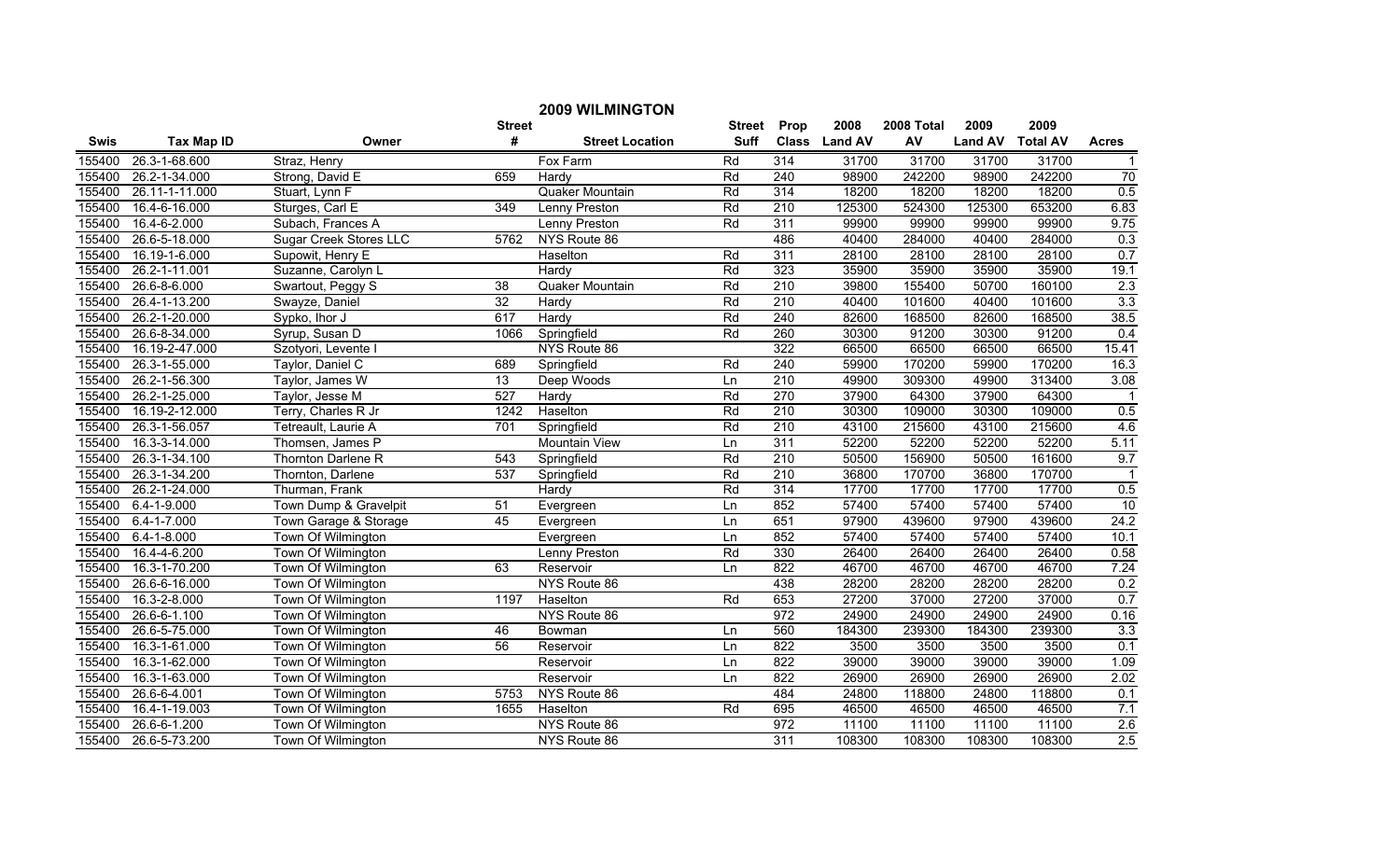|             |                   |                                 |                 | <b>2009 WILMINGTON</b>    |             |                  |               |            |                |                 |                |
|-------------|-------------------|---------------------------------|-----------------|---------------------------|-------------|------------------|---------------|------------|----------------|-----------------|----------------|
|             |                   |                                 | <b>Street</b>   |                           | Street      | Prop             | 2008          | 2008 Total | 2009           | 2009            |                |
| <b>Swis</b> | <b>Tax Map ID</b> | Owner                           | #               | <b>Street Location</b>    | <b>Suff</b> |                  | Class Land AV | AV         | <b>Land AV</b> | <b>Total AV</b> | <b>Acres</b>   |
| 155400      | 26.6-7-29.100     | Town of Wilmington              |                 | Springfield               | Rd          | 652              |               |            | 309600         | 617100          | 14.48          |
| 155400      | 26.6-8-12.200     | Town of Wilmington              | 46              | Manning                   | Rd          | 822              | 8000          | 8000       | 8000           | 8000            | 0.03           |
| 155400      | 25.-1-8.000/2     | Town of Wilmington              |                 | NYS Route 86              |             | 822              |               |            | $\mathbf 0$    | 2000000         | 0.01           |
| 155400      | 16.19-2-36.000    | Trocki, Jerome T                | 6003            | NYS Route 86              |             | 260              | 40100         | 54500      | 40100          | 54500           | 2.5            |
| 155400      | 26.7-3-1.000      | Trumbull, Howard                | 73              | Quaker Mountain           | Rd          | $\overline{210}$ | 47900         | 194600     | 48900          | 200400          | $\overline{1}$ |
| 155400      | 26.6-9-10.000     | Turek, Frank J                  | 45              | Manning                   | Rd          | 210              | 48100         | 95000      | 49000          | 95800           | 1.1            |
| 155400      | 16.2-1-6.000      | Twin Brook Hunting Camp         | 1641            | <b>Bonnie View</b>        | Rd          | 314              | 40300         | 40300      | 39300          | 39300           | 1.9            |
| 155400      | 26.6-5-57.100     | Underwood, Charlotte M          |                 | Springfield               | Rd          | 311              | 88000         | 88000      | 88000          | 88000           | 3.51           |
| 155400      | 35.2-1-3.000      | Unger, John                     |                 | Springfield               | Rd          | 314              | 3100          | 3100       | 3100           | 3100            | $\overline{2}$ |
| 155400      | 35.2-1-14.120     | <b>Upper Jay Water District</b> |                 | <b>Bartlett</b>           | Rd          | 822              | 1700          | 1700       | 1700           | 1700            | 0.1            |
| 155400      | 35.2-1-17.200     | Upper Jay Water District        |                 | <b>Bartlett</b>           | Rd          | 822              | 1400          | 1400       | 1400           | 1400            | 0.1            |
| 155400      | 35.2-1-18.200     | Upper Jay Water District        |                 | <b>Bartlett</b>           | Rd          | 822              | 1400          | 1400       | 1400           | 1400            | 0.1            |
| 155400      | 35.2-1-19.100     | <b>Upper Jay Water District</b> |                 | <b>Bartlett</b>           | Rd          | 822              | 40800         | 40800      | 40800          | 40800           | 1.7            |
| 155400      | 16.3-2-5.000      | Urban, Mark                     | 1205            | Haselton                  | Rd          | 210              | 34100         | 51500      | 34100          | 51500           | 0.5            |
| 155400      | 26.3-2-6.000      | Vaccaro, Paul                   | $\overline{28}$ | Indian Rock               | Rd          | $\overline{210}$ | 48100         | 180600     | 49000          | 185500          | 1.1            |
| 155400      | $6.4 - 1 - 5.000$ | Valade, James M                 |                 | <b>Bonnie View</b>        | Rd          | 314              | 43400         | 43800      | 43800          | 43800           | 2.9            |
| 155400      | 26.6-5-16.000     | Valent, Sylvia                  | 5754            | NYS Route 86              |             | 210              | 29400         | 99600      | 29400          | 99600           | 0.3            |
| 155400      | 35.2-2-3.100      | Valley, Mary C                  | 9               | Ashers                    | Way         | 240              | 79200         | 150000     | 79200          | 154500          | 45.5           |
| 155400      | 26.1-1-34.000     | VanHoesen, David K              | 5379            | NYS Route 86              |             | 260              | 40400         | 113000     | 40400          | 113000          | 2.7            |
| 155400      | 26.1-1-32.000     | VanHoesen, David K              |                 | NYS Route 86              |             | 910              | 77700         | 77700      | 77700          | 77700           | 56.6           |
| 155400      | 35.2-2-19.000     | Varveri, Andrea M               | 164             | Springfield               | Rd          | 314              | 100           | 100        | 100            | 100             | 0.1            |
| 155400      | 26.3-2-7.000      | Villani Fiorenzo                | 34              | Indian Rock               | Rd          | 210              | 48400         | 215700     | 49300          | 221600          | 1.3            |
| 155400      | 26.6-8-31.200     | Vincent, Jeremy J               | 1072            | Springfield               | Rd          | 210              | 45500         | 282000     | 45500          | 357900          | 6.29           |
| 155400      | 16.19-4-9.000     | Vincent, Lawrence L             | 6               | <b>Bruce Hare</b>         | Way         | 210              | 37500         | 295000     | 37500          | 349400          | 1.52           |
| 155400      | 16.3-1-39.002     | VonEntress, Karl                | 272             | <b>Whiteface Memorial</b> | Hwy         | 322              | 54200         | 54200      | 54200          | 54200           | 15.91          |
| 155400      | 16.3-1-17.110     | VonEntress, Karl                | 1279            | <b>Bonnie View</b>        | Rd          | 240              | 84300         | 142600     | 84300          | 142600          | 52.89          |
| 155400      | 16.2-1-8.220      | Wainwright, David R             | 310             | John Bliss                | Rd          | 210              | 42500         | 192400     | 42500          | 192400          | 4.81           |
| 155400      | 26.6-1-3.000      | Waldy, William                  | 5655            | NYS Route 86              |             | 415              | 77500         | 280900     | 77500          | 280900          | 1.8            |
| 155400      | 26.6-5-28.000     | Walker, Darlene M               | 1131            | Springfield               | Rd          | 210              | 30300         | 130900     | 30300          | 130900          | 0.35           |
| 155400      | 26.1-1-16.000     | Walton, Frances                 | 5490            | NYS Route 86              |             | 210              | 91600         | 179100     | 91600          | 179100          | 3.47           |
| 155400      | 26.1-1-13.003     | Walton, Frances                 |                 | NYS Route 86              |             | 311              | 113900        | 113900     | 113900         | 113900          | 11.6           |
| 155400      | 16.19-2-5.000     | Warren, George T                | 1216            | Haselton                  | Rd          | 210              | 30300         | 70400      | 30300          | 74400           | 0.4            |
| 155400      | 16.19-2-26.000    | Warren, George T                | 1332            | Haselton                  | Rd          | 210              | 41100         | 98700      | 41100          | 98700           | 3.2            |
| 155400      | 26.7-2-5.000      | Washburn, Lana M                | 5840            | NYS Route 86              |             | 210              | 39200         | 201300     | 39200          | 201300          | 1.9            |
| 155400      | 17.1-1-2.000      | Watson, Donald                  |                 | Haselton                  | Rd          | 910              | 43800         | 43800      | 43800          | 43800           | 31.5           |
| 155400      | 16.3-1-68.000     | Watson, Gary B                  | 109             | Whiteface Memorial        | Hwy         | 210              | 38200         | 149400     | 38200          | 149400          | 1.2            |
| 155400      | 35.2-1-4.120      | Way, Reginald                   | 349             | Springfield               | Rd          | 210              | 37900         | 79300      | 37900          | 79300           | 1.1            |
| 155400      | 26.3-1-29.000     | Webb, Thomas H Jr               | 604             | Springfield               | Rd          | 210              | 38200         | 133400     | 38200          | 133400          | $\overline{2}$ |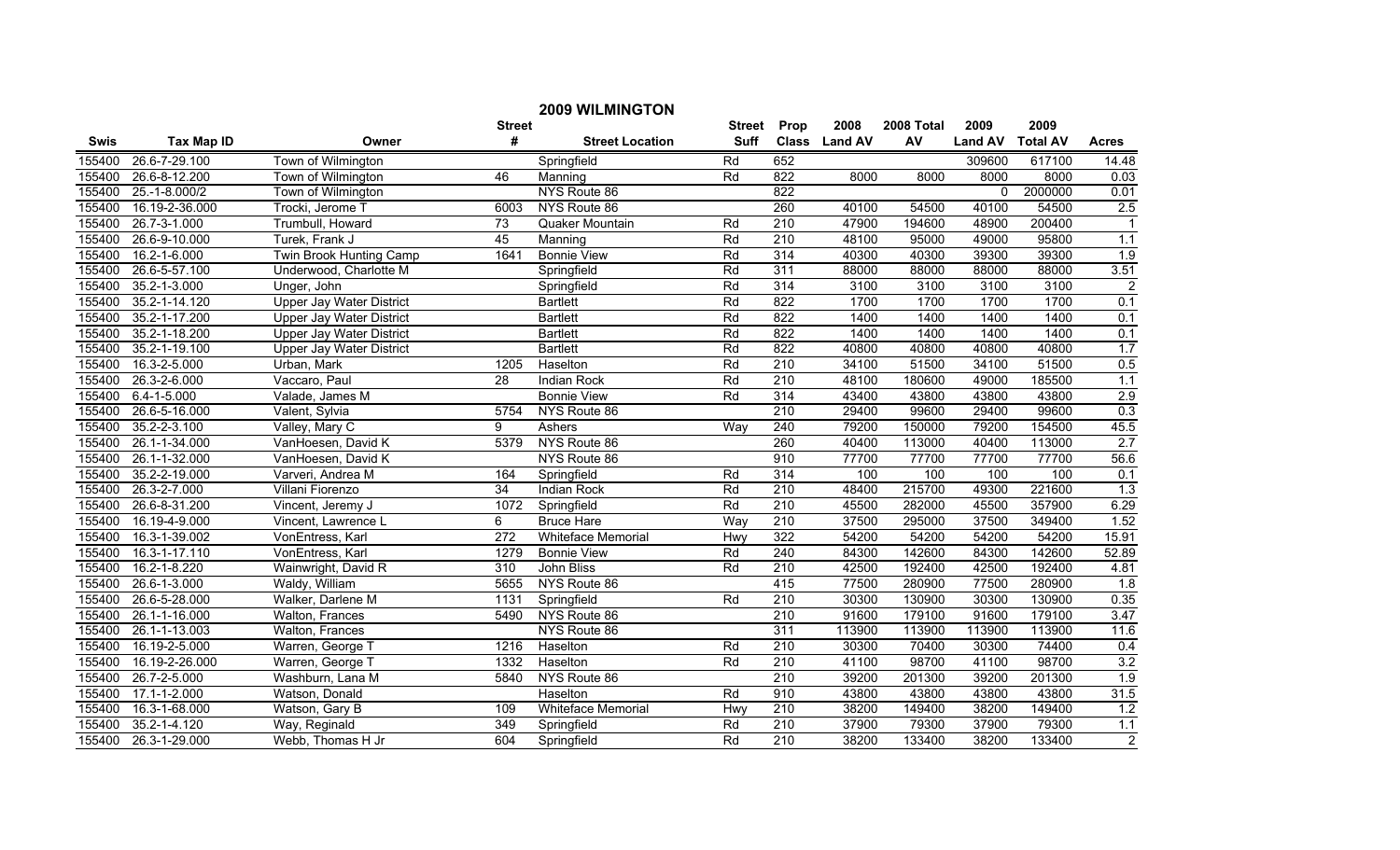|        |                   |                                |                 | <b>2009 WILMINGTON</b>    |               |                  |               |            |                |                 |                  |
|--------|-------------------|--------------------------------|-----------------|---------------------------|---------------|------------------|---------------|------------|----------------|-----------------|------------------|
|        |                   |                                | <b>Street</b>   |                           | <b>Street</b> | Prop             | 2008          | 2008 Total | 2009           | 2009            |                  |
| Swis   | <b>Tax Map ID</b> | Owner                          | #               | <b>Street Location</b>    | Suff          |                  | Class Land AV | AV         | <b>Land AV</b> | <b>Total AV</b> | <b>Acres</b>     |
| 155400 | 26.1-2-15.000     | Weber, Sabine W                | 18              | Juniper Hill              | Ln            | 210              | 38400         | 123700     | 38400          | 123700          | 0.5              |
| 155400 | 26.6-9-2.200      | Weick, David F                 | 339             | Quaker Mountain           | Rd            | $\overline{210}$ | 48500         | 227300     | 49300          | 229500          | 1.38             |
| 155400 | 26.4-1-6.000      | Wellscroft Ice House LLC       |                 | Hardy                     | Rd            | 912              | 91300         | 91300      | 91300          | 91300           | 108.6            |
| 155400 | 26.4-1-5.000      | Wellscroft Ice House LLC       |                 | Hardy                     | Rd            | 912              | 35100         | 35100      | 35100          | 35100           | 41.8             |
| 155400 | 26.4-1-4.000      | Wellscroft Ice House LLC       |                 | Perkins                   | Ln            | 912              | 46800         | 46800      | 46800          | 46800           | 55.8             |
| 155400 | 35.2-2-5.000      | Wellscroft Ice House LLC       |                 | Springfield               | Rd            | 912              | 110900        | 110900     | 110900         | 110900          | 132              |
| 155400 | 35.2-2-4.000      | Wellscroft Ice House LLC       |                 | Springfield               | Rd            | 912              | 74800         | 74800      | 74800          | 74800           | 89               |
| 155400 | 16.3-2-11.100     | Werner, Mary L                 | 12              | <b>Lakeview Terrace</b>   | Ln            | 210              | 37900         | 147300     | 37900          | 151700          | 0.92             |
| 155400 | 16.19-4-13.000    | Whalley, Paul A                | $\overline{25}$ | <b>Bruce Hare</b>         | Way           | 220              | 40200         | 174600     | 40200          | 174600          | 3.14             |
| 155400 | 26.6-5-71.001     | White Brook Dairy Bar Inc      | 5660            | NYS Route 86              |               | 423              | 45600         | 89000      | 45600          | 89000           |                  |
| 155400 | 15.-2-7.000       | <b>Whiteface Authority</b>     | 110             | Marble Mountain           | Ln            | 932              | 198200        | 198200     | 198200         | 198200          | 143.4            |
| 155400 | 16.3-1-77.000     | <b>Whiteface Authority</b>     |                 | Whiteface Memorial        | Hwy           | 932              | 184400        | 856400     | 184400         | 856400          | 92               |
| 155400 | 26.6-6-5.000      | <b>Whiteface Community</b>     | 1171            | Haselton                  | Rd            | 534              | 13200         | 54600      | 13200          | 54600           | $\overline{0.1}$ |
| 155400 | 26.3-1-16.111     | <b>Whiteface LLC</b>           | 788             | Springfield               | Rd            | 418              | 88700         | 554800     | 88700          | 554800          | 6.96             |
| 155400 | 16.4-6-23.000     | Whiteface Meadows HO Assoc Inc |                 | Lenny Preston             | Rd            | 311              | 3700          | 3700       | 3700           | 3700            | 4.75             |
| 155400 | 16.4-6-24.000     | Whiteface Meadows HO Assoc Inc |                 | Lenny Preston             | Rd            | 910              | 126800        | 126800     | 126800         | 126800          | 210.57           |
| 155400 | 16.4-6-20.000     | Whiteface Meadows LLC          |                 | <b>John Bliss</b>         | Rd            | 311              | 80100         | 80100      | 80100          | 80100           | $\overline{6}$   |
| 155400 | 16.4-6-18.000     | <b>Whiteface Meadows LLC</b>   |                 | <b>John Bliss</b>         | Rd            | 311              | 78900         | 78900      | 78900          | 78900           | 5.79             |
| 155400 | 16.4-6-17.000     | <b>Whiteface Meadows LLC</b>   |                 | Lenny Preston             | Rd            | 311              | 90300         | 90300      | 90300          | 90300           | 7.93             |
| 155400 | 16.4-6-15.000     | Whiteface Meadows LLC          |                 | Lenny Preston             | Rd            | 311              | 73900         | 73900      | 73900          | 73900           | $\overline{5}$   |
| 155400 | 26.6-6-15.000     | Whiteface Methodist Church     |                 | NYS Route 86              |               | 330              | 10800         | 10800      | 10800          | 10800           | 0.2              |
| 155400 | 26.6-6-14.002     | Whiteface Methodist Church     | 1169            | Haselton                  | Rd            | 620              | 63300         | 518400     | 63300          | 518400          | 0.85             |
| 155400 | 26.3-1-83.000     | Whiteface Mountain Authority   |                 | NYS Route 86              |               | 932              | 351300        | 351300     | 351300         | 351300          | $\overline{12}$  |
| 155400 | 25.-1-9.000       | Whiteface Mt Ski Center        | 5021            | NYS Route 86              |               | 551              | 578400        | 14753800   | 578400         | 14753800        | 7.5              |
| 155400 | 25.-1-14.000/1    | Whiteface Mt Ski Center        |                 | No Land Improvements Only |               | 961              |               |            | 0              | 2350000         | 0.01             |
| 155400 | 25.-1-12.000/1    | Whiteface Mt Ski Center        |                 | No Land Improvements Only |               | 961              |               |            | 0              | 4736000         | 0.01             |
| 155400 | 15.-2-11.000/1    | Whiteface Mt Ski Center        |                 | No Land Improvements Only |               | 961              |               |            | $\mathbf{0}$   | 20000           | 0.01             |
| 155400 | 15.-2-8.000/1     | Whiteface Mt Ski Center        |                 | No Land Improvements Only |               | 961              |               |            | $\mathbf{0}$   | 390000          | 0.01             |
| 155400 | 25.-1-16.000/1    | Whiteface Mt Ski Center        |                 | No Land Improvements Only |               | 961              |               |            | $\Omega$       | 585000          | 0.01             |
| 155400 | 25.-1-8.000/1     | Whiteface Mt Ski Cnter         |                 | No Land Improvements Only |               | 961              |               |            |                | 0 34507750      | 0.01             |
| 155400 | 26.3-1-78.000     | Whiteface Mt Village Inc       | 5196            | NYS Route 86              |               | 417              | 31600         | 53600      | 31600          | 53600           | 0.9              |
| 155400 | 26.3-1-76.000     | Whiteface Mtn Village Inc      |                 | Fox Farm                  | Rd            | 314              | 35200         | 35200      | 35200          | 35200           | 2.2              |
| 155400 | 26.3-1-79.000     | Whiteface Mtn Village Inc      | 5178            | NYS Route 86              |               | 280              | 141100        | 367600     | 141100         | 367600          | 84.5             |
| 155400 | 26.3-1-80.000     | Whiteface Overlook LLC Inc     | 5098            | NYS Route 86              |               | 418              | 123900        | 234700     | 123900         | 234700          | 5.4              |
| 155400 | 16.3-1-33.000     | Whiteface View LLC             |                 | Whiteface Memorial        | Hwy           | 330              | 6800          | 6800       | 6800           | 6800            | 0.1              |
| 155400 | 16.3-1-32.100     | Whiteface View LLC             | 8               | Whiteface Memorial        | Hwy           | 415              | 86700         | 424600     | 86700          | 424600          | 2.9              |
| 155400 | 16.4-1-28.001     | Whitehead, Charles             | $\overline{22}$ | Bilhuber                  | Rd            | 240              | 227400        | 366900     | 227400         | 366900          | 162.2            |
| 155400 | 16.19-1-26.000    | Whitehead, Charles             |                 | Haselton                  | Rd            | 311              | 49700         | 49700      | 49700          | 49700           | 4.7              |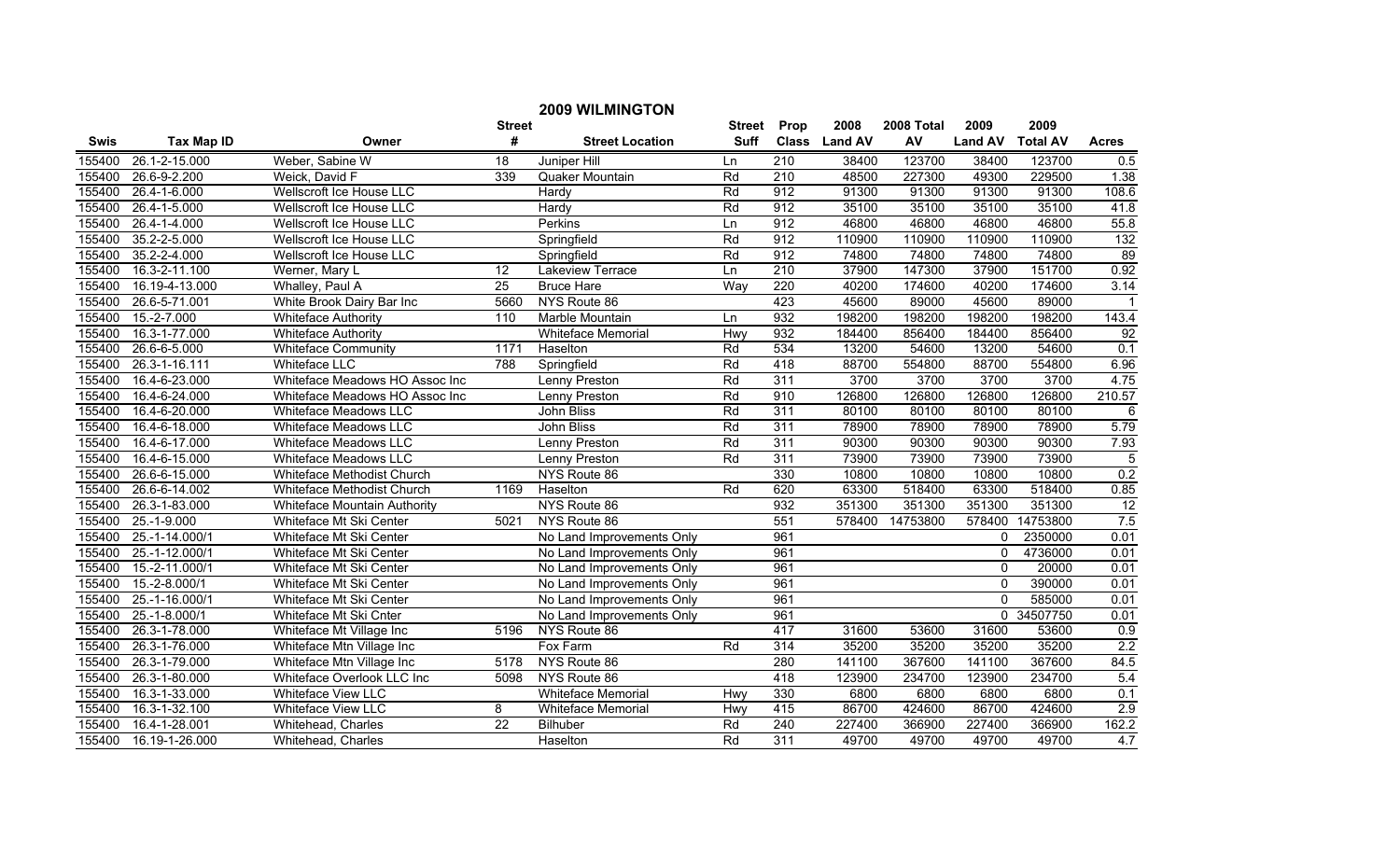|             |                   |                                  |               | <b>2009 WILMINGTON</b> |             |                  |               |            |                |                 |                  |
|-------------|-------------------|----------------------------------|---------------|------------------------|-------------|------------------|---------------|------------|----------------|-----------------|------------------|
|             |                   |                                  | <b>Street</b> |                        | Street      | Prop             | 2008          | 2008 Total | 2009           | 2009            |                  |
| <b>Swis</b> | <b>Tax Map ID</b> | Owner                            | #             | <b>Street Location</b> | <b>Suff</b> |                  | Class Land AV | AV         | <b>Land AV</b> | <b>Total AV</b> | Acres            |
| 155400      | 26.3-1-53.113     | Whitney, Douglas                 |               | Springfield            | Rd          | 910              | 41300         | 41300      | 41300          | 41300           | 30.63            |
| 155400      | 26.3-1-16.112     | Wichtowski, Joseph M             |               | Springfield            | Rd          | $\overline{311}$ | 34700         | 34700      | 34700          | 34700           | 1.95             |
| 155400      | 26.3-1-16.120     | Wichtowski, Joseph M             | 159           | <b>Indian Rock</b>     | Rd          | $\overline{210}$ | 47900         | 172400     | 48900          | 173400          | 0.94             |
| 155400      | 26.6-8-14.000     | Wiebe, Carolyn                   | 54            | Manning                | Rd          | 260              | 48100         | 94900      | 50300          | 97100           | 1.1              |
| 155400      | 26.6-8-25.000     | Wiebe, Paul A                    | 1034          | Springfield            | Rd          | 210              | 34100         | 103800     | 34100          | 103800          | 0.8              |
| 155400      | 26.7-5-1.000      | Wiebe, Wendy                     |               | Quaker Mountain        | Rd          | 311              | 50700         | 50700      | 50700          | 50700           | 5.18             |
| 155400      | 26.4-1-14.000     | Wilkins, Judith L                | 126           | Hardy                  | Rd          | 240              | 73000         | 172800     | 73000          | 172800          | 38.9             |
| 155400      | 26.1-1-8.300      | Williams, Gary R                 | 49            | Look Out               | Way         | 210              | 41600         | 190900     | 41600          | 196600          | 3.55             |
| 155400      | 26.6-5-84.000     | Williams, Gary R                 |               | NYS Route 86           |             | 280              |               |            | 38600          | 125000          | 1.5              |
| 155400      | 26.1-1-8.100      | Williams, Gregory C              |               | NYS Route 86           |             | 314              | 30700         | 30700      | 30700          | 30700           | 3.7              |
| 155400      | 26.1-1-8.200      | Williams, Gregory C              | 60            | Look Out               | <b>Way</b>  | 210              | 38500         | 189900     | 38500          | 195600          | 1.4              |
| 155400      | 16.3-1-22.002     | Williams, Harland G              | 1147          | <b>Bonnie View</b>     | Rd          | 270              | 41500         | 59400      | 41500          | 59400           | 3.42             |
| 155400      | 35.2-2-10.000     | Williams, Jesse                  | 296           | Springfield            | Rd          | 312              | 33600         | 33600      | 38400          | 46900           | 6                |
| 155400      | 26.6-5-52.000     | Williams, Leonard J Jr           | 1061          | Springfield            | Rd          | 210              | 37900         | 118500     | 37900          | 118500          | 0.9              |
| 155400      | 16.3-2-7.002      | <b>Wilmington Fire Dept</b>      |               | Haselton               | Rd          | 662              | 81200         | 584300     | 81200          | 584300          | 0.86             |
| 155400      | 6.4-1-10.000      | Wilmington Fish & Game Club      | 40            | Evergreen              | Ln          | 720              | 77600         | 77600      | 77600          | 77600           | 10               |
| 155400      | 16.3-2-27.120     | Wilmington Housing Redev         | 1038          | <b>Bonnie View</b>     | Rd          | 411              | 182800        | 448400     | 182800         | 448400          | 12.5             |
| 155400      | 26.6-5-9.200      | <b>Wilmington Post Assoc</b>     | 5720          | NYS Route 86           |             | 464              | 33900         | 219000     | 33900          | 219000          | 0.52             |
| 155400      | 16.3-1-70.120     | <b>Wilmington Water District</b> | 48            | Reservoir              | Ln          | 822              | 205700        | 4528000    | 205700         | 4528000         | 2.8              |
| 155400      | 26.3-1-53.111     | Winch, Forrest Jr                |               | Springfield            | Rd          | 910              | 41300         | 41300      | 41300          | 41300           | 30.64            |
| 155400      | 35.2-2-16.017     | Winch, Gregory                   |               | Springfield            | Rd          | 270              | 43400         | 68400      | 43400          | 68400           | 4.08             |
| 155400      | 26.2-1-54.202     | Winch, Gregory P                 | 439           | Hardy                  | Rd          | 270              | 38600         | 76300      | 38600          | 78600           | 1.89             |
| 155400      | 16.4-1-10.000     | Winch, Gregory P Jr              | 1338          | <b>Bonnie View</b>     | Rd          | 210              | 37300         | 105300     | 37300          | 105300          | $\overline{1.1}$ |
| 155400      | 26.3-1-27.100     | Winch, James                     | 622           | Springfield            | Rd          | $\overline{210}$ | 36900         | 131100     | 36900          | 131100          | $1.1$            |
| 155400      | 26.3-1-28.000     | Winch, James                     | 616           | Springfield            | Rd          | $\overline{210}$ | 48800         | 110700     | 48800          | 110700          | 9.37             |
| 155400      | 26.3-1-40.100     | Winch, James C                   |               | Springfield            | Rd          | 910              | 39500         | 39500      | 39500          | 39500           | 27.39            |
| 155400      | 26.3-3-24.000     | Winch, Jason P                   |               | Hollow                 | Ln          | 311              | 36400         | 36400      | 37000          | 37000           | 1.27             |
| 155400      | 26.3-1-22.000     | Winch, Jeffrey R                 | 642           | Springfield            | Rd          | 210              | 38200         | 128900     | 38200          | 128900          | 1.7              |
| 155400      | 26.3-1-32.000     | Winch, Jody                      | 11            | Hardy                  | Rd          | 270              | 37500         | 70900      | 37500          | 70900           | 1.5              |
| 155400      | 26.3-1-31.000     | Winch, Jody C                    |               | Hardy                  | Rd          | 314              | 30700         | 30700      | 30700          | 30700           | 2.5              |
| 155400      | 26.3-1-53.200     | Winch, Lawrence                  | 630           | Springfield            | Rd          | 270              | 33100         | 85600      | 33100          | 85600           | $\overline{1}$   |
| 155400      | 26.3-1-53.112     | Winch, Rebecca L                 | 643           | Springfield            | Rd          | 210              | 33100         | 58500      | 33100          | 58500           | 0.87             |
| 155400      | 26.3-1-53.160     | Winch, Robert                    |               | Springfield            | Rd          | 314              | 9400          | 9400       | 9400           | 9400            | 4.12             |
| 155400      | 26.3-1-53.132     | Winch, Robert E Jr               |               | Springfield            | Rd          | 314              | 31800         | 31800      | 31800          | 31800           | 5.06             |
| 155400      | 26.3-1-30.000     | Winch, Robert E Jr               | 582           | Springfield            | Rd          | 210              | 38900         | 159100     | 38900          | 159100          | 1.72             |
| 155400      | 26.3-1-74.001     | Winch, Ronald C                  |               | Fox Farm               | Rd          | 270              | 56200         | 64100      | 56200          | 64100           | 24.13            |
| 155400      | 16.2-1-20.000     | <b>Wojcieszak Gregory S</b>      | 1749          | Haselton               | Rd          | 210              | 56500         | 511300     | 56500          | 536900          | 8.7              |
| 155400      | 16.3-1-24.120     | Wolfe, Douglas                   | 1135          | <b>Bonnie View</b>     | Rd          | 280              | 58700         | 224400     | 58700          | 231100          | 24.04            |